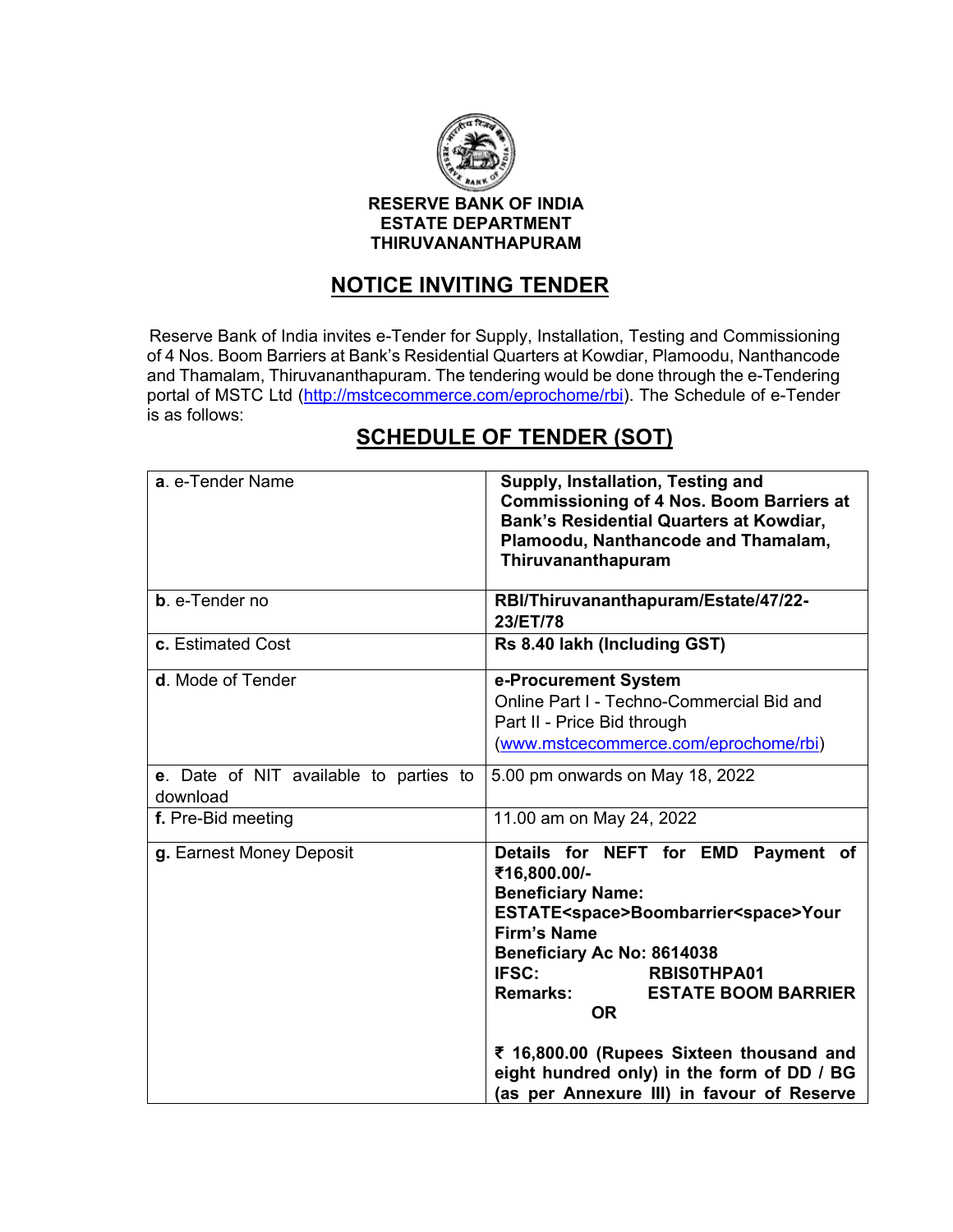|                                                                                                                                                     | Bank of India, Thiruvananthapuram, to be<br>deposited in original at Estate Department,<br>RBI, Thiruvananthapuram by 1.00 pm on<br>June 08, 2022 |
|-----------------------------------------------------------------------------------------------------------------------------------------------------|---------------------------------------------------------------------------------------------------------------------------------------------------|
| <b>h.</b> Date of Starting of e-Tender for<br>submission of online Techno-Commercial<br>Bid and price Bid at<br>www.mstcecommerce.com/eprochome/rbi | 5.00 pm on May 25, 2022                                                                                                                           |
| <b>i.</b> Last date of submission of EMD                                                                                                            | 1.00 pm on June 08, 2022                                                                                                                          |
| j. Date of closing of online e-tender for<br>submission of Techno-Commercial Bid &<br>Price Bid                                                     | 2.00 pm on June 08, 2022                                                                                                                          |
| <b>k.</b> Date & time of Opening of Part I of e-<br>Tender                                                                                          | 3.00 pm on June 08, 2022                                                                                                                          |
| I. Date & Time of opening of<br>Part- II (Financial Bid)                                                                                            | Opening of Financial Bid shall be intimated<br>separately                                                                                         |
| m. Transaction Fee                                                                                                                                  | To<br>through MSTC<br>be<br>paid<br>Payment<br>Gateway/NEFT/RTGS in favour of MSTC Limited<br>or as advised by M/s MSTC Ltd.                      |

 Applicants intending to apply will have to satisfy the Bank by furnishing documentary evidence in support of their possessing required eligibility and in the event of their failure to do so, the Bank reserves the right to reject their candidature.

 The Bank is not bound to accept the lowest tender and reserves the right to accept either in full or in part any tender and reserves the right to reject all the tenders without assigning any reason therefor.

 Amendment / corrigendum to the tender, if any, issued in future will only be notified on the RBI Website and MSTC Website as given above.

 **Regional Director for Kerala and Lakshadweep**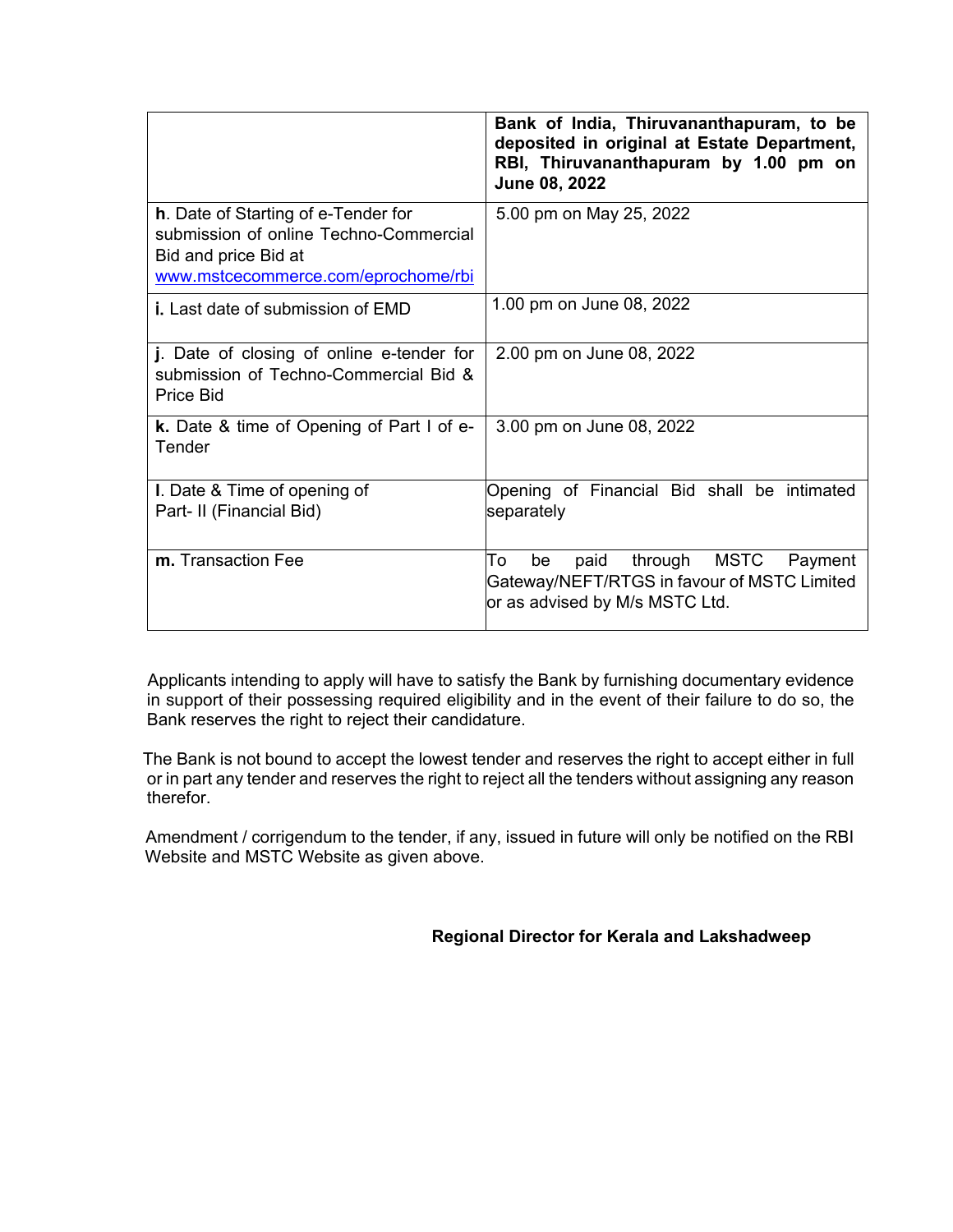

# **Supply, Installation, Testing and Commissioning of 4 Nos. Boom Barriers at Bank's Residential Quarters at Kowdiar, Plamoodu, Nanthancode and Thamalam, Thiruvananthapuram**

**Part I** 

e-Tender no RBI/Thiruvananthapuram/Estate/47/22-23/ET/78

|                | Name of the tenderer |  |  |
|----------------|----------------------|--|--|
| <b>Address</b> |                      |  |  |
|                |                      |  |  |
|                |                      |  |  |

 **Date of Pre-bid Meeting: 11. 00 am on May 24, 2022 Due date of submission of tender: 02.00 pm on June 08, 2022**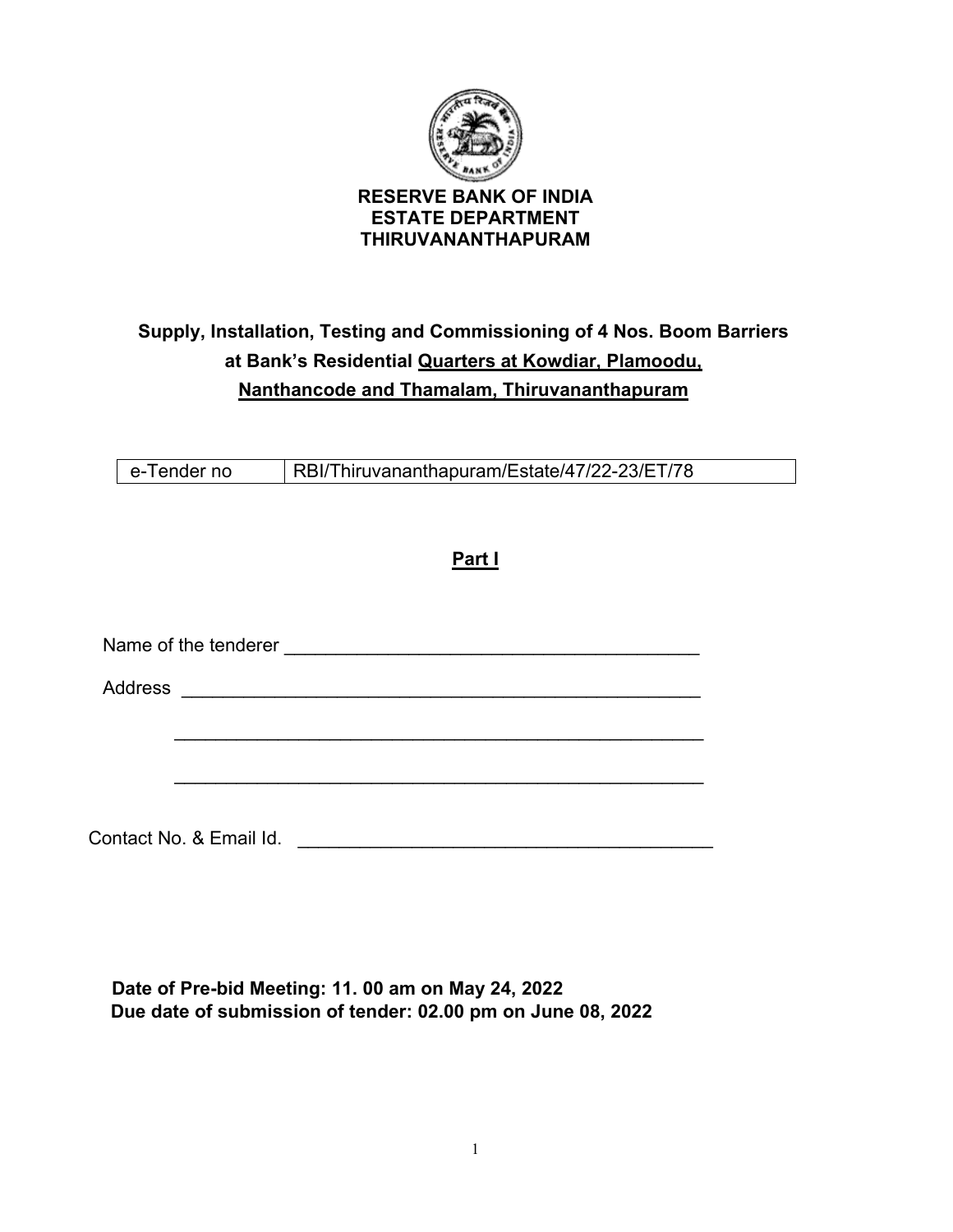

## **RESERVE BANK OF INDIA ESTATE DEPARTMENT THIRUVANANTHAPURAM**

## **NOTICE INVITING TENDER**

## **SCHEDULE OF TENDER (SOT)**

| Supply, Installation, Testing<br>and<br>Commissioning of 4 Nos. Boom Barriers at<br>Bank's Residential Quarters at Kowdiar,<br>Plamoodu, Nanthancode and Thamalam,<br>Thiruvananthapuram                                                                                                                                                                                                                                                               |
|--------------------------------------------------------------------------------------------------------------------------------------------------------------------------------------------------------------------------------------------------------------------------------------------------------------------------------------------------------------------------------------------------------------------------------------------------------|
| RBI/Thiruvananthapuram/Estate/47/22-<br>23/ET/78                                                                                                                                                                                                                                                                                                                                                                                                       |
| Rs 8.40 lakh (Including GST)                                                                                                                                                                                                                                                                                                                                                                                                                           |
| e-Procurement System<br>(Online Part I - Techno-Commercial Bid and<br>Part II - Price Bid through<br>(www.mstcecommerce.com/eprochome/rbi ind)                                                                                                                                                                                                                                                                                                         |
| 05.00 PM onwards on May 18, 2022                                                                                                                                                                                                                                                                                                                                                                                                                       |
| 11.00 am on May 24, 2022                                                                                                                                                                                                                                                                                                                                                                                                                               |
| Details for NEFT for EMD Payment of<br>₹16,800.00/-<br><b>Beneficiary Name:</b><br>ESTATE <space>Boombarrier<space>Your<br/><b>Firm's Name</b><br/>Beneficiary Ac No: 8614038<br/><b>IFSC:</b><br/><b>RBISOTHPA01</b><br/><b>Remarks:</b><br/><b>ESTATE BOOM BARRIER</b><br/><b>OR</b><br/>₹ 16,800.00/- (Rupees Sixteen thousand<br/>eight hundred Only) in the form of DD / BG<br/>(as per <b>Annexure III</b>) in favour of Reserve</space></space> |
| Bank of India, Thiruvananthapuram, to be<br>deposited in original at Estate Department,<br>RBI, Thiruvananthapuram by 1.00 pm on<br>June 08, 2022                                                                                                                                                                                                                                                                                                      |
|                                                                                                                                                                                                                                                                                                                                                                                                                                                        |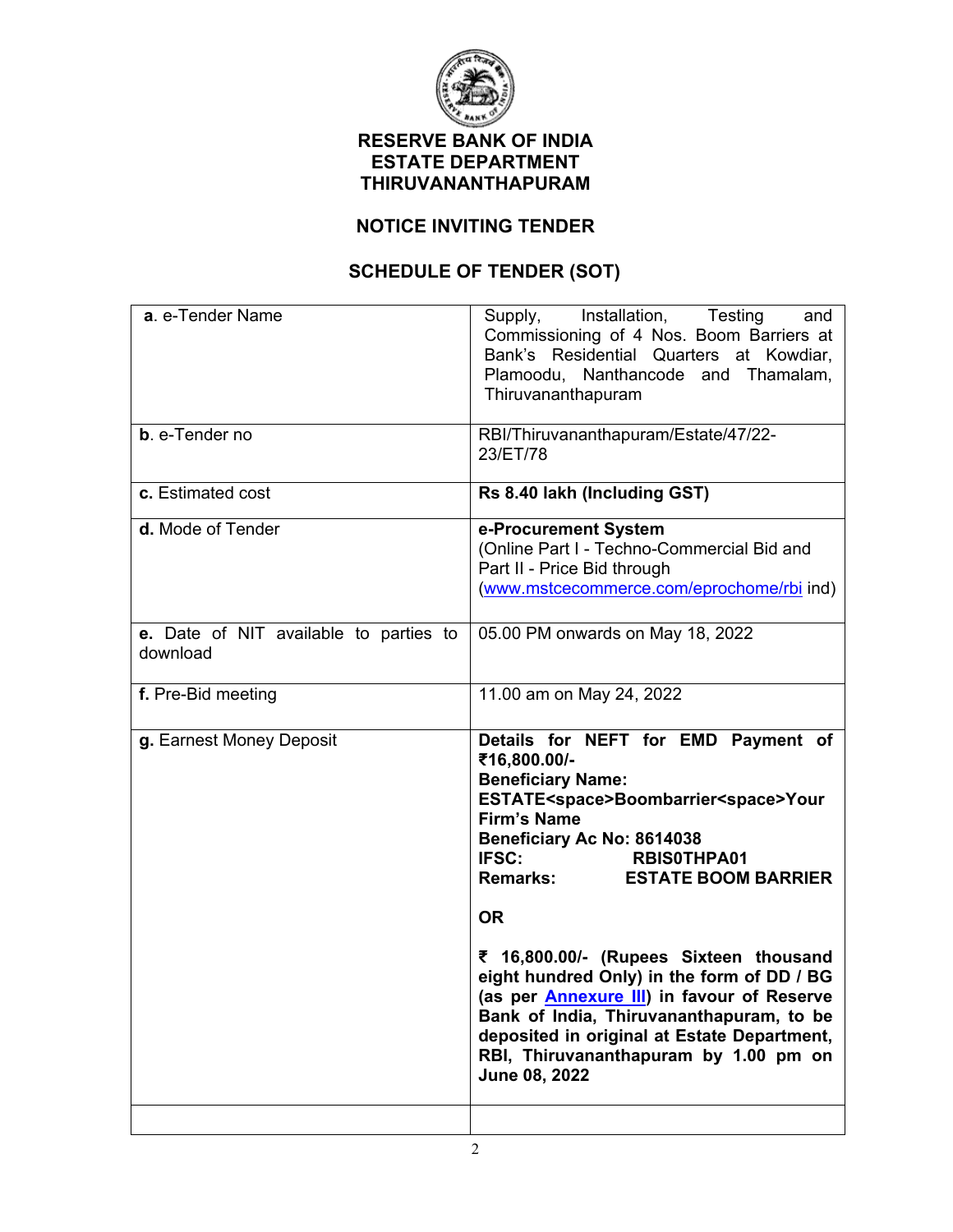| h. Last date of submission of EMD                                                                                                             | 1.00 pm on June 08, 2022                                                                                                  |
|-----------------------------------------------------------------------------------------------------------------------------------------------|---------------------------------------------------------------------------------------------------------------------------|
| i. Date of Starting of e-Tender for<br>submission of on line Techno-Commercial<br>Bid and price Bid at<br>www.mstcecommerce.com/eprochome/rbi | 5.00 pm on May 25, 2022                                                                                                   |
| j. Date of closing of online e-tender for<br>submission of Techno-Commercial Bid &<br>Price Bid                                               | 2.00 pm on June 08, 2022                                                                                                  |
| k. Date & time of opening of Part-I<br>(i.e. Techno-Commercial Bid)                                                                           | 3.00 pm on June 08, 2022                                                                                                  |
| I. Date & Time of opening of<br>Part- II (Financial Bid)                                                                                      | Opening of Financial Bid shall be intimated<br>separately                                                                 |
| m. Transaction Fee                                                                                                                            | through MSTC Payment<br>To<br>be<br>paid<br>Gateway/NEFT/RTGS in favour of MSTC<br>Limited or as advised by M/s MSTC Ltd. |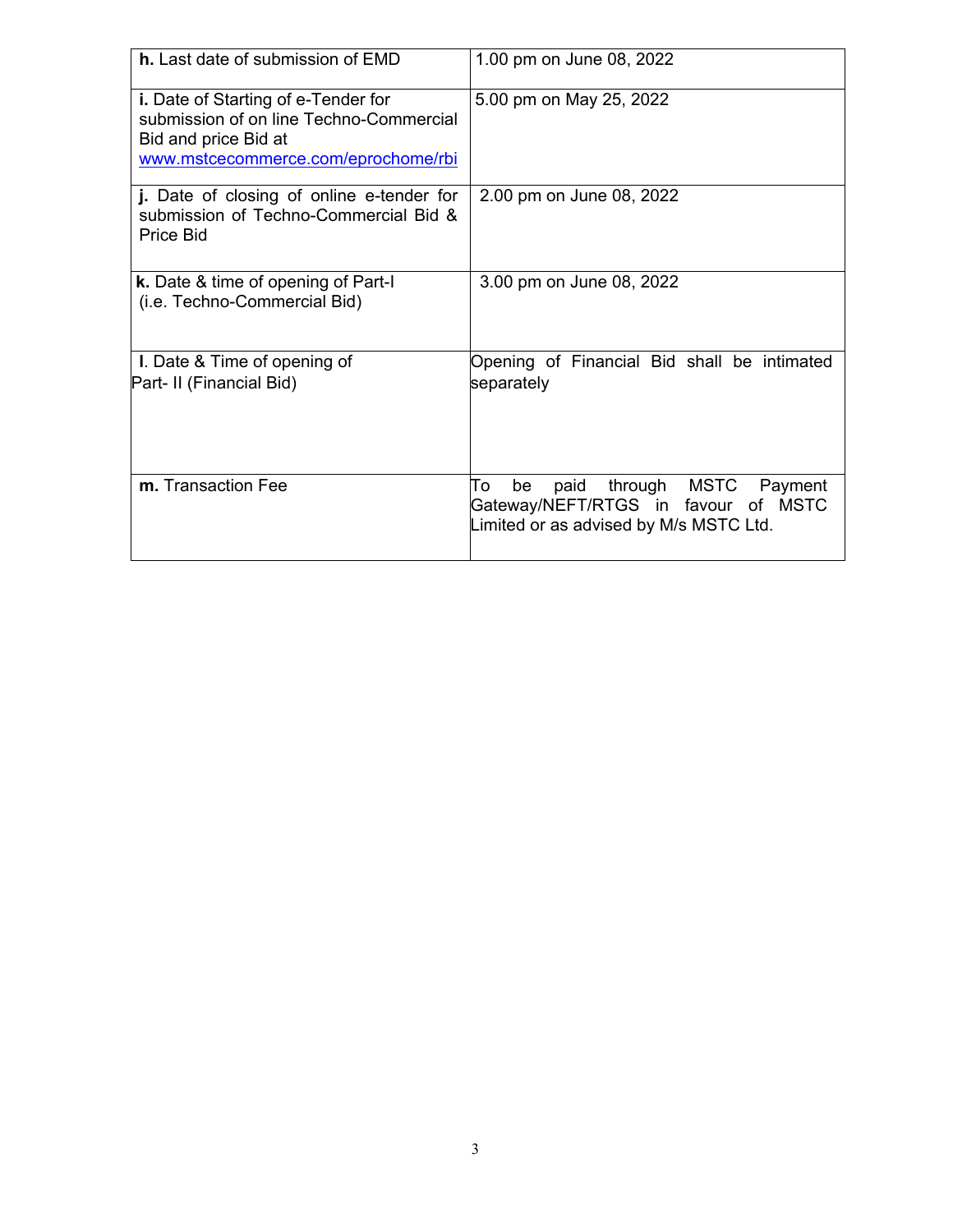## **Important instructions for E-procurement**

Bidders are requested to read the terms & conditions of this tender before submitting your online tender.

## **1 Process of e-Tender:**

**A) Registration:** The process involves vendor's registration with MSTC E-procurement portal which is **free of cost**. Only after registration, the vendor(s) can submit his/ their bids electronically. Electronic Bidding for submission of Technical Bid as well as Commercial Bid will be done over the internet. The Vendor should possess Class III signing type digital certificate. Vendors are to make their own arrangement for bidding from a P.C. connected with Internet. MSTC is not responsible for making such arrangement. (Bids will not be recorded without Digital Signature).

**SPECIAL NOTE:** THE TECHNICAL BID AND THE COMMERCIAL BID

HAS TO BE SUBMITTED ON-LINE AT [www.mstcecommerce.com/eprochome/rbi](https://www.mstcecommerce.com/eprochome/rbi)

1) Vendors are required to register themselves online with [www.mstcecommerce.com](https://www.mstcecommerce.com/)[→](https://www.mstcecommerce.com/) e-Procurement → PSU/Govt depts → Select RBI Logo → Register as Vendor → Filling up details and creating own user id and password  $\rightarrow$  Submit.

2) Vendors will receive a system generated mail confirming their registration in their email which has been provided during filling the registration form. In case of any clarification, please contact RBI/MSTC (before the scheduled time of the e-tender).

Contact person (RBI, Thiruvananthapuram):

- 1. V Jayaraj (AGM) 8547868519 [\(vjayaraj@rbi.org.in\)](mailto:vjayaraj@rbi.org.in)
- 2. K Suresh Kumar (AM-Tech) 9488166782 [\(sureshkumark@rbi.org.in\)](mailto:sureshkumark@rbi.org.in)
- 3. T Gowthami (AM) 0471 2783045 [\(gowthamit@rbi.org.in\)](mailto:gowthamit@rbi.org.in)

Contact person (MSTC Ltd):

- 1. MSTC, Office Address: 1st Floor, Forest Central Library Building, Kerala Forest Head Quarters, Vazhuthacaud, Thiruvananthapuram – 695014, [mstctvm@mstcindia.co.in,](mailto:mstctvm@mstcindia.co.in) Ph: 0471-2529137
- 2. Shri Santhosh Kumar- [skrajendran@mstcindia.co.in](mailto:skrajendran@mstcindia.co.in) Mobile 8884600700
- 3. Mr. Sushil Nale, Asst. Manager [sushil@mstcindia.co.in](mailto:sushil@mstcindia.co.in) Mobile- 09987758460
- 4. Ms. Archana, Asst. Manager- [archana@mstcindia.co.in](mailto:archana@mstcindia.co.in) Mobile- 09990673698
- 5. Ms. Rupali Pandey, Executive- [rpandey@mstcindia.co.in](mailto:rpandey@mstcindia.co.in) Ph- 022 22886268
- 6. Mr. Tejas V, Executive [tejasv@mstcindia.co.in](mailto:tejasv@mstcindia.co.in)
	- Ph 022 -22822789

Google hangout ID - (for text chat) - [mstceproc@gmail.com](mailto:mstceproc@gmail.com)  E-mail Help Desk - [helpdesk@mstcindia.co.in](mailto:helpdesk@mstcindia.co.in)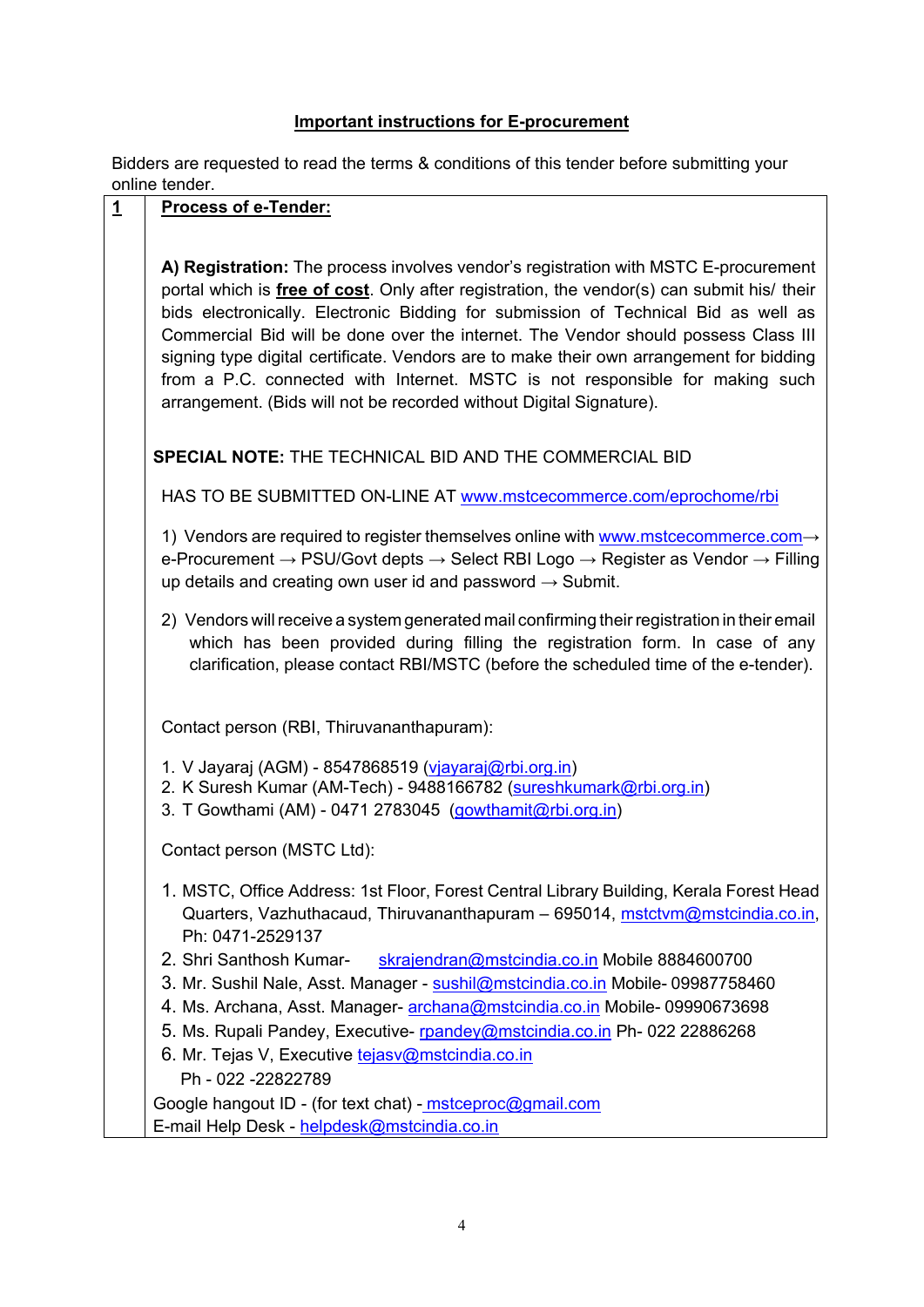|                 | <b>B) System Requirement:</b>                                                                                                                                                                                                                                                                                                                                                                                                                                                                                                                                                                                                                                                                                                                                                                                                                                                                                                                                                                                                                                                                                                                                                 |
|-----------------|-------------------------------------------------------------------------------------------------------------------------------------------------------------------------------------------------------------------------------------------------------------------------------------------------------------------------------------------------------------------------------------------------------------------------------------------------------------------------------------------------------------------------------------------------------------------------------------------------------------------------------------------------------------------------------------------------------------------------------------------------------------------------------------------------------------------------------------------------------------------------------------------------------------------------------------------------------------------------------------------------------------------------------------------------------------------------------------------------------------------------------------------------------------------------------|
|                 | i) Windows 7 or above Operating System ii) IE-7 and                                                                                                                                                                                                                                                                                                                                                                                                                                                                                                                                                                                                                                                                                                                                                                                                                                                                                                                                                                                                                                                                                                                           |
|                 | above Internet browser.                                                                                                                                                                                                                                                                                                                                                                                                                                                                                                                                                                                                                                                                                                                                                                                                                                                                                                                                                                                                                                                                                                                                                       |
|                 | iii) Signing type digital signature iv) Latest updated JRE 8 (x86 Offline) software to<br>be downloaded and installed in the system.                                                                                                                                                                                                                                                                                                                                                                                                                                                                                                                                                                                                                                                                                                                                                                                                                                                                                                                                                                                                                                          |
|                 | To disable "Protected Mode" for DSC to appear in The signer box following settings may be<br>applied.                                                                                                                                                                                                                                                                                                                                                                                                                                                                                                                                                                                                                                                                                                                                                                                                                                                                                                                                                                                                                                                                         |
|                 | Tools => Internet Options =>Security => Disable protected Mode, if enabled- i.e,<br>➤<br>Remove the tick from the tick box mentioning "Enable Protected Mode". Other<br>Settings:                                                                                                                                                                                                                                                                                                                                                                                                                                                                                                                                                                                                                                                                                                                                                                                                                                                                                                                                                                                             |
|                 | Tools => Internet Options => General => Click on Settings under "Browsing<br>$\blacktriangleright$<br>history/Delete Browsing History" => Temporary Internet Files => Activate "Every time<br>I Visit the Webpage".                                                                                                                                                                                                                                                                                                                                                                                                                                                                                                                                                                                                                                                                                                                                                                                                                                                                                                                                                           |
|                 | To enable ALL active X controls and disable 'use pop up blocker' under Tools<br>➤<br>$\rightarrow$ Internet Options $\rightarrow$ custom level (Please run IE settings from the page<br>https://www.mstcecommerce.com once)                                                                                                                                                                                                                                                                                                                                                                                                                                                                                                                                                                                                                                                                                                                                                                                                                                                                                                                                                   |
| $\overline{2}$  | The Techno-commercial Bid and the Price Bid shall have to be submitted online at<br>https://www.mstcecommerce.com/eprochome/rbi. Tenders will be opened electronically on<br>specified date and time as given in the Tender.                                                                                                                                                                                                                                                                                                                                                                                                                                                                                                                                                                                                                                                                                                                                                                                                                                                                                                                                                  |
| $\overline{3}$  | All entries in the tender should be entered in online Technical & Commercial Formats<br>without any ambiguity.                                                                                                                                                                                                                                                                                                                                                                                                                                                                                                                                                                                                                                                                                                                                                                                                                                                                                                                                                                                                                                                                |
| $\overline{4}$  | <b>Special Note towards Transaction fee:</b>                                                                                                                                                                                                                                                                                                                                                                                                                                                                                                                                                                                                                                                                                                                                                                                                                                                                                                                                                                                                                                                                                                                                  |
|                 | The vendors shall pay the transaction fee using "Transaction Fee Payment" Link under "My<br>Menu" in the vendor login. The vendors have to select the particular tender from the event<br>dropdown box. The vendor shall have the facility of making the payment either through<br>NEFT or Online Payment. On selecting NEFT, the vendor shall generate a challan by filling<br>up a form. The vendor shall remit the transaction fee amount as per the details printed on<br>the challan without making change in the same. On selecting Online Payment, the vendor<br>shall have the provision of making payment using its Credit/ Debit Card/ Net Banking. Once<br>the payment gets credited to MSTC's designated bank account, the transaction fee shall be<br>auto authorized and the vendor shall be receiving a system generated mail.<br>Transaction fee is non-refundable. A vendor will not have the access to online e-tender<br>without making the payment towards transaction fee. NOTE: Bidders are advised to remit<br>the transaction fee well in advance before the closing time of the event so as to give<br>themselves sufficient time to submit the bid. |
| $\overline{5}$  | Information about tenders /corrigendum uploaded shall be sent by email only during the<br>process till finalization of tender. Hence the vendors are required to ensure that their<br>corporate email I.D. provided is valid and updated at the time of registration of vendor with                                                                                                                                                                                                                                                                                                                                                                                                                                                                                                                                                                                                                                                                                                                                                                                                                                                                                           |
|                 | MSTC. Vendors are also requested to ensure validity of their DSC (Digital Signature<br>Certificate).                                                                                                                                                                                                                                                                                                                                                                                                                                                                                                                                                                                                                                                                                                                                                                                                                                                                                                                                                                                                                                                                          |
| $\underline{6}$ | E-tender cannot be accessed after the due date and time mentioned in NIT.                                                                                                                                                                                                                                                                                                                                                                                                                                                                                                                                                                                                                                                                                                                                                                                                                                                                                                                                                                                                                                                                                                     |
| $\overline{1}$  | The process involves Electronic Bidding for submission of Technical and Commercial<br>a)<br>Bid.                                                                                                                                                                                                                                                                                                                                                                                                                                                                                                                                                                                                                                                                                                                                                                                                                                                                                                                                                                                                                                                                              |
|                 | The vendor(s) who have submitted transaction fee can only submit their Technical Bid<br>b)<br>and Commercial Bid through internet in website: https://www.mstcecommerce.com $\rightarrow$<br>e-procurement → PSU/Govt depts → Login under RBI → My menu → Auction Floor<br>Manager $\rightarrow$ live event $\rightarrow$ Selection of the live Event.                                                                                                                                                                                                                                                                                                                                                                                                                                                                                                                                                                                                                                                                                                                                                                                                                        |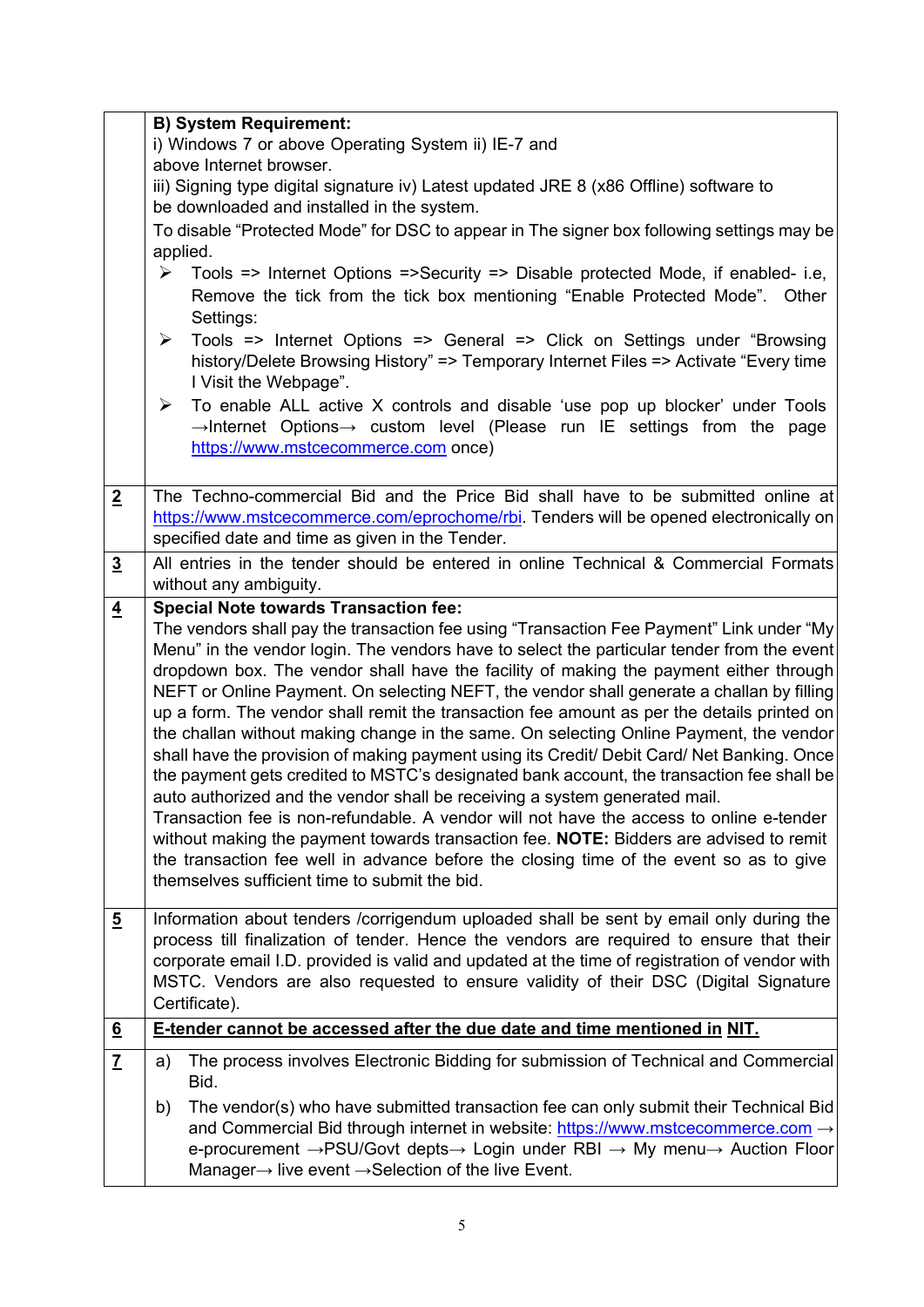|                         | $\mathsf{c})$ | The vendor should allow running JAVA application. This exercise has to be done<br>immediately after opening of Bid floor. Then they have to fill up Common<br>Terms/Commercial specification and save the same. After that click on the Technical<br>bid. If this application is not run then the vendor will not be able to save/submit his<br>Technical bid.                                                               |
|-------------------------|---------------|------------------------------------------------------------------------------------------------------------------------------------------------------------------------------------------------------------------------------------------------------------------------------------------------------------------------------------------------------------------------------------------------------------------------------|
|                         | d)            | After filling the Technical Bid, vendor should click 'save' for recording their Technical<br>bid. Once the same is done, the Commercial Bid link becomes active and the same<br>has to filled up and then vendor should click on "save" to record their Commercial bid.<br>Then once both the Technical bid & Commercial bid has been saved, the vendor can<br>click on the "Final submission" button to register their bid. |
|                         | e)            | Vendors are instructed to use Attach Doc button to upload documents. Multiple                                                                                                                                                                                                                                                                                                                                                |
|                         | f)            | documents can be uploaded.<br>In all cases, vendor should use their own ID and Password along with Digital Signature<br>at the time of submission of their bid.                                                                                                                                                                                                                                                              |
|                         | g)            | During the entire e-tender process, the vendors will remain completely anonymous to<br>one another and also to everybody else.                                                                                                                                                                                                                                                                                               |
|                         | h)            | The e-tender floor shall remain open from the pre-announced date & time and for as<br>much duration as mentioned above.                                                                                                                                                                                                                                                                                                      |
|                         | i)            | All electronic bids submitted during the e-tender process shall be legally binding on the<br>vendor. Any bid will be considered as the valid bid offered by that vendor and<br>acceptance of the same by the Buyer will form a binding contract between Buyer and<br>the Vendor for execution of supply.                                                                                                                     |
|                         | j)            | It is mandatory that all the bids are submitted with digital signature certificate otherwise<br>the same will not be accepted by the system.                                                                                                                                                                                                                                                                                 |
|                         | k)            | Buyer reserves the right to cancel or reject or accept or withdraw or extend the tender<br>in full or part as the case may be without assigning any reason thereof.                                                                                                                                                                                                                                                          |
|                         | $\vert$       | No deviation of the terms and conditions of the tender document is acceptable.<br>Submission of bid in the e-tender floor by any vendor confirms his acceptance of terms<br>& conditions for the tender.                                                                                                                                                                                                                     |
| $\overline{\mathbf{8}}$ |               | Any order resulting from this tender shall be governed by the terms and conditions<br>mentioned therein.                                                                                                                                                                                                                                                                                                                     |
| $\overline{\mathbf{3}}$ |               | No deviation to the technical and commercial terms & conditions are allowed.                                                                                                                                                                                                                                                                                                                                                 |
| 10                      |               | The tender inviting authority has the right to cancel this e-tender or extend the due date of                                                                                                                                                                                                                                                                                                                                |
|                         |               | receipt of bid(s) without assigning any reason thereof.                                                                                                                                                                                                                                                                                                                                                                      |
| <u> 11</u>              |               | Vendors are requested to read the vendor guide and see the video in the page                                                                                                                                                                                                                                                                                                                                                 |
|                         |               | https://www.mstcecommerce.com/eprochome/rbi to familiarize them with the system                                                                                                                                                                                                                                                                                                                                              |
|                         |               | before bidding.                                                                                                                                                                                                                                                                                                                                                                                                              |

#### **Important Note**

**In the price bid due to number of words limitation of 1000 characters, complete description could not be accommodated, and description given thereof is brief. Before quoting rates, all the contractors must read the complete details of each items given in the un-priced bill of quantities (BOQ) given in Part-I of the tender. For execution and rate purpose, the details given in Unpriced Bill of Quantities in Part-I of the tender will be implemented.**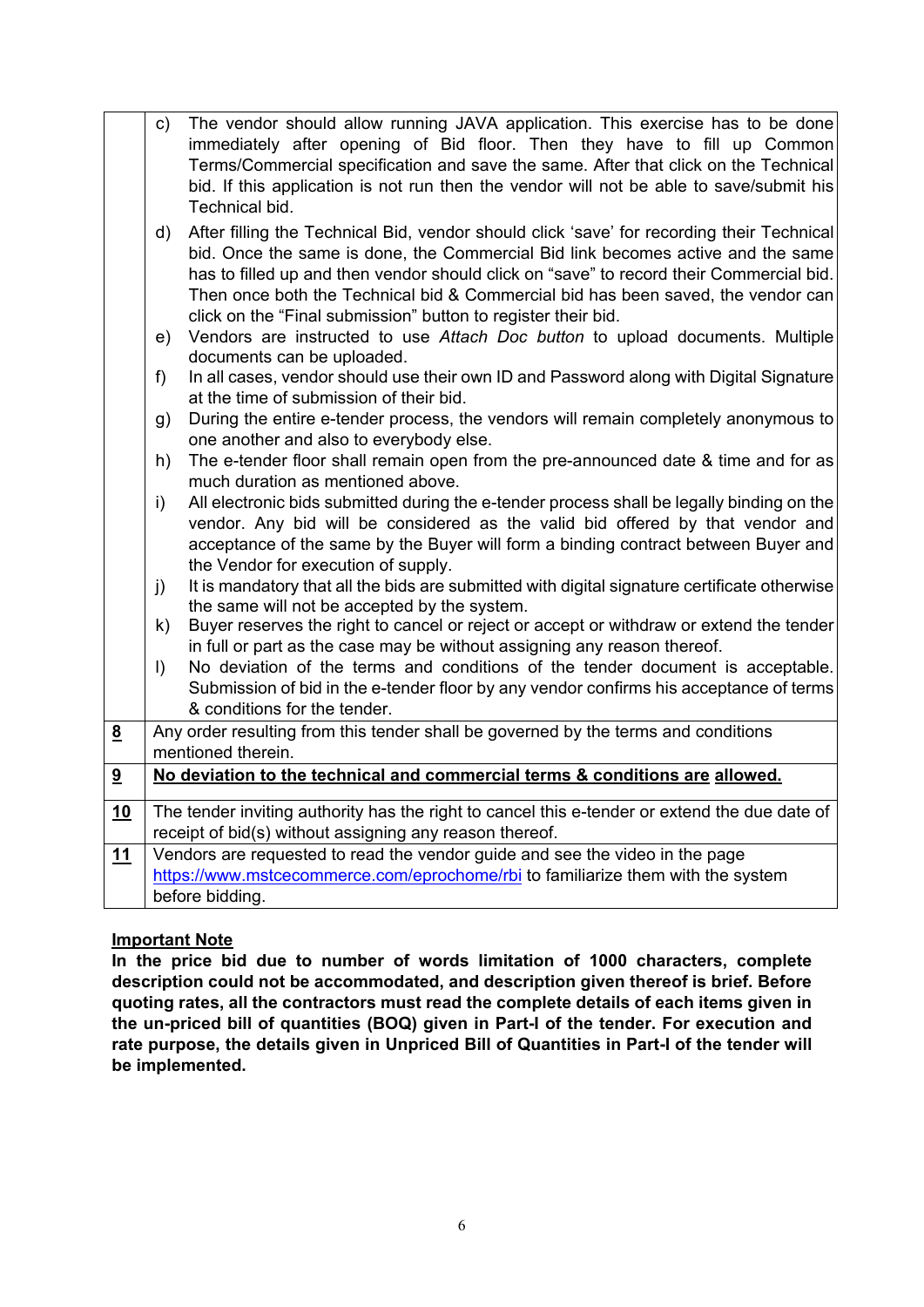#### **Section I**

#### **Commercial Terms and Conditions**

#### **Form of Tender**

The Regional Director Reserve Bank of India Estate Department Thiruvananthapuram

Dear Sir,

Having examined the specifications, drawings, designs and schedule of quantities relating to the works specified in memorandum hereinafter set out and having visited and examined the site of the works specified in the said memorandum having acquired the requisite information relating thereto as affecting the tender, we hereby offer to supply and execute the works specified in the said memorandum, within the time specified in the time memorandum, at the rates mentioned in the attached schedule of quantities and in all respects with the specifications, designs, drawings and instructions in writing referred to in conditions of tender, the Articles of 'Agreement, Special Conditions, Schedule of Quantities and conditions of Contract and with such materials as are provided for by us, and in all other respects in accordance with such conditions so far as they may be applicable.

#### **MEMORANDUM**

| (a) | Description of works                                                                                          | ÷ | Installation, Testing<br>Supply,<br>and<br>Commissioning of 4 Nos. Boom Barriers<br>at Bank's Residential Quarters<br>_at<br>Kowdiar, Plamoodu, Nanthancode and<br>Thamalam, Thiruvananthapuram |
|-----|---------------------------------------------------------------------------------------------------------------|---|-------------------------------------------------------------------------------------------------------------------------------------------------------------------------------------------------|
| (b) | <b>Estimated cost</b>                                                                                         | ٠ | <b>Rs.8.40 Lakh</b>                                                                                                                                                                             |
| (c) | <b>Earnest Money</b>                                                                                          | ÷ | Rs. 16,800/-                                                                                                                                                                                    |
| (d) | Time allowed for completion of the work<br>from tenth day after the date of written<br>order to commence work | ÷ | 60 days                                                                                                                                                                                         |
| (e) | Percentage to be deducted from bills                                                                          | ٠ | 5% towards Retention Money Deposit<br>(RMD)                                                                                                                                                     |

- 2. We also agree that our tender will remain valid for acceptance by the Bank for 90 days from the date of opening of Part I of the tender and this period of validity can be extended for such period as may be mutually agreed between the Bank and us in writing
- 3. We have deposited a sum of Rs.16,800/- as earnest money with the Reserve Bank of India, which amount is not to bear any interest. Should we fail to execute the Contract when called upon to do so, we do hereby agree that this sum shall be forfeited by us to the Reserve Bank of India.
- 4. Should this tender be accepted, we hereby agree to abide by and fulfil the terms and provisions of the said Condition of Contract annexed hereto so far as they may be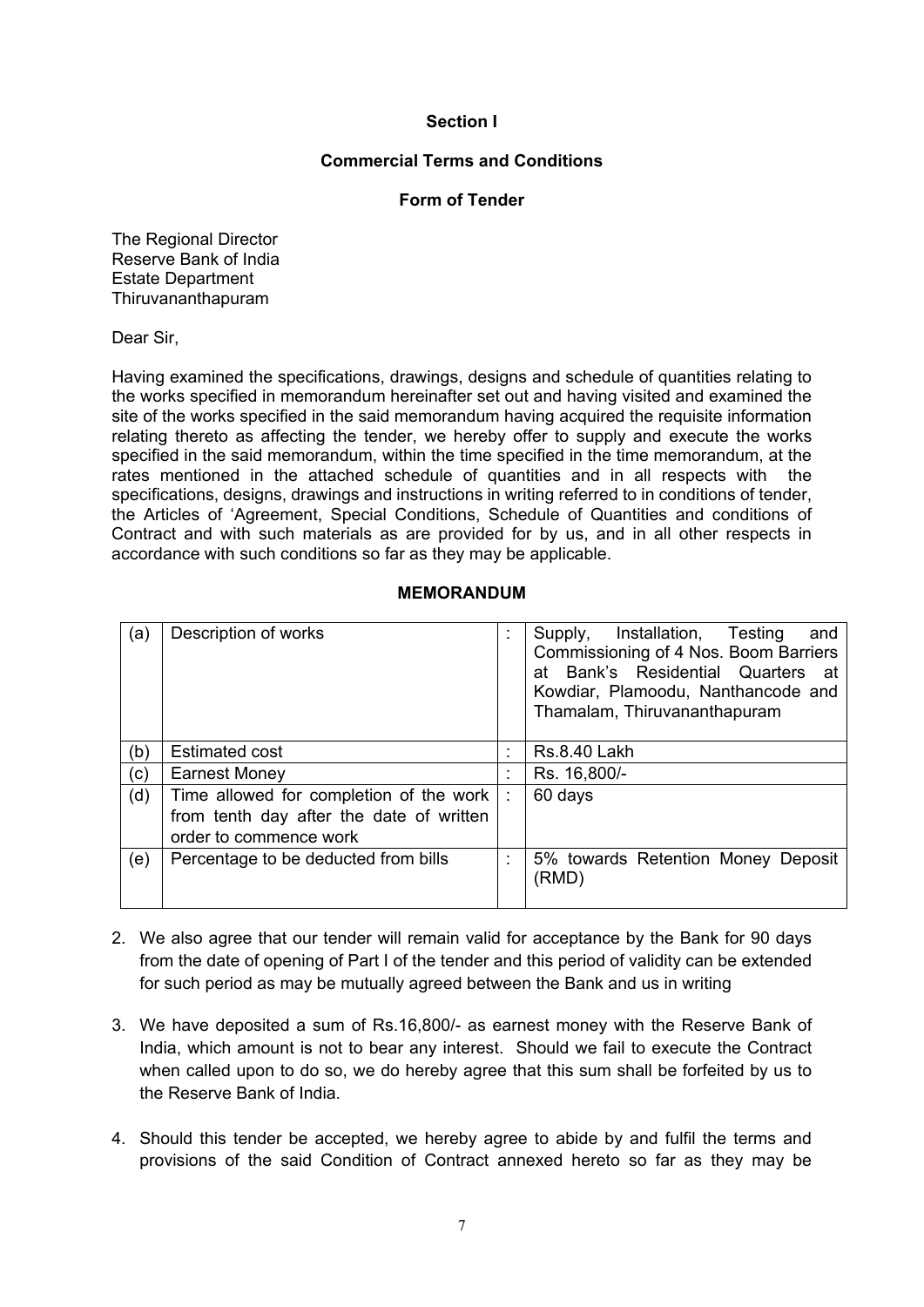applicable or in default thereof to forfeit and pay to the Reserve Bank of India the amount mentioned in the said conditions.

- 5. I/We understand that you reserve the right to accept or reject any or all the tender either in full or in part without assigning any reason therefor.
- 6. The Tender is submitted in two parts in e-tender form. Part I contains all commercial terms and conditions and technical particulars and Part II contains only the price bid in the Bank's proforma.
- 7. The list showing the particulars and the names of manufacturers of specified item are enclosed.
- 8. The details of our bankers are

| Sr.<br>No. | <b>Name of Bank</b> | <b>Branch and its</b><br>complete address | Name of the<br>contact person | <b>Telephone and</b><br><b>Email Id</b> |
|------------|---------------------|-------------------------------------------|-------------------------------|-----------------------------------------|
| 1          | 2                   | 3                                         | 4                             | 5                                       |
|            |                     |                                           |                               |                                         |
|            |                     |                                           |                               |                                         |
|            |                     |                                           |                               |                                         |
|            |                     |                                           |                               |                                         |
|            |                     |                                           |                               |                                         |
|            |                     |                                           |                               |                                         |

We are enclosing herewith list of our clients with complete details as per the Bank's proforma [\(Annexure - I\)](#page-38-0).

Name of the partner of the firm authorized to sign (or) Name of person having power of Attorney to sign the contract (Certified true copy of the Power of Attorney should be attached).

Yours faithfully

Signature of Contractor

(Signatures and addresses of witnesses)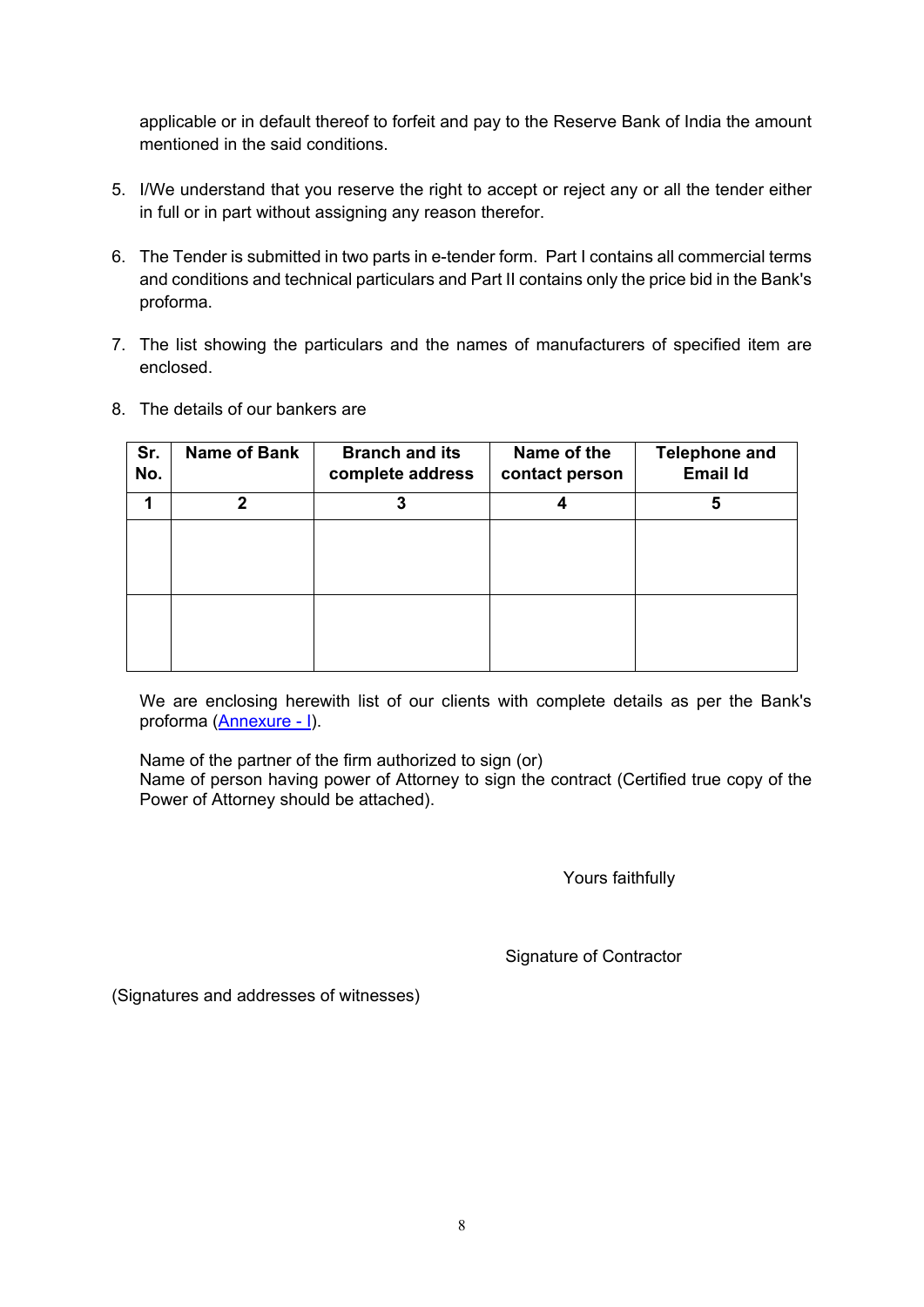#### **Section II**

## **General instructions to tenderer(s) & special conditions**

#### **Part I - Commercial Conditions**

Only those contractors who have minimum 5 years' experience in the field of undertaking similar works viz SITC of Boom Barriers and associated works for the office buildings/commercial premises/industrial houses and have, during the last 5 years (works completed on or after April 2017), executed successfully similar works individually costing as under:

(a) Three works each costing not less than 40% of estimated cost.

## **OR**

(b) Two works each costing not less than 50% of estimated cost.

#### **OR**

(c)One work costing not less than 80% of estimated cost.

#### **AND**

(d) Have a minimum yearly turnover of 100% of estimated cost during the last 3 years supported by audited financial statements.

#### **AND**

(e) Have a service set up at Thiruvananthapuram or Kochi for rendering after sales service.

Tenderers should submit the following documents in respect of their eligibility:

- i. Copies of detailed work order indicating scope and value of works.
- ii. Completion certificate for the qualifying works (for which the work orders submitted)
- iii. List of completed works with all the details as per the proforma
- iv. Financial statement for turnover for last 3 years
- v. Solvency Certificate

Only tenderers who qualify as above will be eligible to tender for the work. A tender submitted by a firm who is found to be not satisfying the above criteria will be liable for rejection

1. **Pre-bid meeting**: - A pre-bid meeting will be held at 11.00 AM on May 24, 2022 at Reserve Bank of India, Thiruvananthapuram to discuss/ clarify anything about the tender. No separate communication will be sent for this meeting. All the intending tenderers are advised to be present and study the tender documents**.**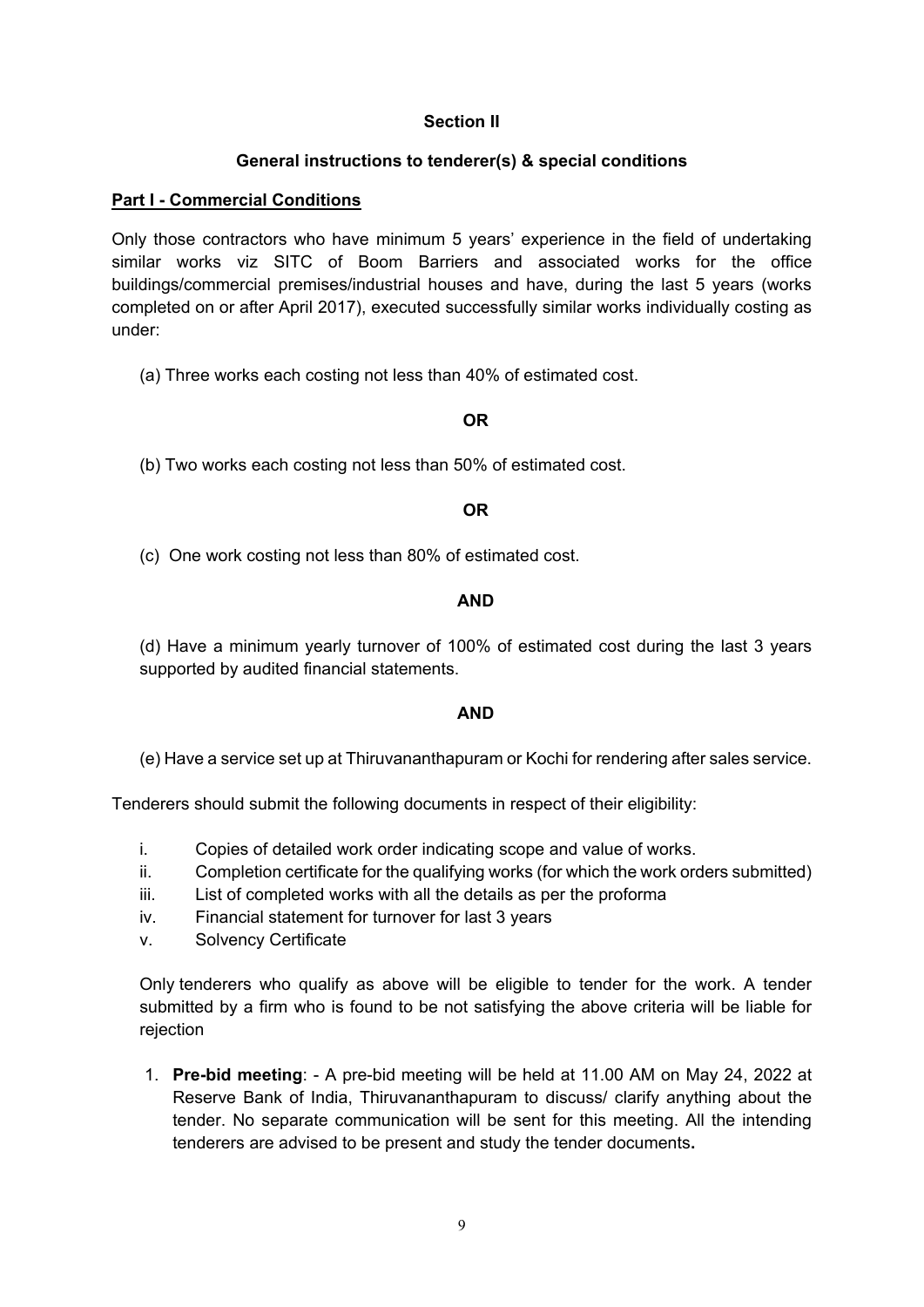- 2. Tenderers are required to submit the details of the works carried out by them during last 5 years along with the name and contact no. of the users of the equipment in the enclosed format.
- 3. A tender submitted by a firm who is found to be not submitting the above details will be liable to be rejected.
- 4. Tenders shall be submitted in two parts viz. Part I containing technical and commercial details of the offer and Part II containing prices only. While Part I will be opened on the same day at 3 PM. Part II will be opened on subsequent date, which will be intimated to the tenderers in advance.
- 5. The Reserve Bank of India reserves the right to accept or reject any or all the tenders, in full or in part, without assigning any reason therefore. The Bank also reserves the right to accept the tender of any firm. Tenderers are requested to quote unit rates and amounts separately. They are also requested to use the enclosed proforma only (and not to use their own format).
- 6. **Earnest Money:** The tenderers shall pay as Earnest Money a sum of Rs.16,800/- (Rupees Sixteen thousand eight hundred only) by a demand draft or Bank Guarantee in a form [\(Annexure-III\)](#page-40-1) valid for 6 months, acceptable to the Bank in favour of Reserve Bank of India, Thiruvananthapuram drawn on a scheduled bank along with Part I of the tender or through NEFT by 1.00 pm on June 08, 2022. The Earnest Money Deposit of the successful tenderer shall be released without any interest on issue of virtual completion certificate. The Earnest Money Deposit of unsuccessful tenderer shall be released to them without any interest after award of work.
- 7. **Validity of tender:** The tenders shall be valid for a period of 90 days from the date of opening of Part I of the tender.
- 8. The rates quoted shall be inclusive of all duties, transport, packing, forwarding, insurance etc. and shall be for the complete work duly installed and commissioned at site. The prices quoted shall remain firm for the entire period of contract and shall not be subjected to any variations in the foreign exchange or variations of any other taxes, levies, duties etc. No import license will be furnished by the Bank. The tenderers shall make their own arrangement for import of any part or components, if any, required for completion of the work.
- 9. **Completion of work: -** The entire work of supply, installation, testing and commissioning of the system shall be completed within a period of **60 days** from the 10<sup>th</sup> date of issue of work order.
- 10. **Damages for non-completion on time**: If the Contractor fails to complete the works within tender specified completion period, the Contractor shall pay the Employer at rate of **0.25 %** of the contract amount per week for the period during which the said works shall so remain incomplete subject to a maximum of 10% of the contract amount and the Employer may deduct such damages from any money due to the Contractor.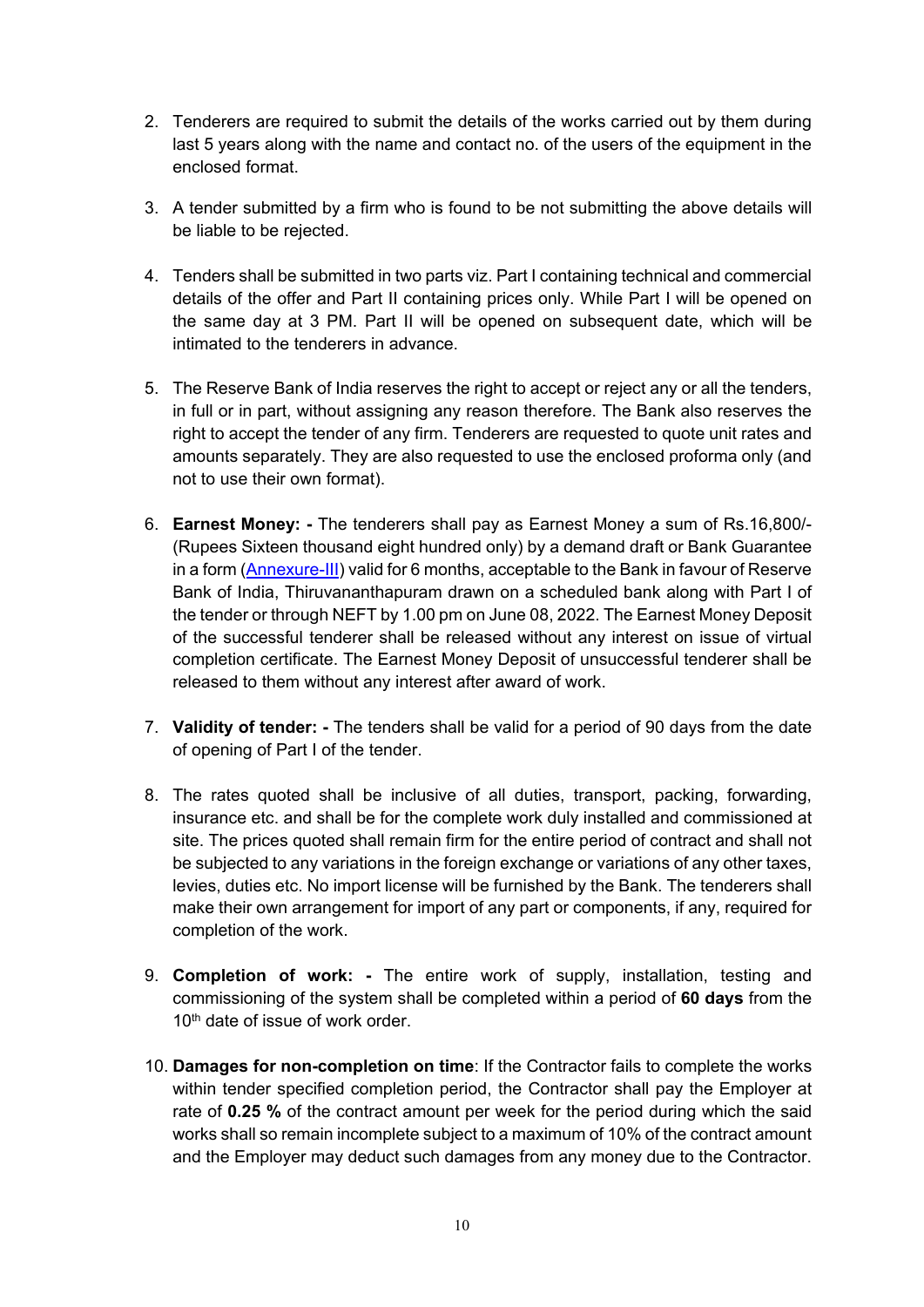- 11. **Service set-up**: The tenderers shall indicate details of the service centre at Thiruvananthapuram or Kochi, the staff strength, contact numbers and the availability of spares for the system as per enclosed [Annexure-VII.](#page-49-0)
- 12. **Warranty/Defect Liability period and Annual Comprehensive Maintenance Service contract:**
- a. The equipment supplied shall be warranted against all types of defects for a period of one year from the date of virtual completion. Any defects in the system/subassemblies, found within the guarantee period, shall be rectified/ replaced by the tenderer without any additional cost to the Bank. The rate should include for servicing/ inspection at Quarterly interval (Once in 3 months) during this period.
- b. The tenderers shall also quote their charges separately for comprehensive annual maintenance service (AMC) after the expiry of the one year warranty period. During the comprehensive annual maintenance service contract period, the servicing shall be carried out at Quarterly interval (Once in 3 months) in addition to any number of breakdown calls. These rates shall be applicable from the date of expiry of one year warranty period. Comprehensive annual maintenance service charges shall be paid on half yearly basis on rendering satisfactory service and on submission of service reports.
- c. The charges for comprehensive annual maintenance service shall include replacement of any part of the system, including all required spares, during service contract period. Any defects in the system/sub-assemblies, found within the AMC period, shall be rectified/ replaced by the tenderer without any additional cost to the Bank.
- d. During the warranty period or the comprehensive annual maintenance service period, any fault in the system shall be rectified within 72 hours of receipt of intimation of the defect in the system. The quoted rates shall, therefore, consider all the cost, including travel cost from the nearest service station. There will be a penalty of Rs. 250 per day per boom barrier subject to a maximum of 10% of AMC per boom barrier in a year if the boom barrier is not rectified within 72 hours after lodging the complaint by email/ phone/ ay other means.
- e. The service contract shall be renewed for a further additional period of at least 6 years after the initial annual service contact period of one year after one year warranty. While renewing the contract the new contract amount will be arrived at based on following formula.

| $A_C = A_P [(15+60x(EPI_C/EPI_P) + 25x(CPI_C/CPI_P)] / 100$ |                                                                          |  |
|-------------------------------------------------------------|--------------------------------------------------------------------------|--|
| $A_{C}$                                                     | The contract amount for the current year.                                |  |
| $A_{P}$                                                     | The contract amount for the previous year.                               |  |
| EPI <sub>c</sub>                                            | Wholesale Price Index for Electrical Products 6 months prior to the      |  |
|                                                             | commencement date of contract for the current year.                      |  |
| EPI <sub>P</sub>                                            | Wholesale Price Index for Electrical Products 6 months prior to the      |  |
|                                                             | commencement date of contract for the previous year.                     |  |
| CPI <sub>c</sub>                                            | Consumer Price Index for Industrial Workers (All India Average) 6 months |  |
|                                                             | prior to the commencement date of contract for the current year.         |  |
| CPI <sub>P</sub>                                            | Consumer Price Index for Industrial Workers (All India Average) 6 months |  |
|                                                             | prior to the commencement date of contract for the previous year.        |  |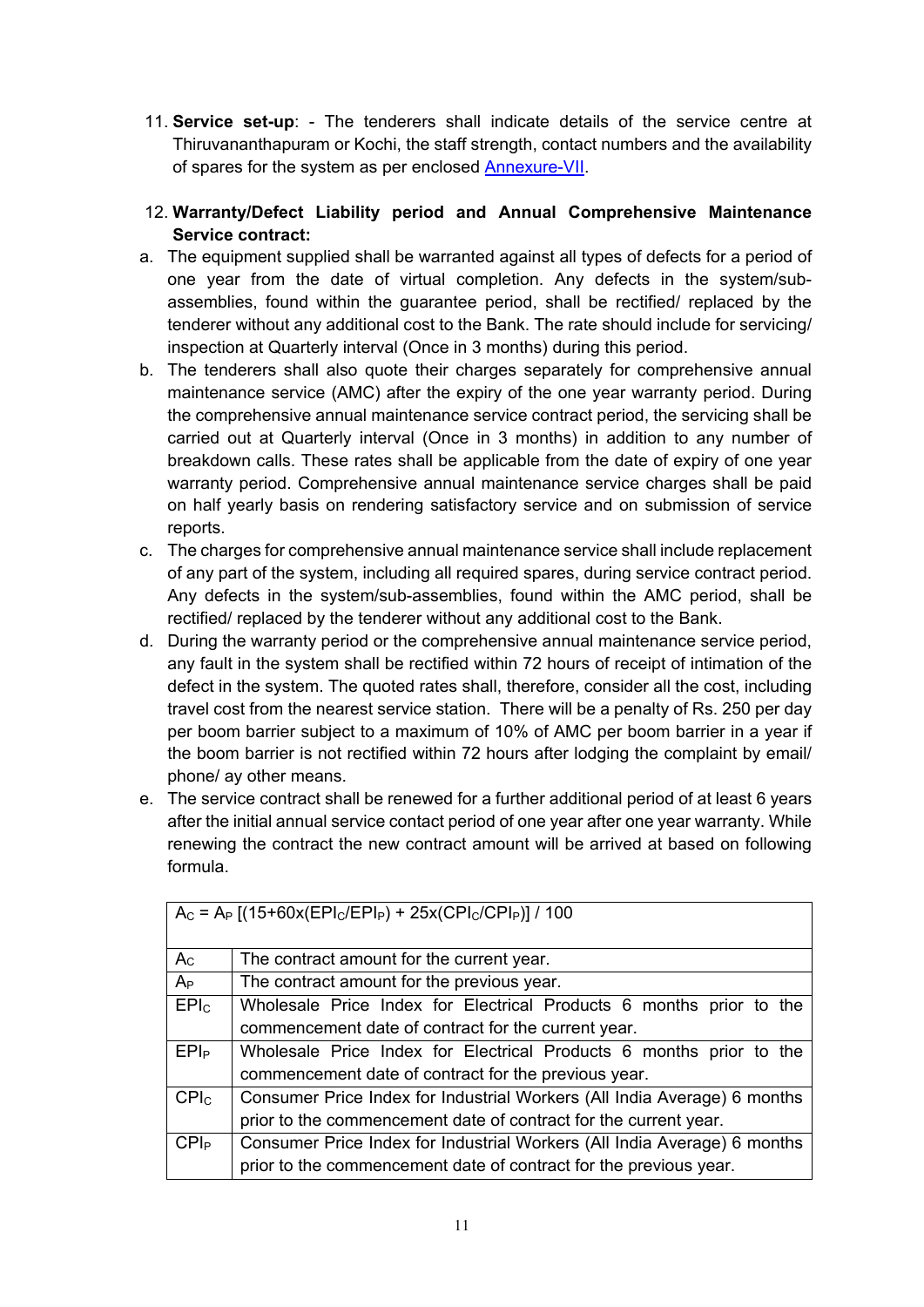### 13. **Evaluation of tenders:**

Tenders will be evaluated on the basis of Net Owning Cost of the System comprising of the Capital Cost of the system (A) and taking into account the effect of rates quoted for comprehensive Annual Maintenance service contract charges (AMC)for a period of 7 years after the expiry of one year defect liability period.

Net Owning cost shall be the total of Capital Cost of the System (A) plus the NPV of comprehensive annual maintenance Service contract charges for the period of 7 years after 1 year defect liability period.

NPV Factor will be calculated assuming 5% increase in contract amount every year after first year of AMC, half yearly payment and a discount rate of 8%.

## **Net Owning Cost of System = Capital Cost (A) + AMC Charges (B) x MF**

(MF is the NPV factor for 8 years (1yr warranty + 7 year AMC) =  $5.63$ )

14. **Performance Bank Guarantee (BG): -** The Bank Guarantee of 5 % of the contract amount to be taken for due fulfillment of the terms and obligations of the Contract for a AMC period of 07 years. Bank Guarantee shall be renewed every year before one month of expiry of validity of BG [\(Annexure IV\)](#page-42-0)

#### 15. **Terms of payment: -**

The following terms of payment, subject to statutory deductions, will apply to the contract:

- (a) 95% of the quoted rate against supply, installation, testing, commissioning and handing over of the system to the Bank.
- (b) 5% on completion of defect liability period (i.e. one year after virtual date of completion). This may be released on submission of a Bank Guarantee equivalent to the amount 5% of the final bill value due fulfillment of the terms and obligations of the Contract for a AMC period of 07 years.
- 16. **Insurance: -** The Contractor shall at his own expense, arrange to effect and maintain (until the virtual completion of the contract) with an approved office, the following insurance policies in the joint name of employer and himself with the employer being first (Principal) and deposit such policy or policies with the employer from time during the currency of this contract.
	- a. Storage, erection, testing and commissioning policy for the total amount of contract.
	- b. Workmen compensation policy.
	- c. Third party liability policy for a total of Rs. 5 lakhs and with a limit of Rs.1 lakh per accident.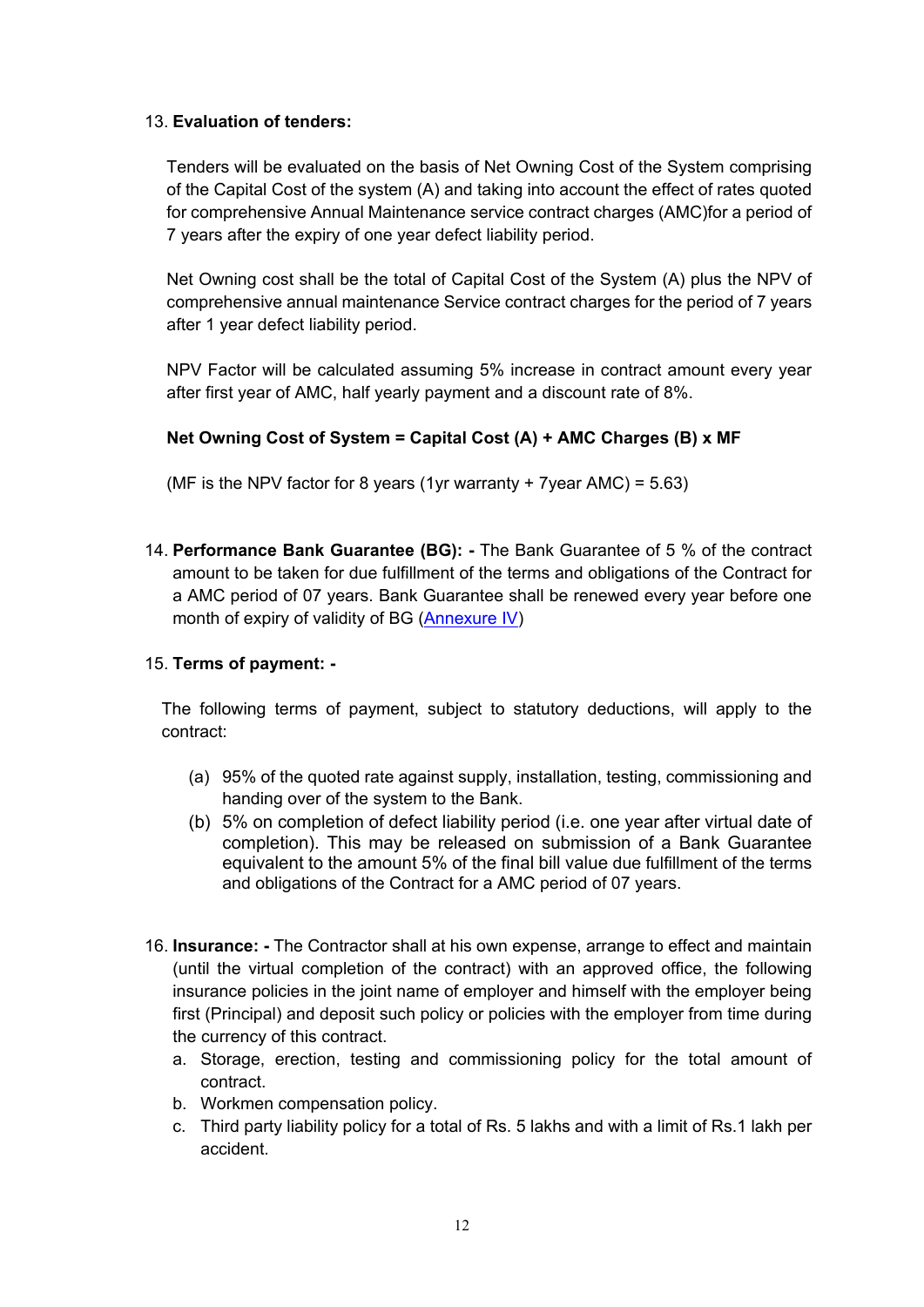- 17. The payment for the work will be made by RBI, Thiruvananthapuram. The dispute arising out of this contract will also be sorted out within the jurisdiction of courts situated in Thiruvananthapuram.
- 18. The contractors shall upload / enter the technical details of the system along with the tender. The tenderers are requested to use the enclosed proforma only for this purpose (and do not use their own formats and data sheets).
- 19. The tenderers shall give the names and postal addresses of their bankers,
- 20. The tenderers shall give the full name, Contact Numbers and postal addresses of clients to whom similar equipment has been supplied by them in [annexure-I.](#page-38-0)
- 21. The tenderers are requested to fill in the enclosed Check list (Section V)) on terms and conditions of the contract. They are advised to confirm whether they agree to the Bank's terms and conditions by indicating "YES" or "NO" only. If "NO" then only they shall list out the deviations proposed by them in the appropriate column
- 22. **Training:** The tenderer shall impart training to the Bank's Engineers/Technicians on the system before handing over of the system without any charge to the Bank.
- 23. **Agreement:** The successful tenderer shall execute an agreement with the Bank on stamped paper in the format in **annexure V** enclosed within fourteen days of receipt of letter of acceptance. However, the issue of letter of acceptance by the Bank shall be construed as a binding contract, as though such an agreement has been executed and all the terms and conditions shall apply on this contract
- 24. All disputes and differences of any kind whatever arising out of or in connection with the contract or the carrying out of the works (whether during the progress of the works or after completion and whether before or after the determination abandonment or breach of the contract) shall be referred to and settled by the Bank who shall state its decision in writing. Such decision may be in the form of a final certificate or otherwise. The decision of the Bank with respect to any of the excepted matters shall be final and without appeal as stated in hereof. But if either the Contractor be dissatisfied on any matter on which a decision is taken by the Bank as above, except any of the expected matter the Contractor may within 28 days after receiving notice of such decision give a written notice to the other party requiring that the matters in dispute be arbitrated upon. Such written notice shall specify the matters, which are in dispute or difference of which such written notice has been given. If both the parties agree, a single arbitrator would be appointed for the purpose. In case no agreement could be reached on the appointment of single arbitrator, both the parties will nominate one person each as an arbitrator on their behalf. The two arbitrators nominated by the parties shall nominate one more person to act as third arbitrator.

The arbitrator or Arbitrators, as the case may be, shall have power to open up, review and revise any certificate, opinion, decision, requisition or notice, save in regard to the excepted matters, referred to in the preceding clause, and to determine all matters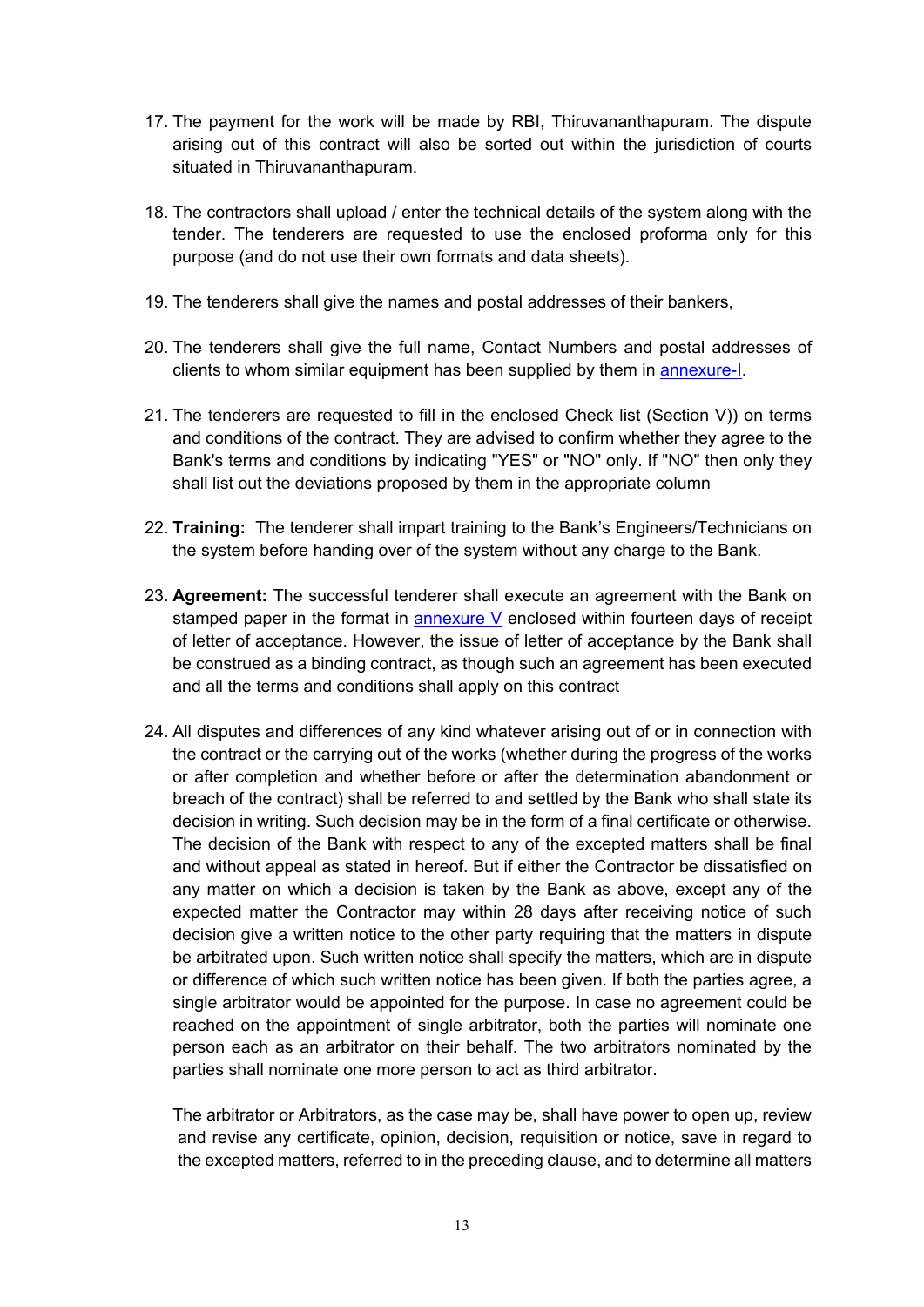to dispute which shall be submitted to arbitration and of which notice shall have been given as aforesaid.

The arbitrator or Arbitrators, as the case may be, shall make his or their award within one year (or such further extended time as may be decided by him or them as the case may be with the consent of the parties) from the date of entering on the reference. In case during the arbitration proceedings the parties mutually settle or compromise their dispute or difference, on the parties filing their joint memorandum of the settlement or compromise, the Arbitrator or the Arbitrators as the case may be, shall make an award in terms of such settlement or compromise.

Upon any such reference, the decision on the cost incidental to the reference and Award respectively shall be in the discretion of the arbitrator or Arbitrators as the case may be, who may determine the amount thereof or direct the same to be taxed as between the party and party, and shall direct by whom and to whom and in what manner the same shall be borne and paid.

This submission shall be deemed to be a submission to arbitration within the meaning of the Indian Arbitration and Conciliation Act, 1996 or any statutory modification thereof.

The award of the arbitrator or Arbitrators, as the case may be, shall be final and binding on the parties. It is agreed that the Contractor shall not delay the carrying out of the works by reason of any such matter, question or dispute being referred to arbitration, but shall proceed with the works with all due diligence and shall until the decision of the Arbitrator or Arbitrators, as the case may be, is given, abide by the decision of the Bank. No award of the Arbitrator or Arbitrators, as the case may be, shall relieve the Contractor of his obligations to adhere strictly to the Bank's instructions with regard to the actual carrying out of the works. The Employer and the Contractor hereby also agree that arbitration under this Clause shall be a condition precedent to any right of action under the Contract.

#### 25. **Non-disclosure Clause: -**

The Contractor shall not disclose directly or indirectly any information, materials and details of the Bank's infrastructure/systems/equipment etc., which may come to the possession or knowledge of the Contractor during the course of discharging its contractual obligations in connection with this agreement, to any third party and shall at all times hold the same in strictest confidence. The Contractor shall treat the details of the contract as private and confidential, except to the extent necessary to carry out the obligations under it or to comply with applicable laws. The Contractor shall not publish, permit to be published, or disclose any particulars of the works in any trade or technical paper or elsewhere without the previous written consent of the Employer. The Contractor shall indemnify the Employer for any loss suffered by the Employer as a result of disclosure of any confidential information. Failure to observe the above shall be treated as breach of contract on the part of the Contractor and the Employer shall be entitled to claim damages and pursue legal remedies.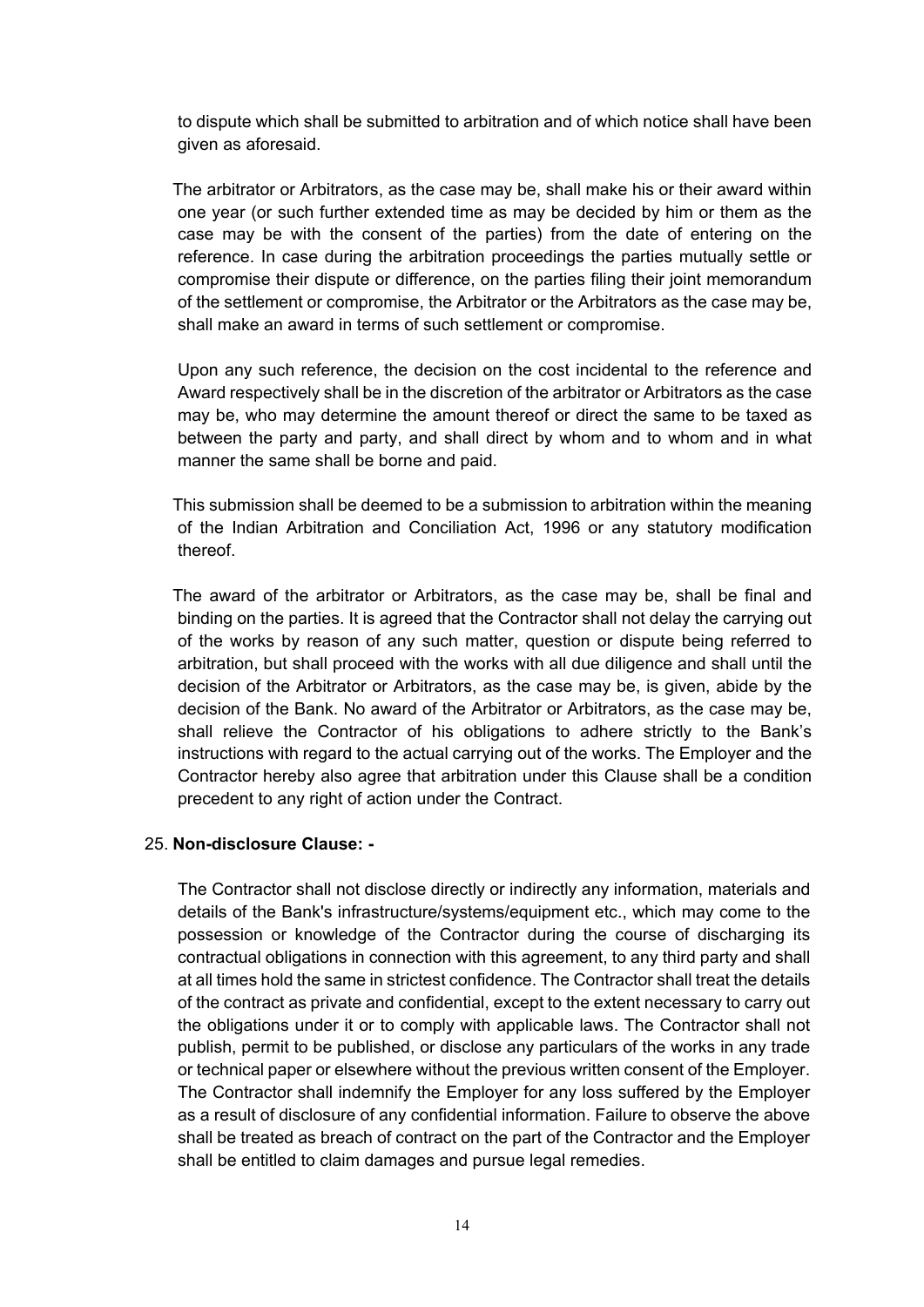26. a) The contractor shall be solely responsible for full compliance with the provisions of "the Sexual Harassment of women at workplace (Prevention, Prohibition and Redressal) Act, 2013". In case of any complaint of sexual harassment against its employee within the premises of the Bank, the complaint will be filed before the Internal Complaints Committee constituted by the contractor/Agency and the contractor.

b) Any complaint of sexual harassment from any aggrieved employee of the Service Provider against any employee of the Bank or any employee of any other firm working in the Bank shall be taken cognizance of by the Regional Complaints Committee constituted by the Bank.

c) The contractor shall be responsible for any monetary compensation that may need to be paid in case the incident involves the employees of the contractor, for instance any monetary relief to Bank's employee or other firm's employee, if sexual violence by the employee of the contractor is proved.

d) The contractor shall be responsible for educating its employees about prevention of sexual harassment at work place and related issues.

e) The contractor shall provide a complete and updated list of its employees who are deployed within the Bank's premises.

27. The clauses 25 & 26 will be part of agreement during AMC also.

| Signature of the contractor |  |
|-----------------------------|--|
| Name of the firm            |  |
| Seal of the firm            |  |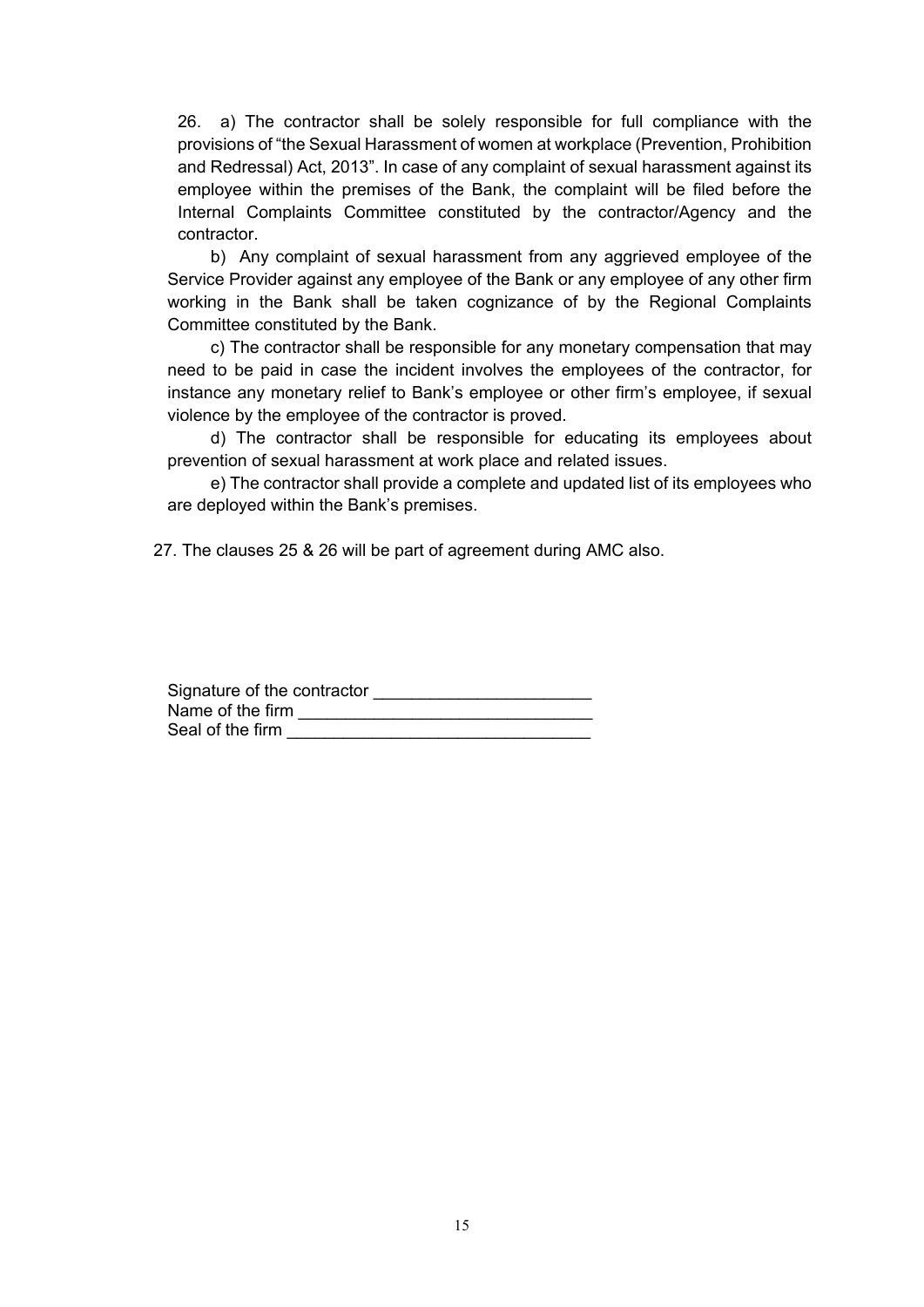## **Safety Code**

- 1. First aid appliances including adequate supply of sterilized dressings and cotton wool shall be provided in a readily accessible place.
- 2. An injured person shall be taken to a public hospital without loss of time, in cases where the injury necessitates hospitalization.
- 3. Suitable and strong scaffolds should be provided for workmen for all work that cannot safely be done from ground.
- 4. No portable single ladder shall be over 8 meters in length. The width between the side rails shall not be less than 30 cm (clear) and the distance between two adjacent rungs shall not be more than 30 cm. When a ladder is used an extra mazdoor shall be engaged for holding the ladder.
- 5. The excavated material shall not be placed within 1.5 meters of the edge of the trench or half of the depth of trench, whichever is more. All trenches and excavations shall be provided with necessary fencing and lighting.
- 6. Every opening in the floor of a building or in a working platform shall be provided with suitable means to prevent the fall of persons or materials by providing suitable fencing or railing; minimum height shall be one meter.
- 7. No floor, roof or other part of the structure shall be so overloaded with debris of materials as to render it unsafe.
- 8. Workers employed on mixing and handling material such as asphalt, cement mortar or concrete and lime mortar shall be provided with protective footwear and rubber handgloves.
- 9. Those engaged in welding works shall be provided with welder's protective eye-shields and gloves.
- 10. i) No paint containing lead or lead products shall be used except in the forms of paste or readymade paint.

ii) Suitable face masks shall be supplied for use by the workers when the paint is applied in the form of spray or surface having lead paint dry rubbed and scrapped.

- 11. Overalls shall be supplied by the Contractor to the painters and adequate facilities shall be provided to enable the working painters to wash during the period of cessation of work.
- 12. Hoisting machines and tackle used in the works, including their attachments, anchorage and support shall be in perfect condition.
- 13. The ropes sued in hoisting or lowering material or a means of suspension shall be of durable quality and adequate strength and free from defects.
- 14. The contractor shall provide all the safety gadgets to the workers for carrying out the work as per statutory norms.
- 15. During the work execution necessary fire safety measures shall also be taken.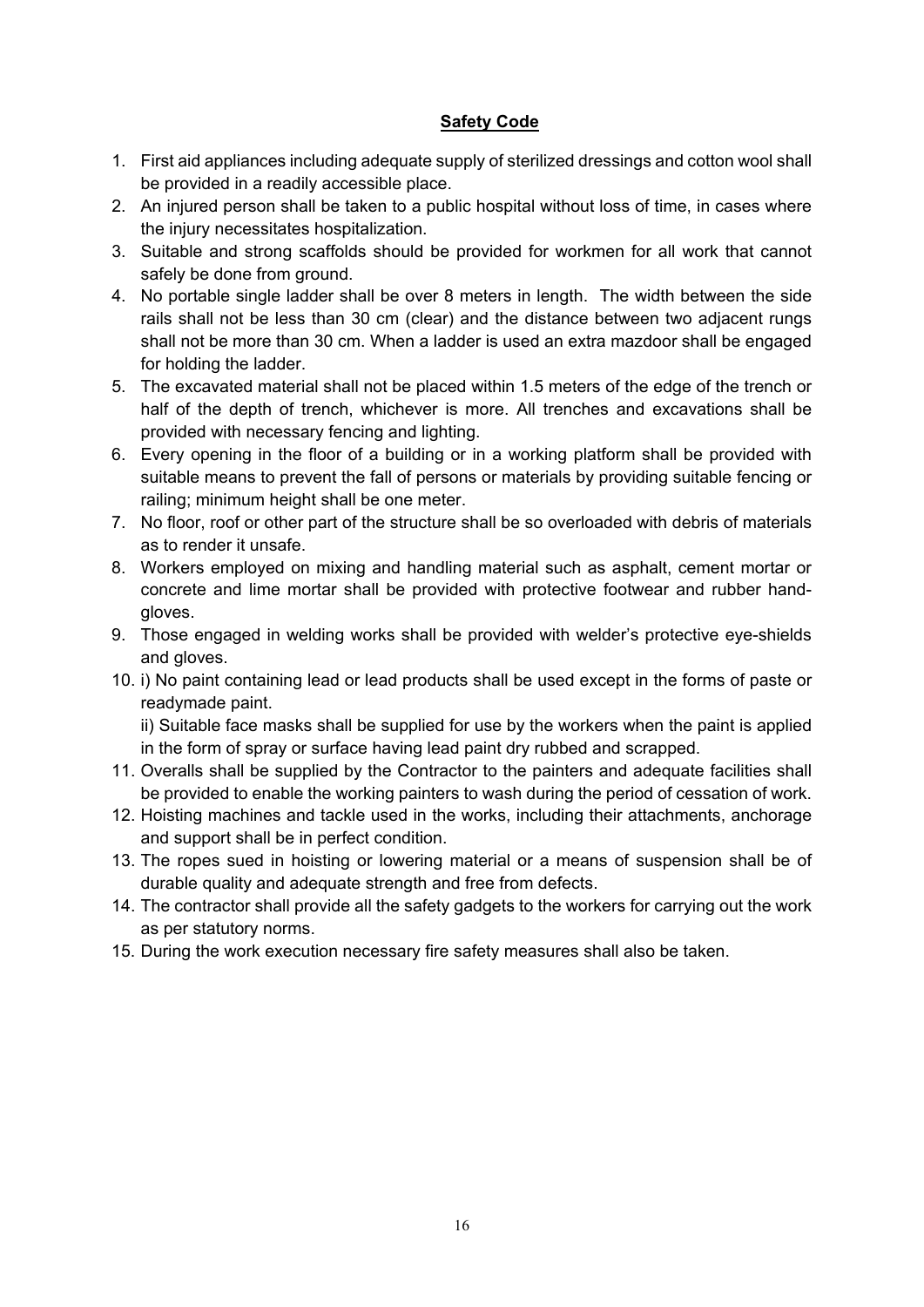#### **FIRE SAFETY**

- i. Cutting / drilling machine and other electrically operated equipment used at site shall be plugged into correctly rated electrical outlets.
- ii. Only ISI marked 3 pin plug and other appliances and equipment shall be used.
- iii. Electrical power cables/wires used shall not have any joints and shall be properly rated.
- iv. All electrical appliances i.e. welding, drilling, cutting machine etc. shall be safely and securely earthed to prevent leakage current while in operation.
- v. Before commencing the welding work for the first time on any day, fire section shall be informed and only after the site inspection by the Fire officers/Personnel, work shall be started.
- vi. Two buckets of water and sand shall be kept in an easily accessible area on the site.
- vii. Fire extinguishers recommended and issued by fire officers shall be kept on the site.
- viii. Used paint drums shall be stored in specified store only after closing them properly.
- ix. Personal protective equipment such as safety shoes, hand gloves, welder's mask, ear plug etc. depending upon the requirement of the work shall be provided by the contractor to the workmen to prevent occupational health hazards.
- x. The safety belt shall be provided by the contractor and used by the workmen while working from height for more than 10' from Ground level.
- xi. None of the passages near lift lobby and staircases shall be used for stacking / dumping any kind of materials/waste.
- xii. Both the staircase doors shall be normally kept closed.
- xiii. None of the fire extinguishers shall be removed/shifted from its designated location.
- xiv. Power supply shall be switched off from the mains when equipment is not in use.
- xv. Wood-shavings and saw-dust generated from the work shall be collected on daily basis, removed from site and stored at the designated place in proper manner.
- xvi.Any debris generated from the work shall be collected on daily basis, removed from site and stored at the designated place in proper manner.
- xvii. Battery operated emergency light/torches shall be provided by the contractor to the workmen while working beyond office hours.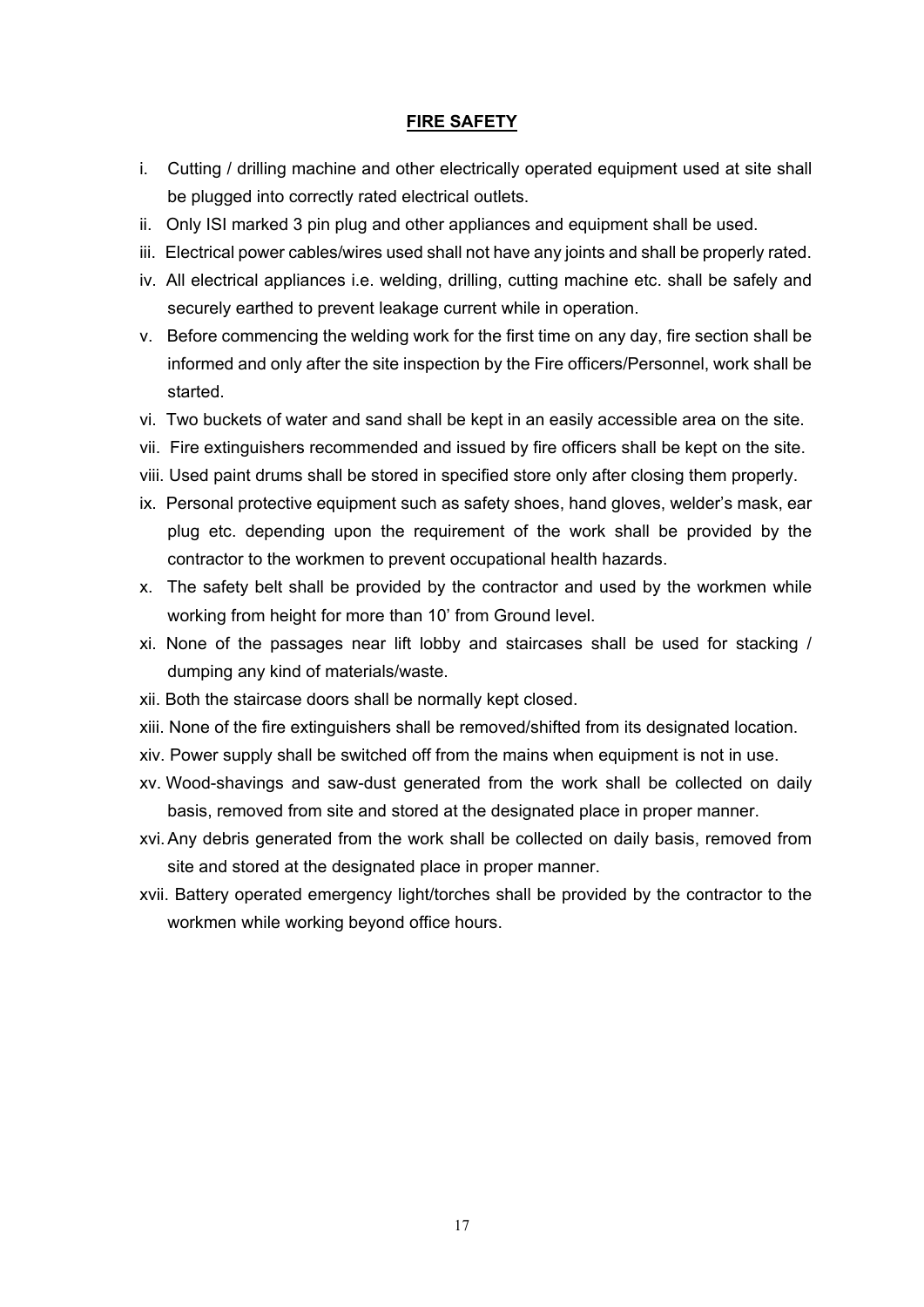#### **Section III**

#### **The Conditions Hereinbefore Referred To**

- 1. In constructing these conditions, the specification, schedule of quantities and Contract Agreement, the following words shall have the meaning herein assigned to them except where subject or context otherwise requires.
	- a) "Employer" Shall mean the Reserve Bank of India and shall include its assignees and successors. b) In the case of company "Contractor shall mean \_\_\_\_\_\_\_\_\_ a company incorporated under and having its registered office at and shall include its successors and assigns. c) "Site" Shall mean the site of the contract works including any building and erection thereon and any other land (inclusively) as aforesaid allotted by the Employer for the Contractor's use. d) "This Contract" Shall mean the Article of Agreement, the special conditions, the conditions, the Appendix, the schedule of quantities and specifications attached hereto and duly signed. e) "Notice in writing" Shall mean a notice in written, typed or printed or written notice" characters sent (unless delivered personally otherwise proved to have been received) by registered post to the last known private or business address or registered office of the addressee and shall be deemed to have been received when in the ordinary course of post it would have been delivered. f) "Act of Insolvency" Shall mean any Act of insolvency as defined by the Presidency Town Insolvency Act, or the provincial insolvency Act or any Act amending such original Act. g) "Net Prices" If in arriving at the contract amount the Contractor shall have added to or deducted from the total of items in the Tender any sum, either as a percentage or otherwise, then net price of any item in their tender shall be the sum arrived at by adding to or deducting from the actual figures appearing in the Tender as the price of that the item a similar percentage or proportionate sum provided always that in determining the percentage or proportion of the sum so added or deducted by the Contractor the total amount of the any Prime Cost items and provisional sums of money shall be deducted from the total amount of the tender. The

expression "net rates" or "net prices" when used with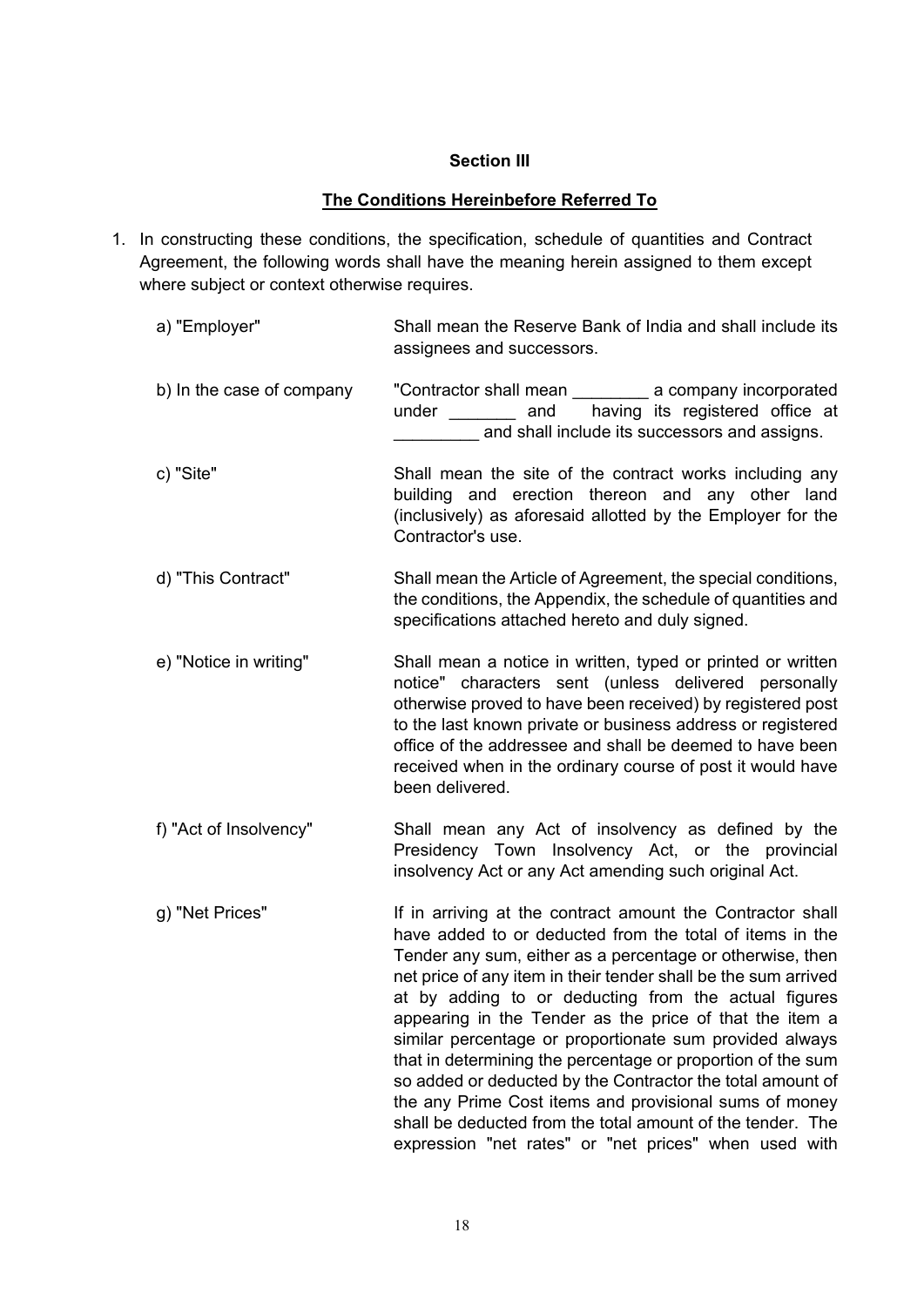reference to the contract or account shall be held to mean rates or prices so arrived at.

- h) "The works" Shall mean Supply, Installation, Testing and Commissioning of 4 Nos. Boom Barriers at Bank's Residential Quarters at Kowdiar, Plamoodu, Nanthancode and Thamalam, Thiruvananthapuram
- . 2. **Scope of Contract**: The contractor shall carry out and complete the said work in every respect in accordance with this contract and with the directions of and to the satisfaction of the Bank's Engineer. The Bank's Engineer may in his absolute discretion and from timeto-time issue further drawings and/or written instructions, details, direction and explanations which are hereafter collectively referred to as "Bank's Engineer's instruction in regard to":
	- a) The variations or modifications of the design, quality or works or the addition or omission or substitutions of any work.
	- b) Any discrepancy in the Drawing or between the Schedule of Quantities and/or Drawing and/or specifications.
	- c) The removal from the site of any materials brought thereon by the contractor and the substitution of any other material therefor.
	- d) The removal and/or re-execution of any works executed by the contractor.
	- e) The dismissal from the works of any persons employed thereupon.
	- f) The opening up for inspections of any work covered up.
	- g) The amending and making good of any defects under clause 20 hereof.

The contractor shall forthwith comply with and duly execute any work comprised in such Bank's Engineer's instructions provided always that verbal instructions, directions and explanations given to the Contractor or his representative upon the works by the Bank's Engineer shall, if involving a variation, be confirmed in writing by the Contractor within seven days, such shall be deemed to be Employer's instructions within the scope of the Contract.

The contractor shall submit a statement of variations giving quantity and rates duly supported by analysis of rates, vouchers etc. The rates on scrutiny and final acceptance by the Employer shall form a supplementary tender. The Employer shall not be liable for payment of such variations until these statements are sanctioned by him.

- 3. The Contract shall be executed in triplicate and the Bank's Engineer, the Employer and the Contractor shall be entitled to one executed copy each for his use. The contractor shall prepare the line diagram, system configuration drawing and Lay out plan of the site for carrying out the work. Before the issue of the final certificate to the Contractor he shall submit to the Bank's Engineer all Drawings and Specifications.
- 4. The Contractor shall provide at his cost everything necessary for the proper execution of the works according to the intent and meaning of the Drawings, Schedule of Quantities and specifications taken together, whether the same may or may not be particularly shown or described therein provided that the same can reasonably be inferred therefrom, and if the Contractor finds any discrepancy in the Drawings or between the Drawings, Schedule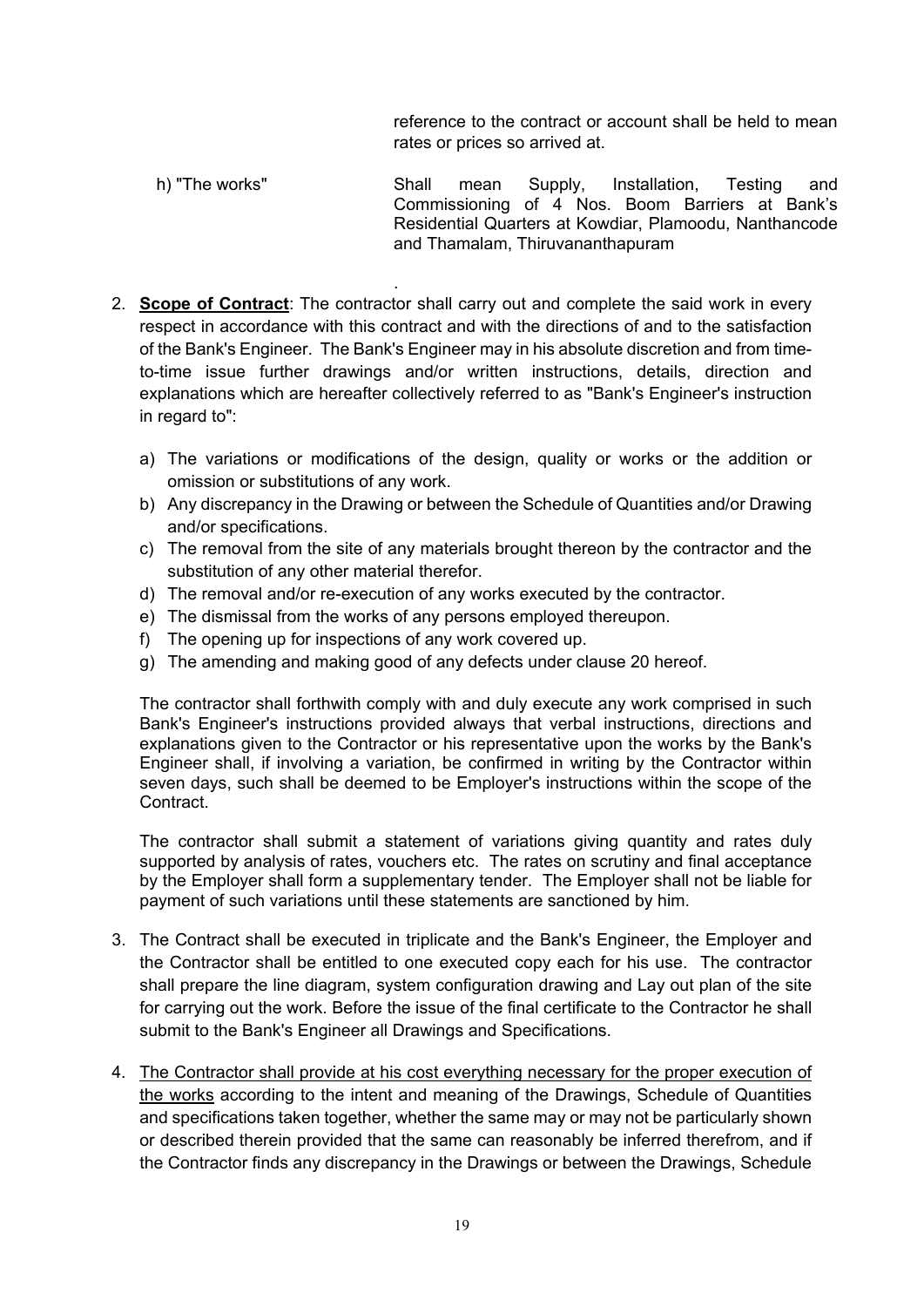of quantities and Specifications, he shall immediately and in writing refer the same to the Bank's Engineer, who shall decide which is to be followed.

5. **Authorities, notices and patents**: The Contractor shall conform to the provisions of any Act of the Legislature relating to the works, and to the regulations and bye-laws of any authority, and of any water, electricity supply and other companies and/or authorities with whose system the structure is proposed to be connected, and shall, before making any variations from the Drawings or Specifications that may be necessitated by so conforming, give to the architect written notice, specifying the variation proposed to be made and the reason for making it and apply for instructions thereon. In case the Contractor shall not within ten days receive such instructions be shall proceed with the work conforming to the provisions, regulations, or bye-laws in question, and any variation so necessitated shall be dealt with under clause 17 hereof.

The contractor shall bring to the attention of the Employer all notices required by the said Acts, regulations or bye-laws to be given to any authority and pay to such authority or to any public office all fees that may be properly chargeable-in respect of the works and lodge the receipts with the Employer.

The Contractor shall indemnify the Employer against all claims in respect of patent rights, and shall defend all actions arising from such claims and shall himself pay all royalties, licence fees, damages cost and charges of all and every sort that may be legally incurred in respect thereof.

- 6. **Setting out of work**: The contractor shall set out the works and shall be responsible for the true and perfect setting out of the same and for the correctness of the positions levels, dimensions and alignment of all parts thereof. If at any time any error in this respect shall appear during the progress of the works or within a period of one year from the completion of the works, the Contractor shall, if so required, at his own expense rectify such error to the satisfaction of the Bank's Engineer.
- 7. **Materials and Workmanship to conform to description**: All materials and workmanship shall so far as procurable be of the respective kinds described in the Schedule of Quantities and/or specifications and in accordance with the contract and the Contractor shall furnish to the Employer with all invoices, accounts, receipts and other vouchers to prove that the materials comply therewith. The Contractor shall at his own cost arrange for and/or carry out any test of any materials.
- 8. **Contractor's superintendence and representative on the works**: The Contractor shall give all necessary personal superintendence during the execution of the works and so long thereafter as the Employer may consider necessary until the expiration of the "Defects Liability Period" stated in the Appendix hereto. The contractor shall, also during the whole time the works are in progress employ a competent representative who shall be constantly in attendance at the works while the men are to work. Any directions, explanations, instructions or notice given by the Bank's Engineer to such representative shall be held to be given to the Contractor.
- 9. **Dismissal of workmen**: The Contractor shall on the request of the Bank's Engineer immediately dismiss from the works any person employed thereon by him who may, in the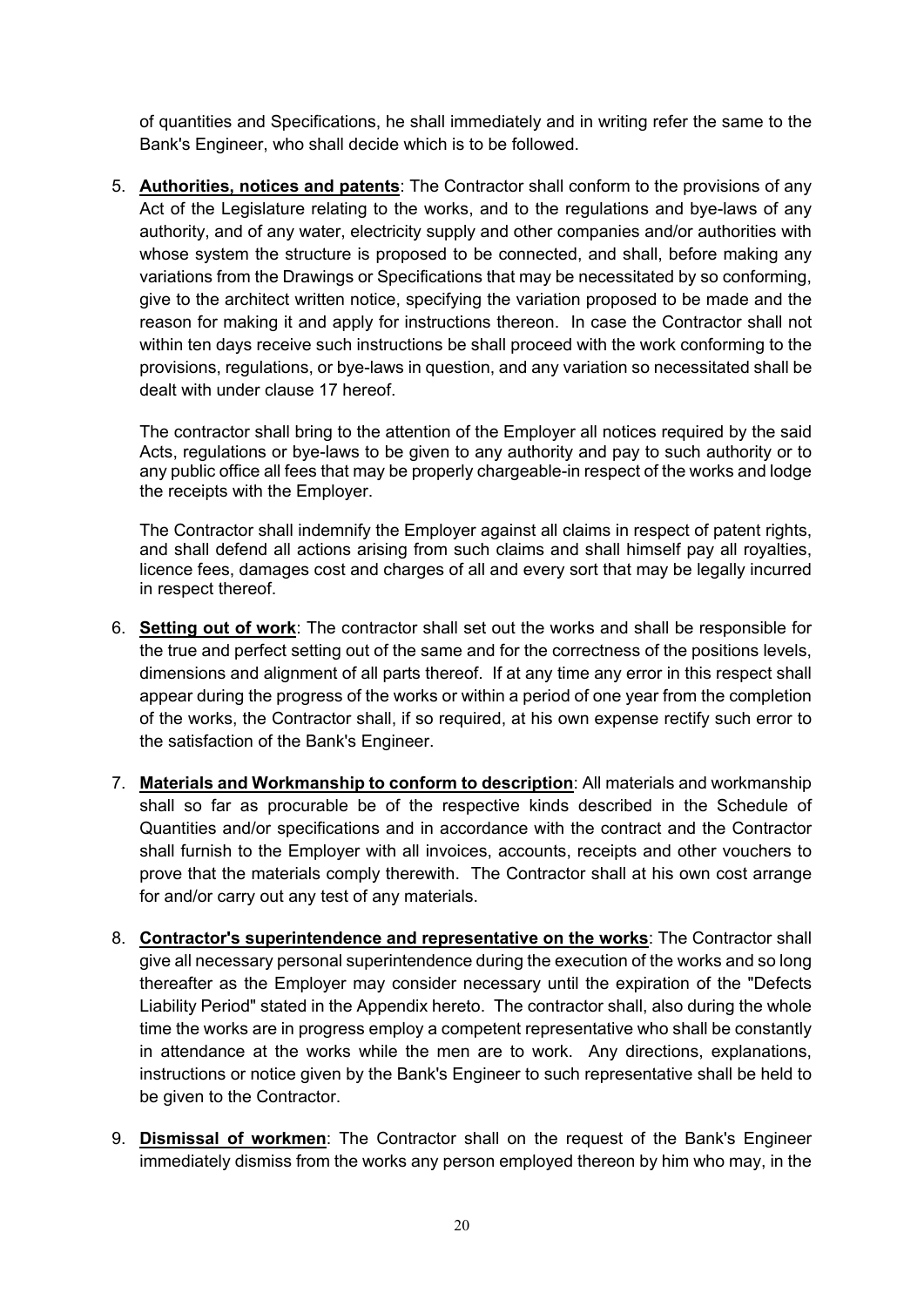opinion of the Bank's Engineer, be incompetent or misconduct himself and such persons shall not be again employed on the works without the permission of the Bank's Engineer.

- 10. **Access to works**: The Employer, shall at all reasonable times, have free access to the works and/or to the workshops, factories or other places where materials are lying or from which they are being obtained and the Contractor shall give every facility to the Employer necessary for Inspections and examination and test of the materials and workmanship. No person not authorized by the Employer except the representatives of public authorities shall be allowed on the works at any time.
- 11. **Bank's Engineer**: The term Bank's Engineer shall mean the person appointed and paid by the Employer to inspect the works. The Contractor shall afford the Bank's Engineer every facility and assistance for inspecting the works and materials and for checking and measuring time and materials.

The Bank's Engineer, or the Employer shall have power to give notice to the Contractor or to his representative of non-approval or any work or materials and such work shall be suspended or the use of such materials shall be discontinued. The work will from time to time be examined by the Assistant Manager (Tech.) but such examination shall not in any way exonerate the Contractor from the obligation to remedy any defects which may be found to exist at a stage of the works or after the same is completed. Subject to the limitations of this clause the Contractor shall take instructions only from the Bank's Engineer.

- 12. **Assignment and Subletting**: The whole of the works included in the Contract shall be executed by the Contractor and the contractor shall not directly or indirectly transfer, assign or under-let the Contract or any part share thereof or any interest therein without the prior written consent of the Employer and not undertaking shall relieve the Contractor from the full and entire responsibility of the Contract or from active superintendence of the works during their progress.
- 13. No alteration, omission or variation shall vitiate this contract but in case the Bank's Engineer thinks proper at any time during the progress of the works to make any alterations in, or addition to, or omissions from the works or any alteration in the kind of quality of the materials to be used therein and shall give notice thereof in writing under his hand to the Contractor, the Contractor shall alter, add to, or omit from, as the case may be, in accordance with such notice, but the contractor shall not do any work extra to or make any alterations or additions to or omissions from the works or any deviation from any of the provisions of the Contract. Stipulations, specifications or Contract Drawings without the previous consent in writing of the Employer and the value of such extras alterations, additions or omission shall, in all cases, be determined by the Employer in accordance with the provisions of Clause 17 hereof, and the same shall be added to, or deducted from the Contract Amount, as the case may be accordingly.
- 14. **Schedule of Quantities**: The Schedule of quantities, unless otherwise stated shall be deemed to have been prepared in accordance with the Standard Method of Measurement.

Any error in description or in quantity or in omission of items from the schedule of quantities shall not vitiate this contract but shall be rectified and the value thereof, as ascertained under Clause 17 hereof, shall be added to, or deducted from the Contract Amount (as the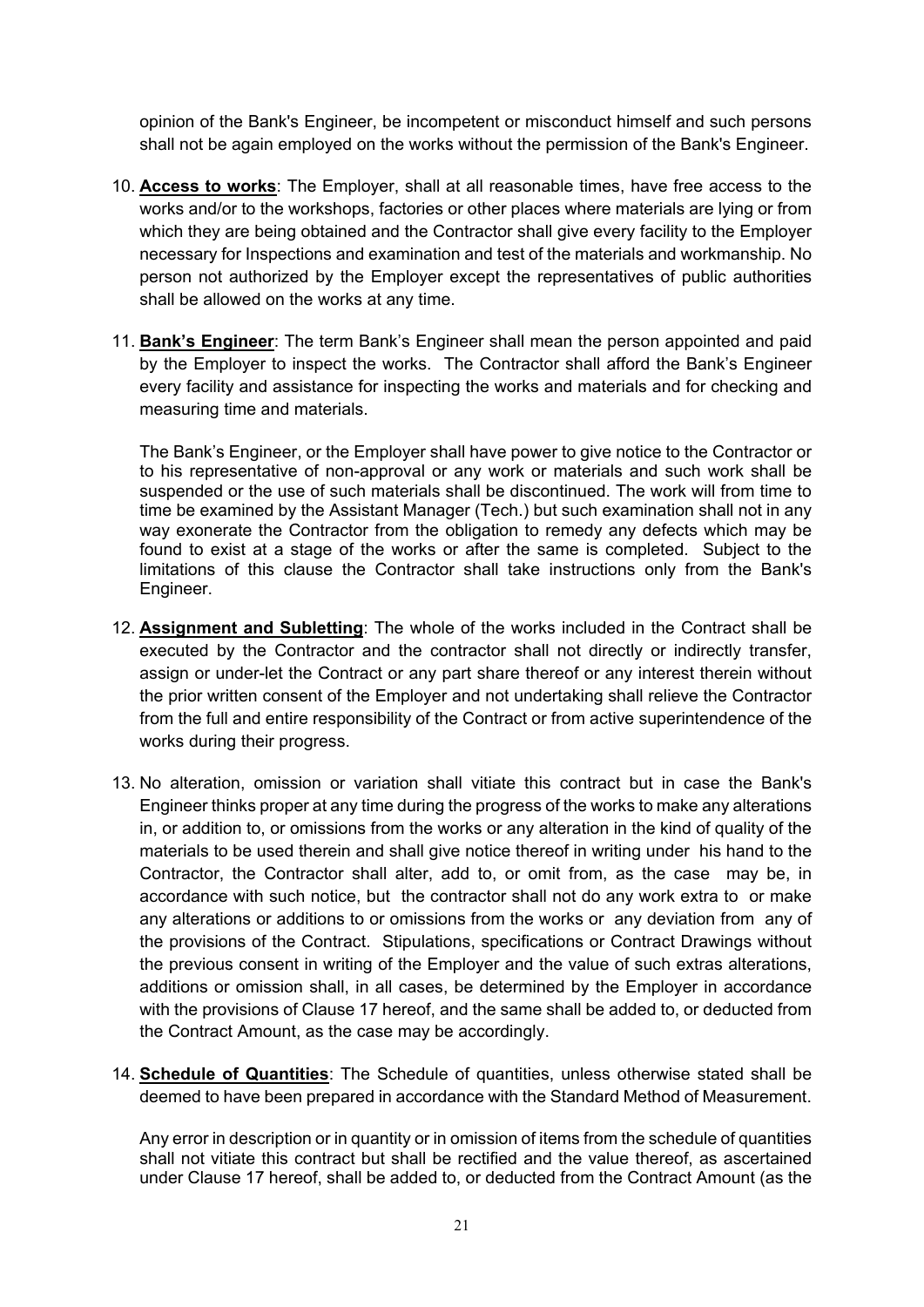case may be) provided that no rectification of errors, if any, shall be allowed in the Contractor's schedule of rates.

- 15. **Sufficiency of Schedule of Quantities**: The Contractor shall be deemed to have satisfied himself before tendering as to the correctness and sufficiency of his tender for the works and of the prices stated in the Schedule of Quantities and/or the schedule of rates and prices which rates and prices shall cover all his obligations under the contract, and all matters and things necessary for the proper completion of the works.
- 16. **Measurement of works**: The Bank's Engineer may, from time to time, intimate to the contractor that he requires the works to be measured, and the Contractor shall forthwith attend or send a qualified agent to assist Assistant Engineer in taking such measurements and calculations and to furnish all particulars or to give all assistance required by any of them.

Should the Contractor not attend or neglect or omit to send such agent then the measurement taken by the Bank's Engineer or a person approved by him shall be taken to be correct measurement of the works. Such measurements shall be taken in accordance with the Mode of Measurements detailed in the Specifications.

The Contractor or his Agent may at the time of measurement take such notes and measurement as he may requires.

All authorised extra works, omissions and all variations made with the prior approval in writing of Employer shall be included in such measurements.

17. **Prices for extra** : The Contractor may, when authorised and shall, when directed, in writing by the Employer, add to, omit from or vary the works shown upon the drawings, or described in the specification, or included in the schedule of Quantities, but the contractor shall make no addition, omission or variation without such authorisation or direction. A verbal authority or direction by the Bank's Engineer shall, if confirmed by them in writing within seven days, be deemed to have been given in writing.

No claim for an extra shall be allowed unless it shall have been executed under provisions of clause above hereof with the concurrence of the Employer herein mentioned. Any such extra in herein referred to as authorised and shall be made in accordance with the following provisions.

(a) (i) The net rates or prices in the original tender shall determine the valuation of the extra work where such extra work in similar character and executed under conditions as the work priced therein.

(ii) Rates for all items, wherever possible should be derived out of the rates given in the priced Schedule of Quantities.

- (b) The net prices of the original tender shall determine the value of items omitted provided if omissions vary the conditions under which any remaining items of works are carried out, the prices for the same shall be valued under sub-clause(c) hereof.
- (c) Where the extra works are not of similar character and/or quoted under similar conditions as aforesaid or where the omissions vary the conditions under which any remaining items of works are carried out or if the amount of any omissions or additions relative the amount of the whole of the Contract works or to any part thereof shall be such that in the opinion of the Bank's engineer, the net rate or price contained in the priced Schedule of Quantities or tender or for any item of the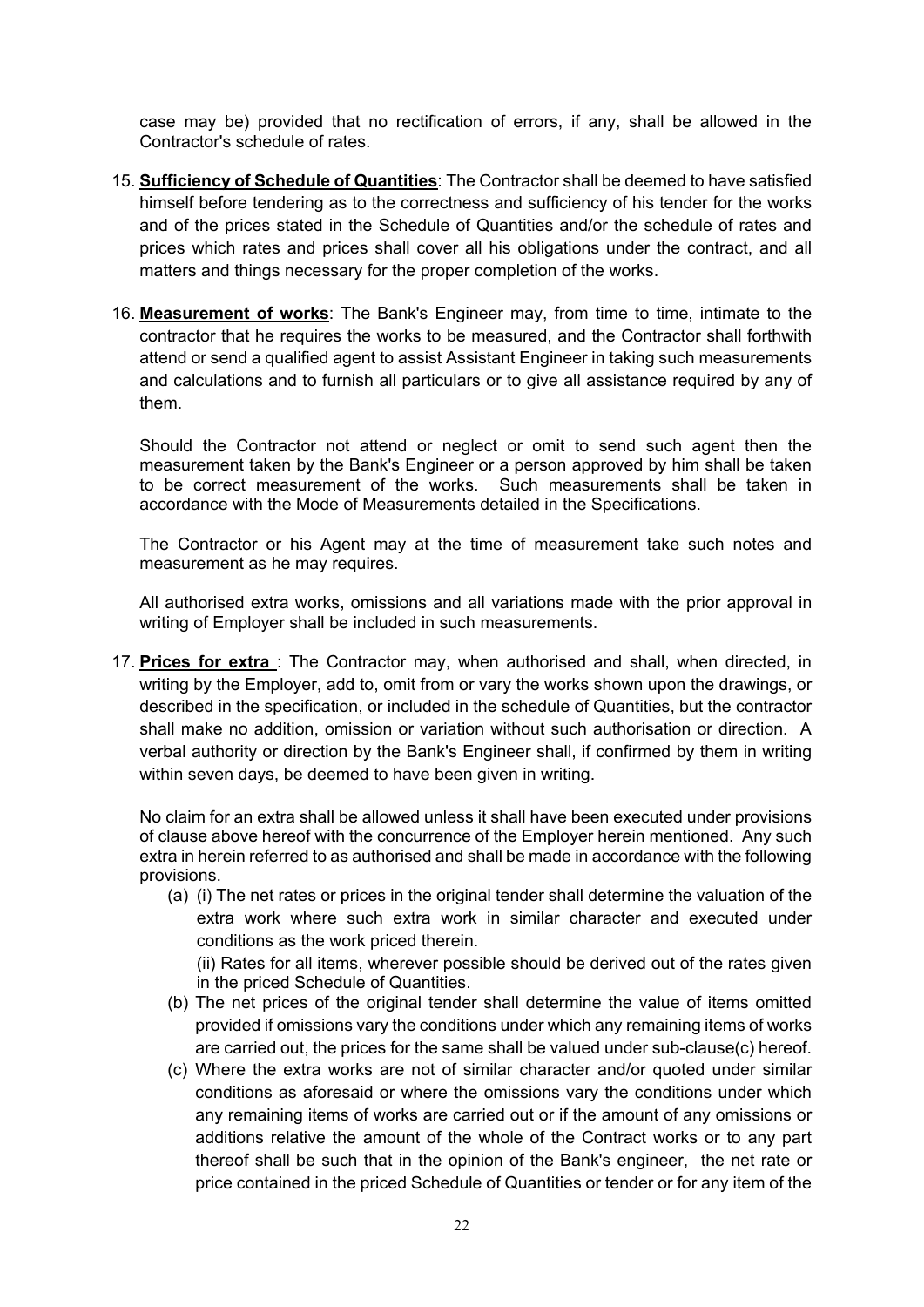works involves loss or expenses beyond that reasonably contemplated by the contractor or is by reason of such omission or addition rendered unreasonable or inapplicable, the Bank's Engineer shall fix such other rate or price as in the circumstances he shall think reasonable and proper, with the prior approval in writing of the Employer.

(d) Where extra work cannot be properly measured or valued, the Contractor shall be allowed day work prices as the net rates stated in the tender or the Priced Schedule or Quantities or, if not so stated, then in accordance with the local day work rates and wages for the district provided that in either case vouchers specifying the daily time (the workmen's names) and materials employed be delivered for verification to the Bank's Engineer at or before the end of the week following that in which the work has been executed.

The measurement and valuation in respect of the Contract shall be completed within the "period of final measurements" stated in the Appendix or if not stated then within six months of the completion of the Contract works as defined in Clause 21 hereof.

#### 18. **Unfixed materials when taken into account to be the property of the Employer**

Where in any certificates (of which the Contractor has received payment) the Bank's Engineer has included the value of any unfixed materials included for and/or placed on or adjacent to the works such materials shall become the property of the Employer and they shall not be removed except for use upon the works, without the written authority of the Employer. The Contractor shall be liable for any loss of, or damage to, such materials.

- 19. **Removal of improper work** : The Employer shall, during the progress of the works, have power to order in writing from time to time the removal from the works within such reasonable time or times as may be specified in the order of any materials which in the opinion of the Bank's Engineer are not in accordance with the Specifications, the substitutions of proper materials, and the removal and proper re-execution of any work executed with materials or workmanship not in accordance with the drawings & specifications or instructions and the contractor shall forthwith carry out such order at his own cost. In case of default on the part of Contractor to carry out such order, the Employer shall have the power to employ any pay other persons to carry out the same; and all expenses consequent thereon, or incidental thereto, shall be borne by the Contractor, or may be deducted by the Employer from any moneys due, or that may become due, to the Contractor.
- 20. **Defects after virtual completion** : Any defect, shrinkage, settlement or other fault which may appear within the ''Defects Liability Period" stated in the Appendix hereto, or, if none stated them within twelve months after the virtual completion of the works, arising in the opinion of the Employer from materials of workmanship not in accordance with the contract, shall upon the direction in writing of the Employer, and within such reasonable time as shall be specified therein, be amended and made good by the Con tractor, at his own cost and in case of default the Employer may employ and pay other persons to amend and make good such defects, shrinkage settlements or other faults, and all damages loss and expenses consequent thereon are incidental thereto shall be made good and borne by the Employer or may be deducted by the Employer, upon the Bank's Engineer's Certificate in writing, from any money due or that may become due to the Contractor, or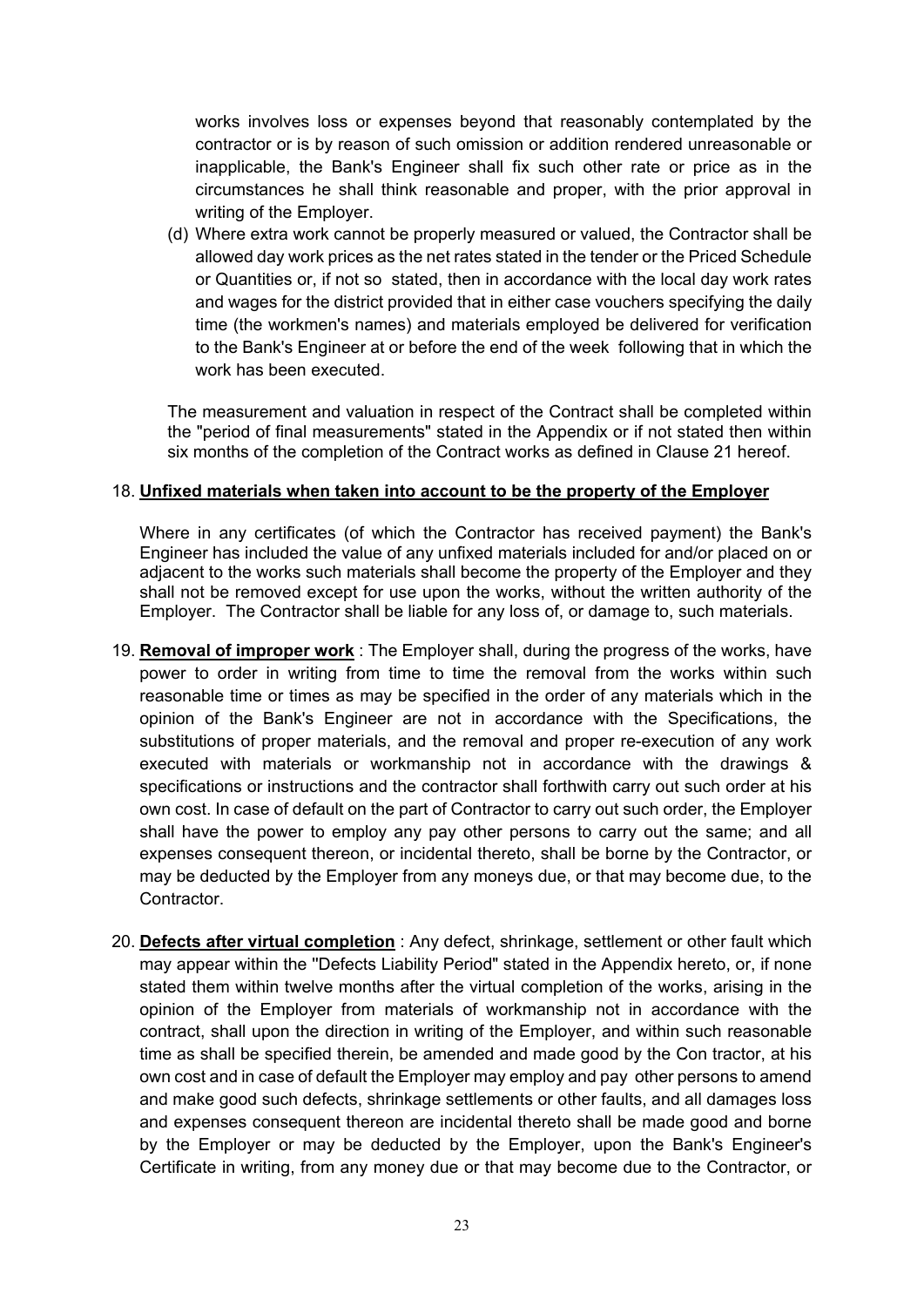the Employer may in lieu of such amending and making good by the Contractor deduct from any money due to the Contractor a sum, to be determined by the Employer equivalent to the cost of amending such work and in the event of the amount retained under clause 32 hereof being insufficient, recover the balance from the Contractor, together with any expenses the Employer may have incurred in connection therewith. Should any defective work have been done or materials supplied by any sub-contractor employed on the works who has been nominated as provided under clause 12 and 22 hereof, the contractor shall be liable to make good in the same manner as if such work or material had been done or supplied by the Contractor and been subject to the provision of this clause 2 hereof. The contractor shall remain liable under the provisions of this clause the signing of any certificate or the passing of any accounts by the Employer.

- 21. **Certificate of virtual completion and defects liability period:** The works shall not be considered as completed until the Bank's Engineer has certified in writing that they have been virtually completed. The defects liability period shall commence from the date of such certificates.
- 22. **Nominated Sub-Contractor**: All Specialists, Merchants, Tradesmen and others executing any work of supplying and fixing any goods for which the prime cost prices or provisional sums are included in the Schedule of Quantities and/or Specifications who may be nominated or selected by the Employer or hereby declared to be sub-contractors employed by the contractor and are herein referred to as nominated sub-contractors.

No nominated sub-contractors shall be employed on or in connection with the works against the Contractor shall make reasonable objection are (save where the Architect and the Contractor shall otherwise agree) who will not enter into contract providing.

- (a) That the nominated sub-contractor shall indemnify the contractor against the same obligation in respect of the sub-contract as the contractor is under in respect of this contract.
- (b) That the nominated sub-contractor shall indemnify the contractor against claims in respect of any negligence by the sub-contractors his servants or agents or any misuse by him or them or any scaffolding or other plant, the property of the Contractor or under any Workmen's Compensation Act in force.
- (c) Payment shall be made to the nominated sub-contractor within fourteen days of his receipt of the Employer's Certificate provided that before any Certificate is issued the Contractor shall upon request furnish to the Bank proof that all nominated sub-contractors accounts included in previous certificates have been duly discharged; in default whereof the Employer may pay the same upon a Certificate of the Bank and deduct the amount thereof from any sums due to the Contractor. The exercise of this power shall not create private of contract as between Employer and Sub-Contractor.
- 23. **Other persons employed by Employer**: The Employer reserves the right to use premises and any portion of the site for the execution of any work not included in this Contract which it may desire to have carried out by other persons, and the Contractor shall allow all reasonable facilities for the execution of such work but shall not be required to provide any plant or material for the execution of such work except by special arrangement with the Employer. Such work shall be carried out in such manner as not to impede the progress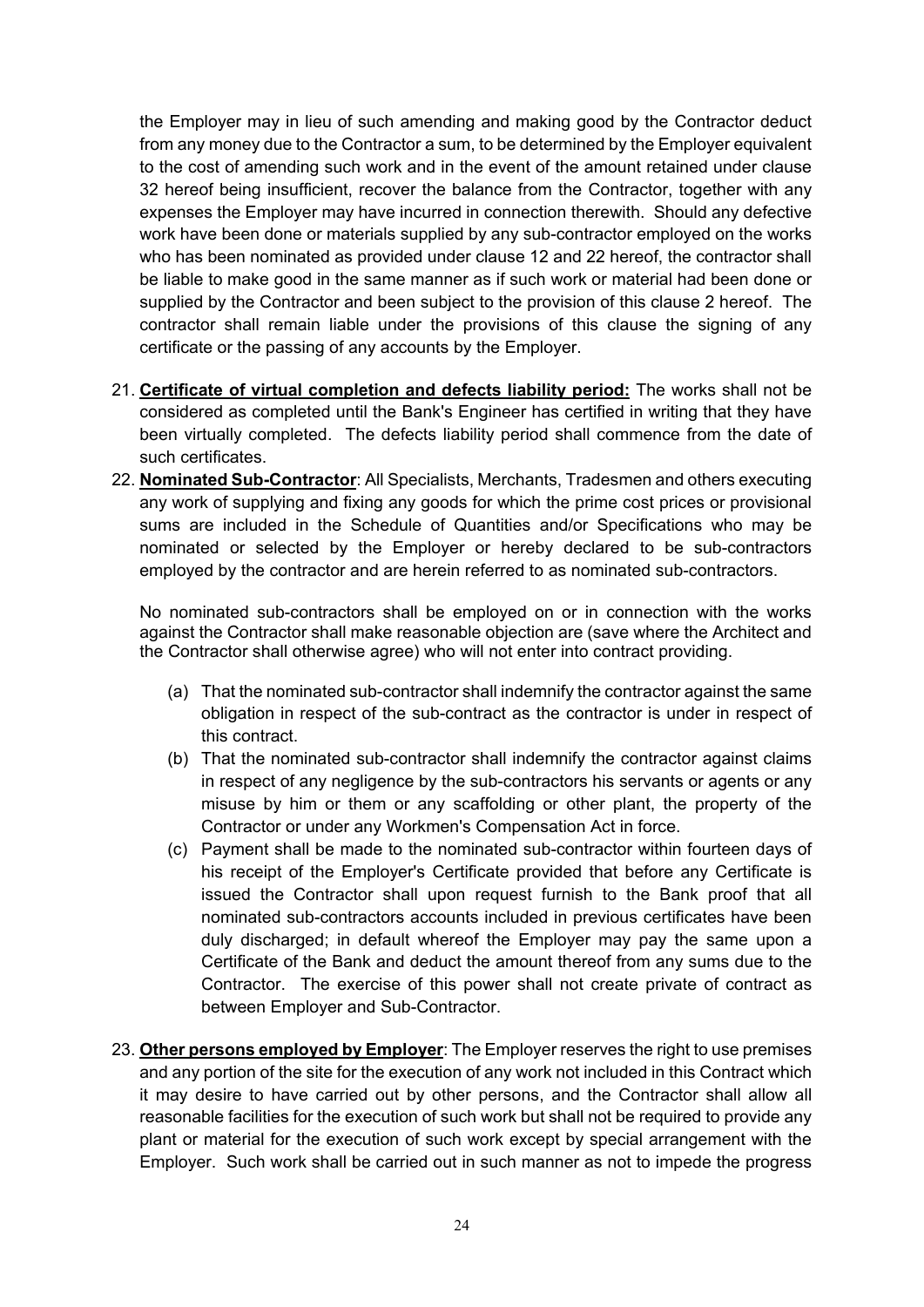of the works included in the Contract and the Contractor shall not be responsible for any damage or delay which may happen to or occasioned by such work.

24. **Insurance in respect of damage to person and property**: The Contractor shall be responsible for all injury to persons, animals or things, and for all structural and decorative damage to property which may arise from the operation or neglect of himself or of any nominated sub-contractor or any employee of either, whether such injury or damage arises from carelessness accident or any other clause whatever in any connected with the carrying out of this Contract. This clause shall be held to include inter alia, any damage to buildings, whether immediately adjacent or otherwise, and any damage to road, streets, foot-paths, bridges or ways as well as damage caused to the buildings and works forming the subject of this contract by frost, rain, win d or other inclemency of weather. The Contractor shall indemnify the Employer and hold it harmless in respect of all and any expenses arising from any such injury or damage to persons or property as aforesaid and also in respect of any claim made in respect of injury or damage under any acts of any legislature or otherwise and also in respect of any award or compensation or damages consequent upon such claim.

The Contractor shall reinstate all damage of every sort mentioned in this clause, so as to deliver up the whole of the Contract works complete to and perfect in every respect and so as to make good or otherwise satisfy all claims for damage to the property of third parties.

An insurance policy covering third party liability shall be taken by the contractor to cover the loss/disablement of human life (persons not belonging to the contractor). This shall also cover the risk of damages to other's materials/equipment/properties including those, if any of the banks during construction/erection/commissioning of the said contract work at site. The value of third party liability for compensation for loss of human life or full /partial disablement shall be of required statutory value for full and partial disablement and shall nevertheless cover such compensation as may be awarded by a court of law. Cover for damage to other's equipment/property shall be as approved by the bank. The subcontractors of the contractor shall not be holders or beneficiaries in the policy nor shall they be named in the policy. The bank shall be the principal holder of the policy along with the contractor. The bank reserves the exclusive right to assign the policy.

The Contractor shall indemnify the Employer against all claims which may be made against the Employer be any member of the public or other third party in respect of anything which may arise in respect of the works or in consequences thereof and shall at his own expenses arrange to effect and maintain, until the virtual completion of the contract, with an approved office a policy of insurance in the joint names of the Employer and the Contractor against such risks and deposit such policy or policies with the Architect from time to time during the currency of this contract. The Contractor shall also similarly indemnify the Employer, against all claims which may be made upon the Employer whether under the Workmen's Compensation Act or any other status in force during the currency of this contract or at common law in respect of any employee of the Contractor or any Sub-Contractor and shall at his own expenses effect and maintain, in the joint names of the Employer and the Contractor against such risks and deposit such policy or policies with the Architect from time to time during currency of the Contract.

The Contractor shall be responsible for any liability which may be executed from the Insurance Policies above referred to and also for all other damage to any person, animal or property arising out of the incidental to the negligent or defective carrying out of this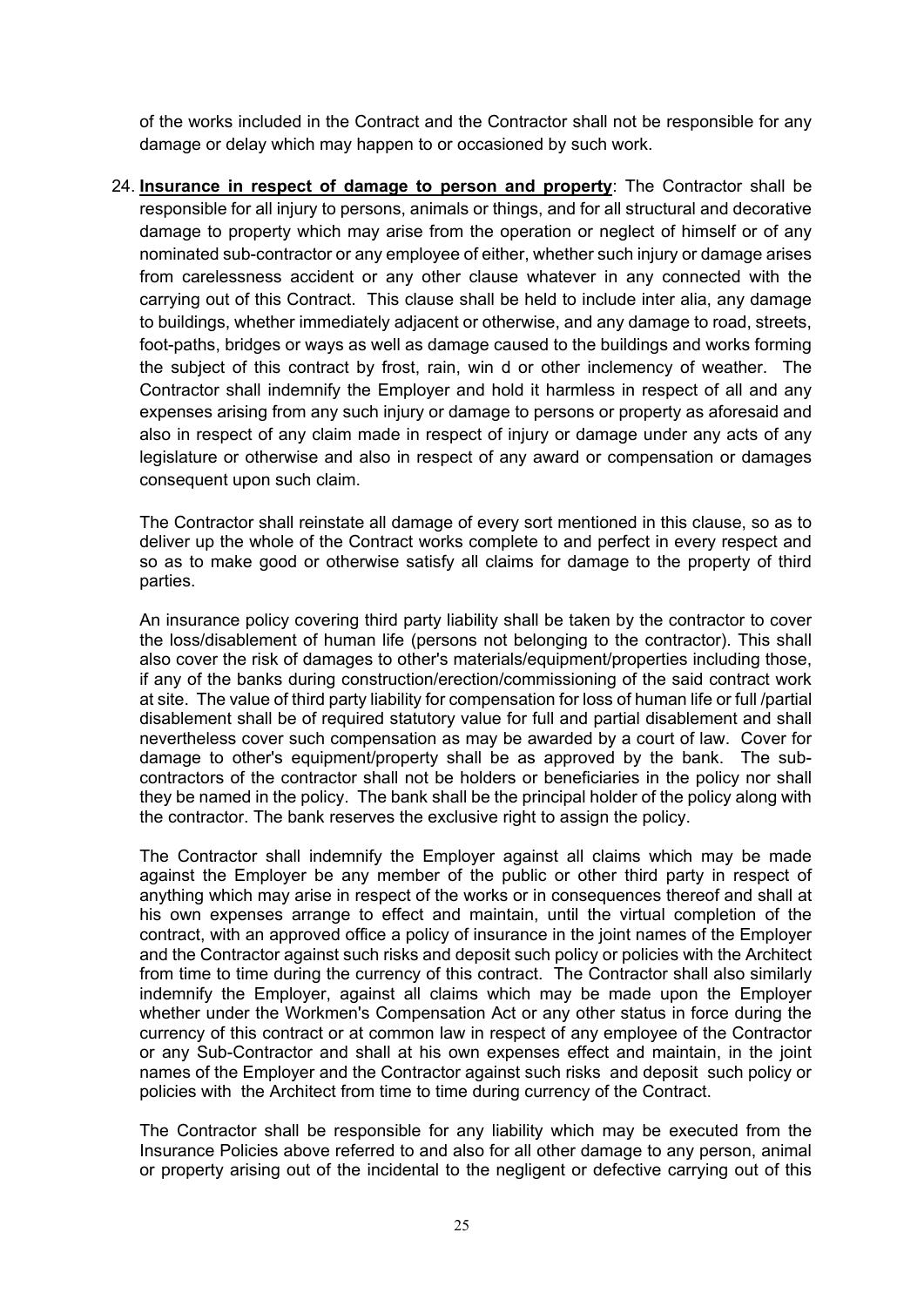Contract transit, storage, erection, testing & commissioning policy. He shall also indemnify the Employer in respect of any costs, charges or expenses arising out of any claim or proceedings and also in respect of any award of compensation or damages arising therefrom.

The Employer shall be entitled to deduct the amount of any damage, compensation, costs, charges and expense arising of accruing from or in respect of any such claims or damage from any or all sums due or to become due to the Contractor without prejudice to the Employer's other rights in respect thereof.

- 25. **Insurance**: The contractor shall, within 14 days from the date of commencement of the works, insure the works at his cost and keep them insure until the virtual completion of reworks, against loss or damage by fire with an office **in the joint names of the employer and the contractor (the name of the former being placed first in the policy) for the full amount of the contract.** Such policy shall cover the property of the "Employer" only. **The contractor shall deposit the policy and receipts for the premium with the employer within twenty one days from the commencement of the works.** In default of the contractor, insuring as provided above, the employer may also insure the works and may deduct the premium paid from any moneys due or which may become due to the Contractor without prejudice to the other rights of the Employer in respect of such default. In case it becomes necessary to suspend the works, the Contractor shall as soon as the claim under the policy is settled, or the work reinstated by the Insurance Office, should they elect to do so, proceed with all due diligence with the completion of the works in same manner as though the fire had not occurred and in all respects under the same conditions of Contract. The Contractor in case of rebuilding or reinstatement after fire shall be entitled to such extension of time for completion as deems fit.
- 26. **Date of commencement and completion**: The Contractor shall be allowed admittance to the site on "Date of Commencement" stated in the Appendix hereto, or each later date as may be specified by the Employer and be shall thereupon and forthwith begin the works and shall regularly proceed with and complete the same (except such painting or other decorative work as the bank may desire to delay) or before the "Date of Completion" stated in the Appendix subject nevertheless to provisions for extension of time hereinafter contained.
- 27. **Damages for non-completion**: If the Contractor fails to complete the works by the date stated in the Appendix or within any extended time under Clause 26 and 20 here the Contractor shall pay the Employer the sum named in the Appendix as "Liquidated Damages" for the period during which the said works shall so remain incomplete and the Employer may deduct such damages from any money due to the Contractor.
- 28. **Delay and extension of time**: If in the opinion of the Employer the works be delayed(a) by force major or (b) by reason of any exceptionally inclement weather or c) by reason of proceedings taken or threatened by or dispute with adjoining or neighbouring owners or public authorities arising otherwise than through contractor's own default or (d) by the works or delays of other contractor or Tradesmen engaged or nominated by the Employer and not referred to in the schedule of quantities and/or specifications or (e) by reasons of Bank's Engineer instruction as per clause 17 hereof or (f) by reason of civil commotion, local combination of workmen or strike or lockout affecting any of the building trades or (g)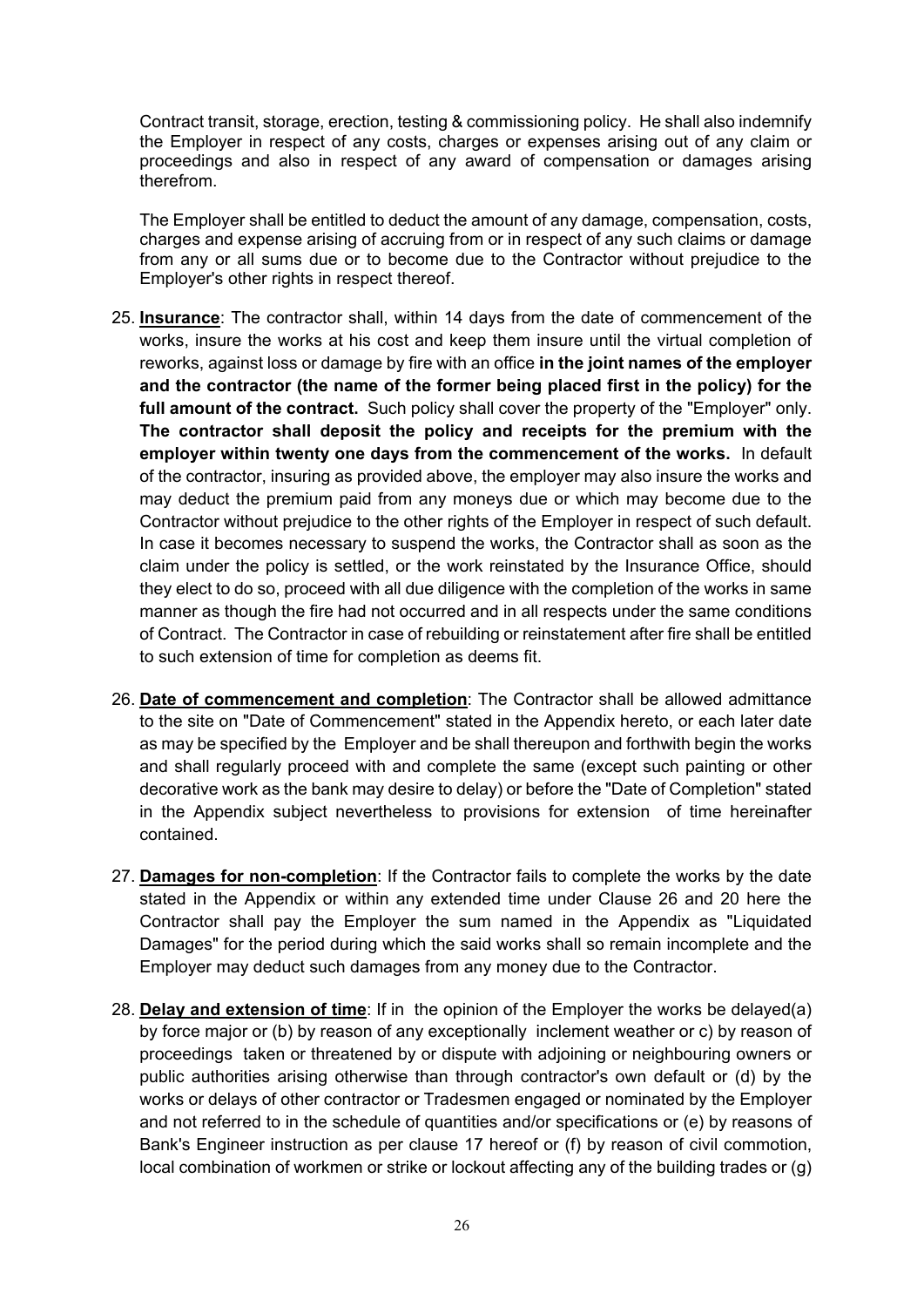in consequence of the Contractor not having received in due time necessary instructions from the Bank for which he shall have specifically applied in writing or (h) from other causes which the Bank may certify as beyond the control of contractor or (I) in the event, the value of the work exceed the value of the Priced Schedule of Quantities owing to variation, the Bank may make a fair and reasonable extension of time for completion shall as soon as may be given written notice thereof to the bank but the Contractor shall nevertheless constantly use his endeavours to prevent delay and shall do all that may reasonably has required to the satisfaction of Bank to proceed with work.

- 29. **Contractor's failure to comply with Employers instruction**: If the Contractor after receipt of written notice from the Employer requiring compliance within 10 days fails to comply with such further drawings and/or Bank's instructions the Employer may employ and pay other persons to execute any such work whatsoever that may be necessary to give effect thereto, and all costs incurred in connection therewith shall be recoverable from the Contractor by the Employer as a debt or may be deducted by him from any moneys due to the Contractor.
- 30. **Termination of Contract by the Employer**: If the Contractor being an individual or a firm commits any "act of insolvency" or shall be adjudged an insolvent or being an incorporated company shall have an order for compulsory winding up made against it or pass an effective resolution for winding up voluntarily or subject to the supervisions of the court and the Official Assignee or the Liquidator in such acts of insolvency or winding up, as the case may be, shall be unable within seven days after notice to him requiring him to do so to show the reasonable satisfaction of the Architect that he is able to carry out and fulfill the Contract and to given security therefore, if so required by the Architect.

Or if the Contractor (whether an individual, first or incorporated company shall suffer execution or other process of court attaching property to be issued against the Contractor.

Or shall suffer any payment under this contract to be attached by or on behalf of any of the creditors of the Contractors.

Or shall assign to sublet this Contract without the consent in writing of the Employer first had and obtained.

Or shall charge or encumber this Contract or any payments due or which may become due to the Contractor hereunder.

- (i) Has abandoned the Contract, or
- (ii) Has failed to commence the works, or has without any lawful excuse under these conditions suspended the progresses of the works for fourteen days after receiving from the Bank notice to proceed or
- (iii) Has failed to proceed with the work with such due diligence and failed to make such due progress as would enable the works to be completed within the time agreed upon, or
- (iv) Has failed to remove materials from the site or to pull down and replace work for seven days receiving from the Bank written notice that the said materials or work were condemned and rejected by the Bank's Engineer under these conditions' or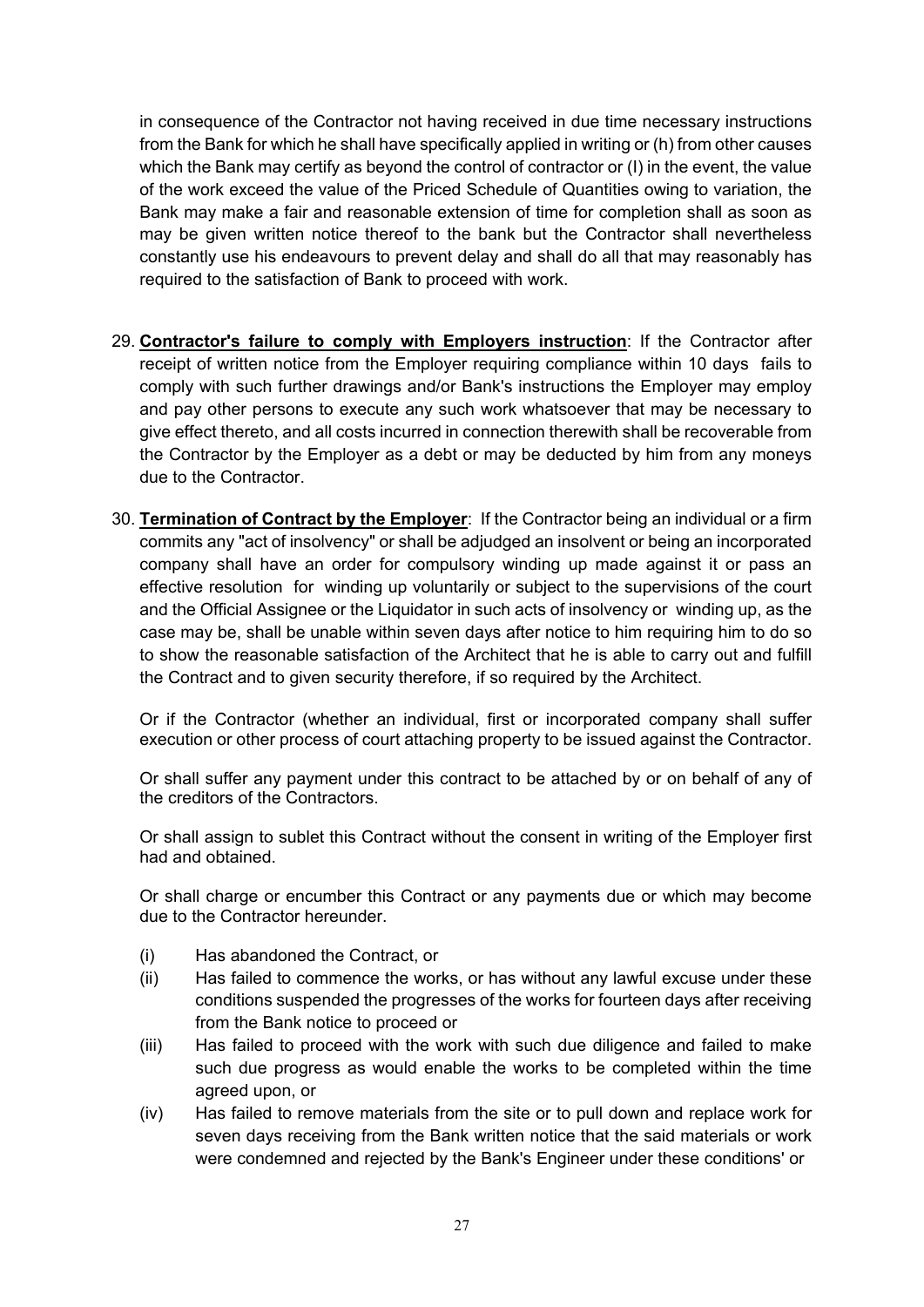(v) Has neglected or failed persistently to observe and perform all of any of the acts, matter or things by the Contract to be observed and performed by the Contractor for seven days after written notice shall have been given to the Contractor requiring the Contractor to observe or perform the same.

Then and in any of the said cases the Employer may, notwithstanding any previous waiver, after giving seven days notice in writing to the Contractor, determine the Contract, the whole of which shall continue in force as fully as if the Contract has not been so determined, and so if the works subsequently execute had been executed by or on behalf of the Contractor. And further, the Employer by his agents or servants may enter upon and taken possession of the works and all plant, tools scaffoldings, sheds, machinery, steam and other power utensils and materials lying upon the premises or the adjoining lands or roads, and use the same as his own property or may employ the same by means of his own servants and workmen in carrying on and completing the work or by employing any other Contractor or other person or persons to complete the works, and the Contractor shall not in any way interrupt or do any act matter or thing to prevent or hinder such other contractor or other person or persons employed for completing and finishing or using the materials and plant for the works. When the works shall be completed or as soon thereafter as convenient the Bank shall give a notice in writing to the Contractor to remove his surplus materials and plant, and should the Contractor fail to do so within a period of fourteen days after receipt thereof by him, the Employer may sell the same by public auction, and give credit to the Contractor for the net amount realised. The employer shall thereafter ascertain and certify in writing under his hand what of the said plant and materials so taken possessions or by the Employer and the expenses or loss which the Employer shall have been put to in procuring the works to be completed and the amount. If any, owing the Contractor and the amount which shall be so certified shall thereupon be paid by the Employer to the Contractor or by the Contractor to the Employer, as the case may be, and the Certificate of the Bank shall be final and conclusive between the parties.

31. **Termination of Contract by Contractor**: If this payment of the amount payable by the Employer under Certificate of the Bank's Engineer shall be in arrears and unpaid for thirty days after notice in writing requiring payment of the amount as aforesaid shall have been given by the Contractor to the Employer, or if the Employer interferes with or obstructs the issue of any such Certificate, or if the Employer shall repudiate the Contract, or if the works be stopped for three months under the order of the Architect or the Employer or by any injunction or other order of any court of to Law, then and in any of the said cases the Contractor shall be in liberty to determine the Contract by notice in writing to the Employer, and he shall be entitled to recover from the Employer, payment for all works executed and for any loss he may sustain upon any plant or materials supplied or purchased or prepared for the purpose or the Contract.

In arriving at the amount of such payment the net rates contained in the Contractor's original Tender shall be followed or where the same may not apply valuation shall be made in accordance with Clause 17 hereof.

32. **Certificates and Payments**: The Contractor shall be paid by the Employer from time to time by installments under interim Certificate to be issued by the Bank's Engineer on account of the works executed work to the approximate value named in the Appendix as 'Value of work for Interim Certificate' has been executed in accordance with this Contract, subject, however, to a retention of the percentage of such value named in the Appendix as "Total Retention Money" after which time the installments shall be up to the full value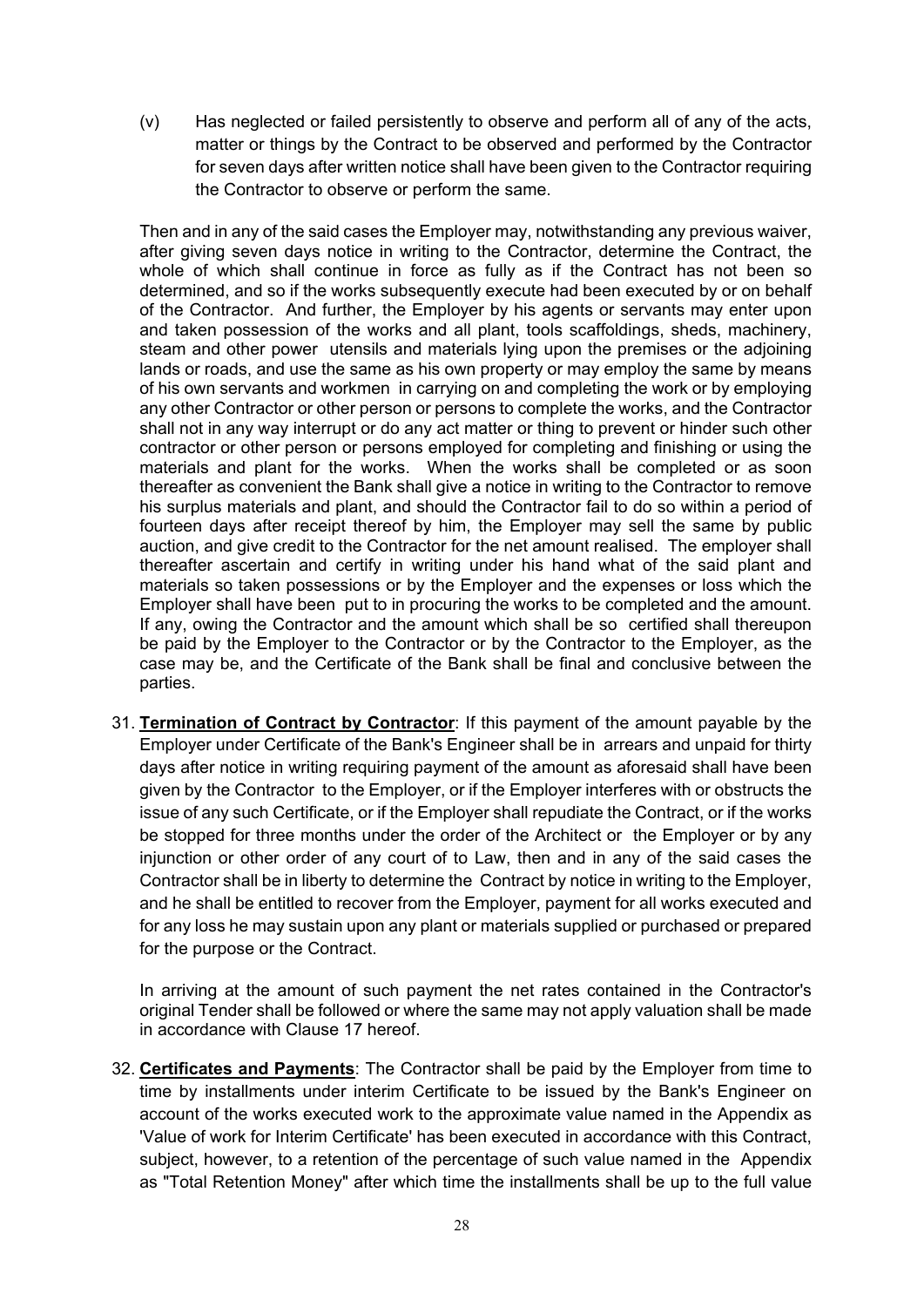of the work subsequently so executed and fixed in the building. And when the works have been virtually completed, the Contractor shall be paid by the Employer in accordance with the Certificate to be issued by the Bank's Engineers the sum of money named in the Appendix as "installment after Virtual Completion" being a part of the said Total Retention Money. And the Contractor shall be entitled to the payment of the Final Balance in accordance with the final Certificate at the expiration of the period referred to as 'the Defects liability Period' in the Appendix hereto from the date of virtual completion or as soon as after expiration of such period as the works shall have been finally completed and all defects made good according to the true intent and meaning hereof whichever shall last happen provided always or at or after their completion shall not relive the Contractor from his liability under clause 21 and 36 nor relieve the Contractor of his inability in cases of fraud, dishonesty, or fraudulent concealment relating to the works or materials or to any matter dealt with in the Certificate and in case of the all defects and insufficiencies in the works or materials which a reasonable examination would not have disclosed.

The Employer shall have power to withhold any Certificate if the works or any parts thereof are not being carried out to his satisfaction.

- 33. **Delayed Payment**: Any amounts payable by the Employer to the Contractor shall, if not paid within the 'period of honouring Certificates' names in the Appendix carry interest at the rate named in the Appendix as the "Rate of interest for delayed payment" from the date upon which sum ought to have been paid by the Employer until the payment.
- 34. The decision, opinion, direction Certificate (except for payment) with respect to all or any of the matters under Clauses  $2(a,b)$ ,  $4,5$ ,  $14$ ,  $20$   $(a,b,c,d)$  and f) hereof (which matters are herein referred to as the excepted matters) shall be final and conclusive and binding on the parties hereto and shall be without appeal. Any other decision, opinion, direction, shall be subject to the right of Arbitration and review under the Clause 35 hereof in the same way in all respects (including the provisions as to opening the reference).
- 35. **Settlement of disputes by Arbitration**: All disputes and differences of any kind whatever arising out of or in connection with the contract or the carrying out of the works (whether during the progress of the works or after the completion and whether before or after the determination abandonment or breach of the contract) shall be referred to and settled by the Bank who shall state its decision in writing. Such decision may be in the form of a final certificate or otherwise. The decision of the Bank with respect to any of the excepted matters shall be final and without appeal as stated in Clause 33 hereof. But if either the Contractor be dissatisfied on any matter on which a decision is taken by the Bank as above, except any of the expected matter the Contractor may within 28 days after receiving notice of such decision give a written notice to the other party requiring that the matters in dispute be arbitrated upon. Such written notice shall specify the matters, which are in dispute or difference of which such written notice has been given. If both the parties agree, a single arbitrator would be appointed for the purpose. In case no agreement could be reached on the appointment of single arbitrator, both the parties will nominate one person each as an arbitrator on their behalf. The two arbitrators nominated by the parties shall nominate one more person to act as third arbitrator or umpire.

The arbitrator or Arbitrators, as the case may be, shall have power to open up, review and revise any certificate, opinion, decision, requisition or notice, save in regard to the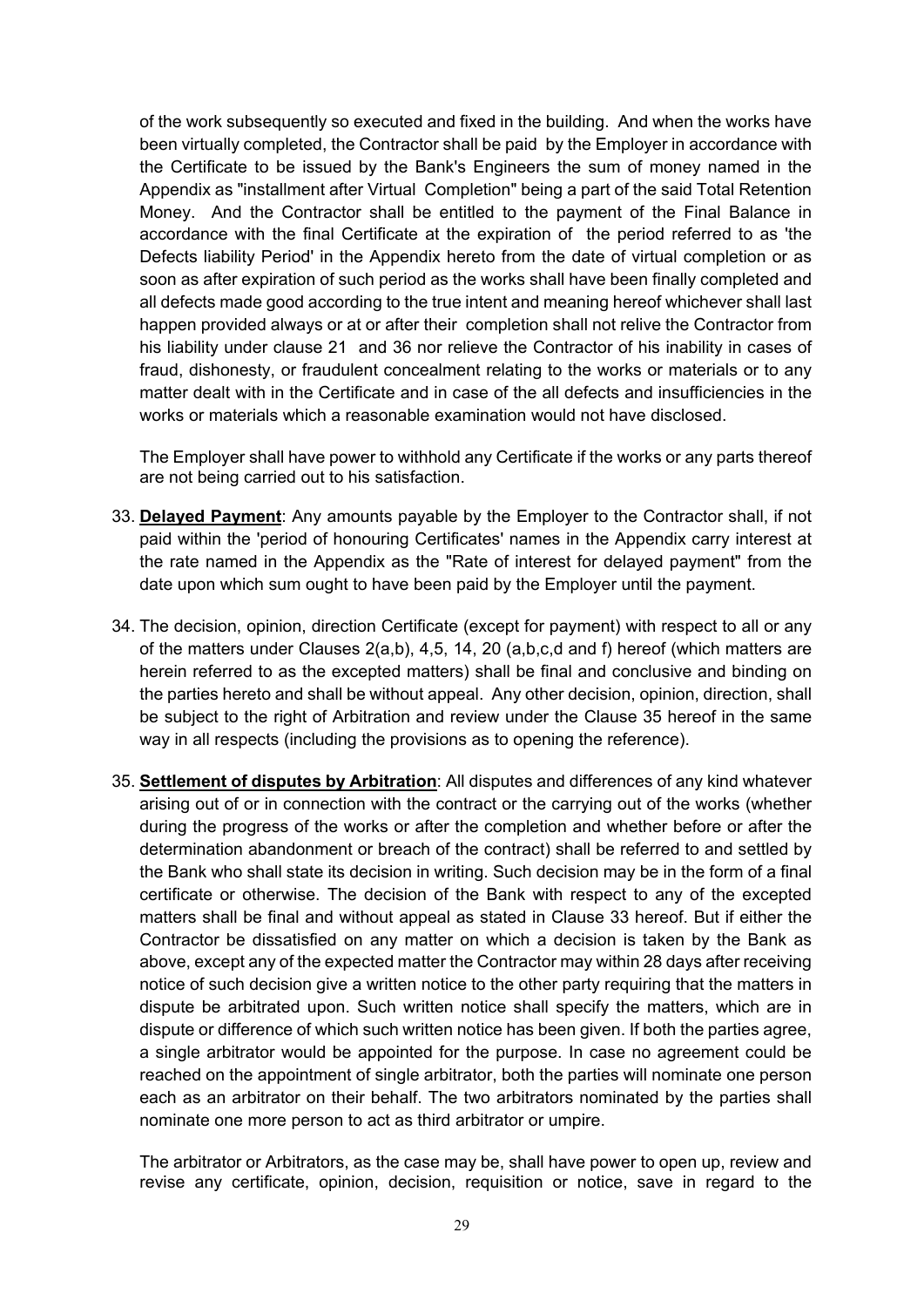excepted matters, referred to in the preceding clause, and to determine all matters to dispute which shall be submitted to arbitration and of which notice shall have been given as aforesaid.

The arbitrator or Arbitrators, as the case may be, shall make his or their award within one year (or such further extended time as may be decided by him or them as the case may be with the consent of the parties) from the date of entering on the reference. In case during the arbitration proceedings the parties mutually settle or compromise their dispute or difference, on the parties filing their joint memorandum of the settlement or compromise, the Arbitrator or the Arbitrators as the case may be, shall make an award in terms of such settlement or compromise.

Upon any such reference, the decision on the cost incidental to the reference and Award respectively shall be in the discretion of the arbitrator or Arbitrators as the case may be, who may determine the amount thereof or direct the same to be taxed as between the party and party, and shall direct by whom and to whom and in what manner the same shall be borne and paid.

This submission shall be deemed to be a submission to arbitration within the meaning of the Indian Arbitration and Conciliation Act, 1996 or any statutory modification thereof.

The award of the arbitrator or Arbitrators, as the case may be, shall be final and binding on the parties. It is agreed that the Contractor shall not delay the carrying out of the works by reason of any such matter, question or dispute being referred to arbitration, but shall proceed with the works with all due diligence and shall until the decision of the Arbitrator or Arbitrators, as the case may be, is given, abide by the decision of the Bank. No award of the Arbitrator or Arbitrators, as the case may be, shall relieve the Contractor of his obligations to adhere strictly to the Bank's instructions with regard to the actual carrying out of the works. The Employer and the Contractor hereby also agree that arbitration under this Clause shall be a condition precedent to any right of action under the Contract.

## **Right of technical scrutiny of final bill**

36. The Employer shall have a right to cause a technical examination of the works and the final bill of the contractor including all supporting vouchers, abstracts, etc. to be made at the time of payment of the final bill. If as a result of this examination of otherwise any sum is found to have been overpaid or over certified it shall be lawful for the employer to recover the sum.

#### **Employer entitled to cover compensation paid to workman**

37. If, for any reason, the Employer is obliged, by virtue of the provisions of the Workmen's Compensation Act, 1923, or any statutory modification or re-enactment thereof to pay compensation to a workman employed by the Contractor in execution of the works, the Employer shall be entitled to recover from the Contractor the amount of compensation so paid, and without prejudice to the rights of the Employer under the said Act. The Employer shall be at liberty to recover such amount or any part thereof by deducting it from the security deposit or from any sum due by the Employer shall not be bound to contest any claim made against it under the said Act, except on the written request of the Contractor and upon his giving to the Employer full security to the satisfaction of the Employer for all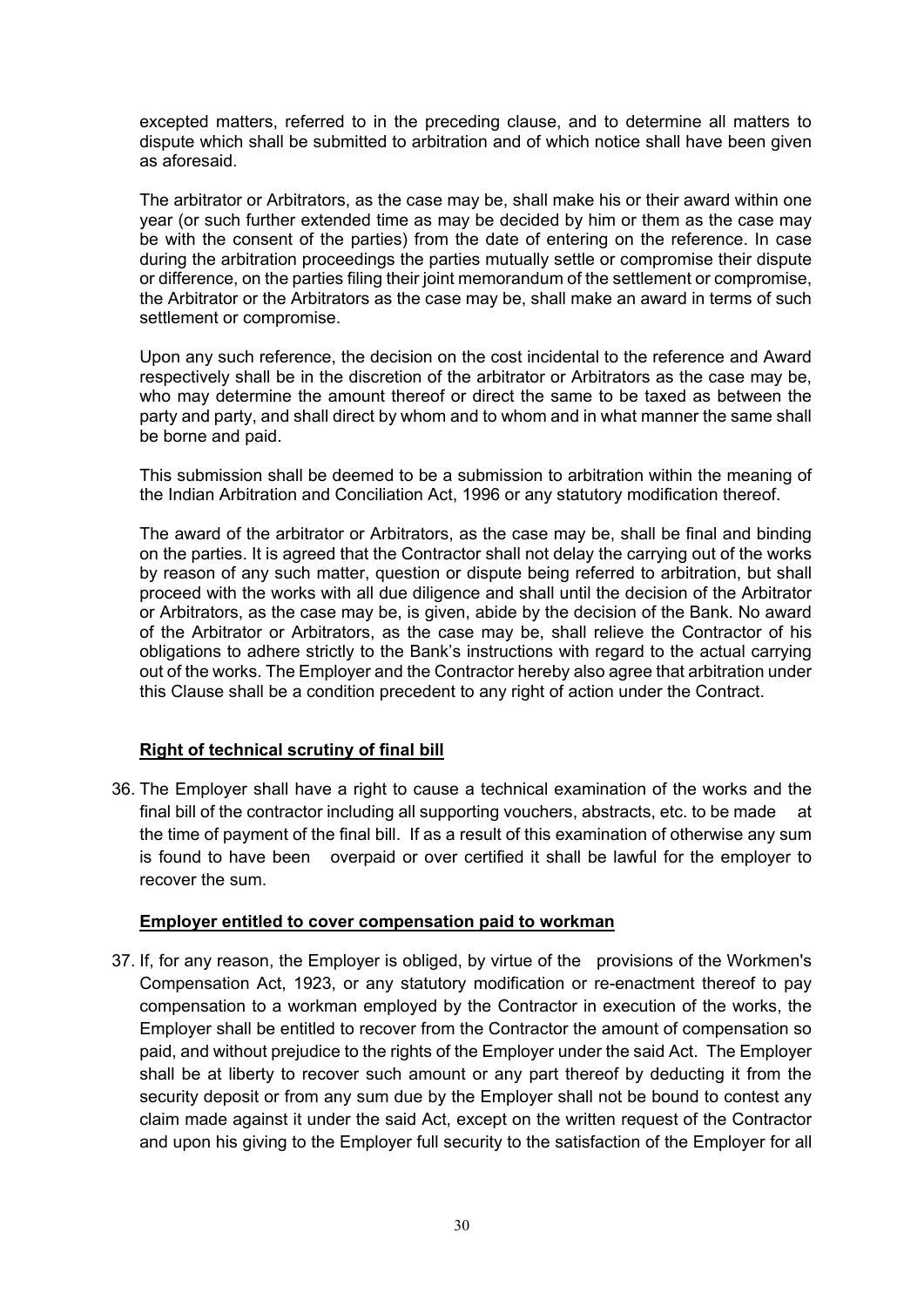costs for which the Employer might become liable in consequence of contesting such claim.

## **Abandonment of works**

38. If at any time after the acceptance of the tender, the Employer shall for any reasons whatsoever not requires the whole or any part of the works to be carried out, the Bank shall give notice in writing to the Contractor who shall have no claim to any payment of compensation or other-wise whatsoever on account of any profit or advantage which he might have derived from the execution of the whole works.

## **Return of surplus materials**

39. Notwithstanding anything to the contrary contained in any or all the clauses of this Contact, where any material for the execution of the Contract is procured with the assistance of the Employer by purchase made under orders or permits or licenses issued by Government, the Contractor shall hold the said materials economically and solely for the purpose of the Contract and not dispose of them without the prior written permission of the Employer and return it to the Employer, if required by the Employer, at the price to be determined by the Bank having due regard to the conditions of the materials, the price to be determined not be exceed the purchase price thereof inclusive of octroi and other such levies paid by the Contractor in respect thereof, in the even of breach of the aforesaid condition, the Contractor shall in addition to being liable to action for contravention of the terms of licenses or permit and/or criminal breach of trust, be liable to Employer for all moneys, advantages or profits resulting or which in the usual course would have resulted to his by reason of such breach.

## **Right of employer to terminate contract in the event of death of Contractor or individual**

40. Without prejudice to any of the rights or remedies under this Contract, if the Contractor, being an individual, dies, the Employer shall have the option of terminating the contract without incurring any liability for such termination.

I/We have understood all the above-mentioned conditions and they are acceptable to me/us.

| Place : | Signature of Tenderer |
|---------|-----------------------|
| Date :  | Name                  |

**Designation** Name & seal of the firm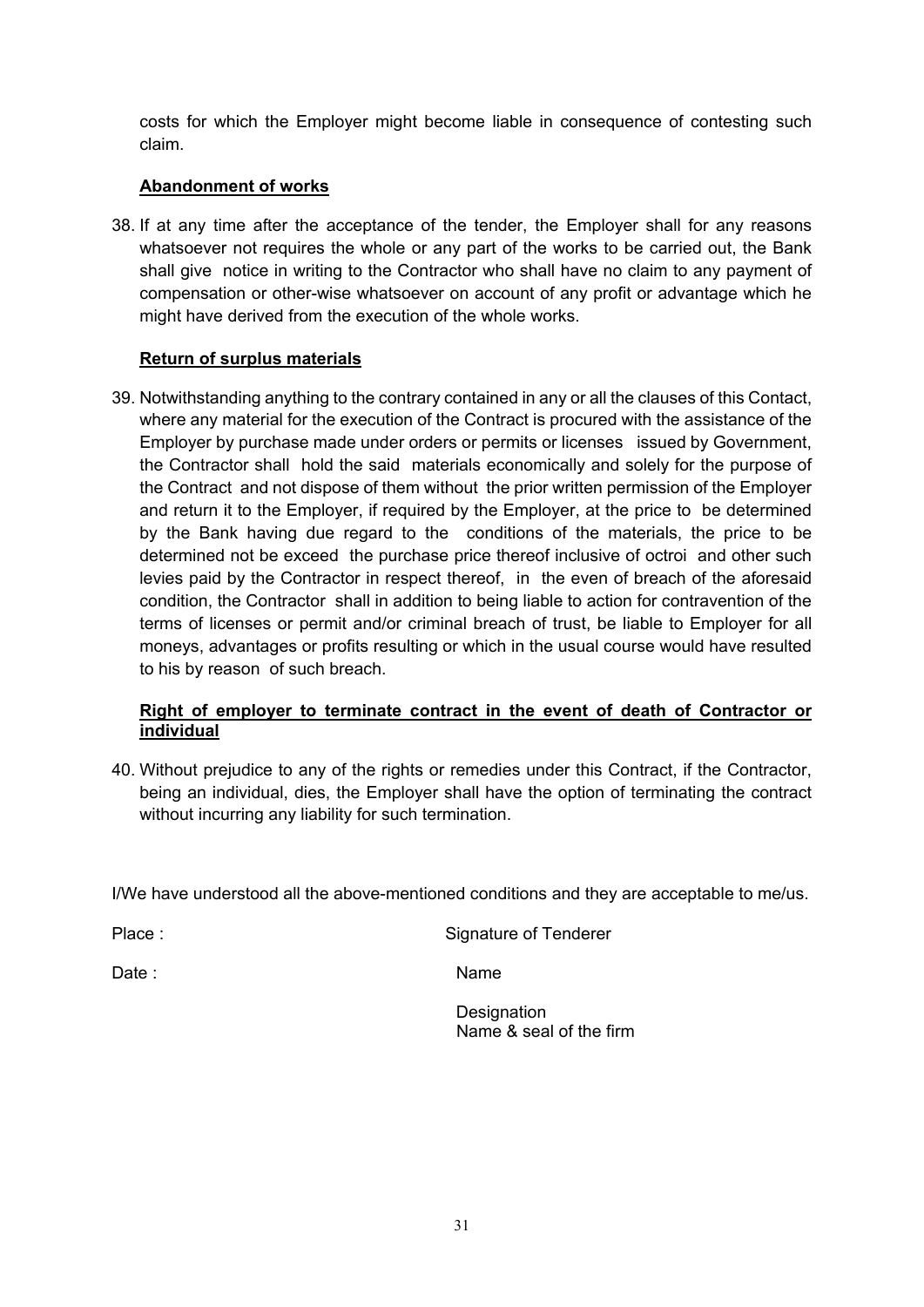#### **SPECIAL CONDITIONS**

1. The workmen will not be allowed to stay within the premises.

2. The electric power required for the work can also be similarly drawn from the supply available at site free of cost.

3. The intending Tenderer can obtain any clarifications regarding the Tender drawings, specifications etc. from the department on any Bank's working day.

4. The debris/dust or any wastage generated out of the above work shall be cleaned as required and as instructed by the Bank's Engineer.

5. The Tenderer shall remove all the debris collected at site (from the Bank's premises), as per the satisfaction of Bank's Engineers.

6. The contractor shall depute a qualified supervisor during execution of the work. No work shall be carried out at site in unsupervised manner.

7. The Tenderer shall use only approved brands of materials. The Bank will be at liberty to choose any brand of materials from the names given therein in absence of any such choice indicated by the tenderer.

8. Rates quoted by the Tenderers in the "Rate Column" should be excluding GST. GST, multiplying factor etc. will be factored in automatically by the system (which can be viewed by the tenderer while filling rates online) during furnishing of Price Bid to arrive at the Final/Gross Amount. While submitting the bill/invoice, the contractor shall clearly indicate the GST involved in the work value.

**Phone No. :**

Place: Place: **Signature of the Tenderer**<br>Date: **Signature of the Tenderer Name & address**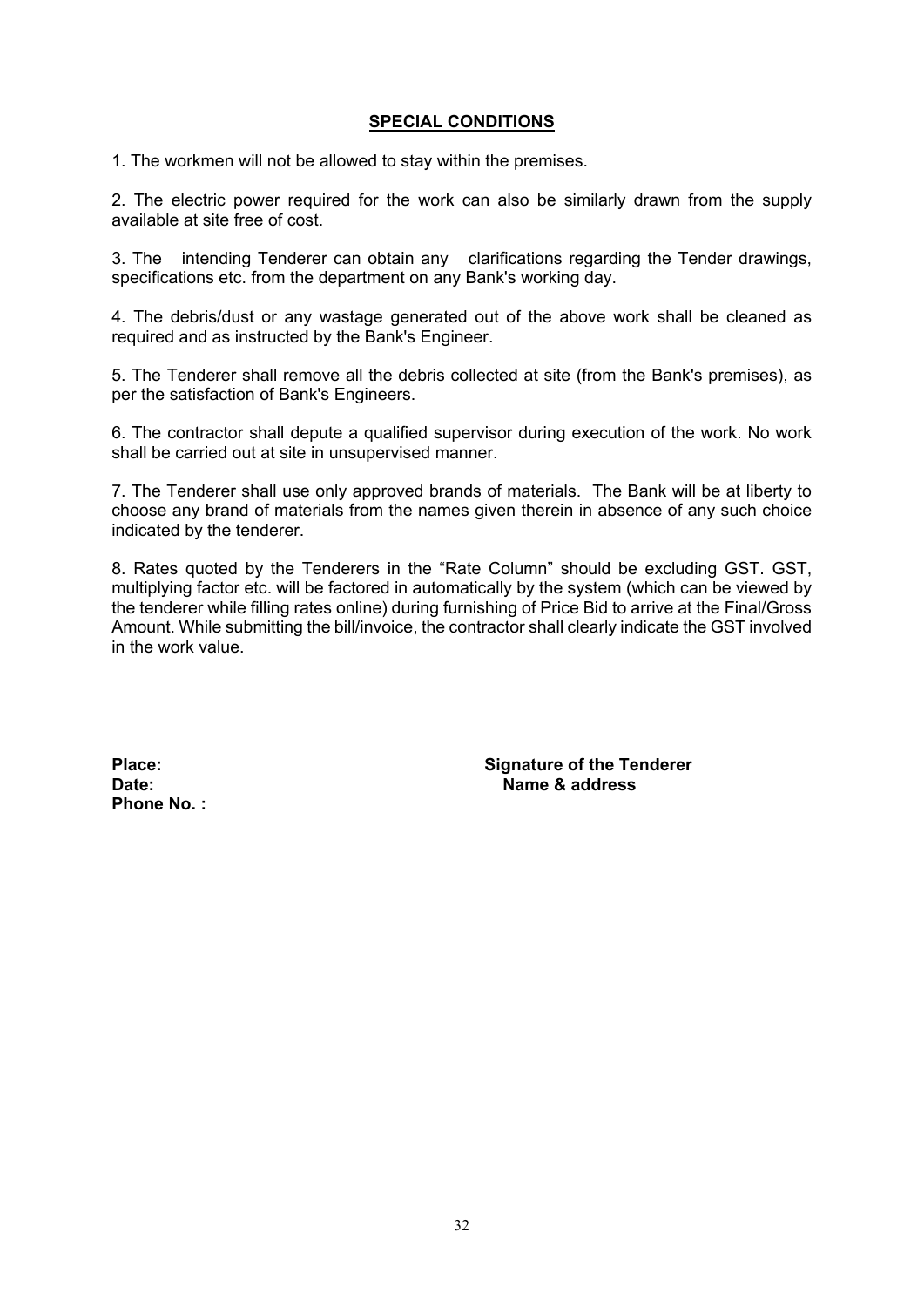## **Appendix-I**

## **APPENDIX HEREIN REFERRED**

| 1. | <b>Defect liability Period</b>                            | 12 months from the date of issue of virtual<br>completion certificate.                          |
|----|-----------------------------------------------------------|-------------------------------------------------------------------------------------------------|
| 2. | Period of final measurement                               | 1 month from the date of final commissioning.                                                   |
| 3. | Date of commencement                                      | 10 <sup>th</sup> day from the date of award letter.                                             |
| 4. | Period of completion                                      | 60 days from the $10th$ day of issue of work<br>order                                           |
| 5. | Liquidated Damages for delay in<br>completing the work.   | 0.25% of the contract amount per week<br>subject to a maximum of 10% of the contract<br>amount. |
| 6. | Value of work for Interim Certificate<br>for running bill | As per the payment terms and conditions                                                         |
| 7. | Installment after virtual completion                      | 100% of Earnest money deposit shall be<br>released                                              |
| 8. | Interest for delayed payment                              | 3 percent per annum                                                                             |

Signature of Contractor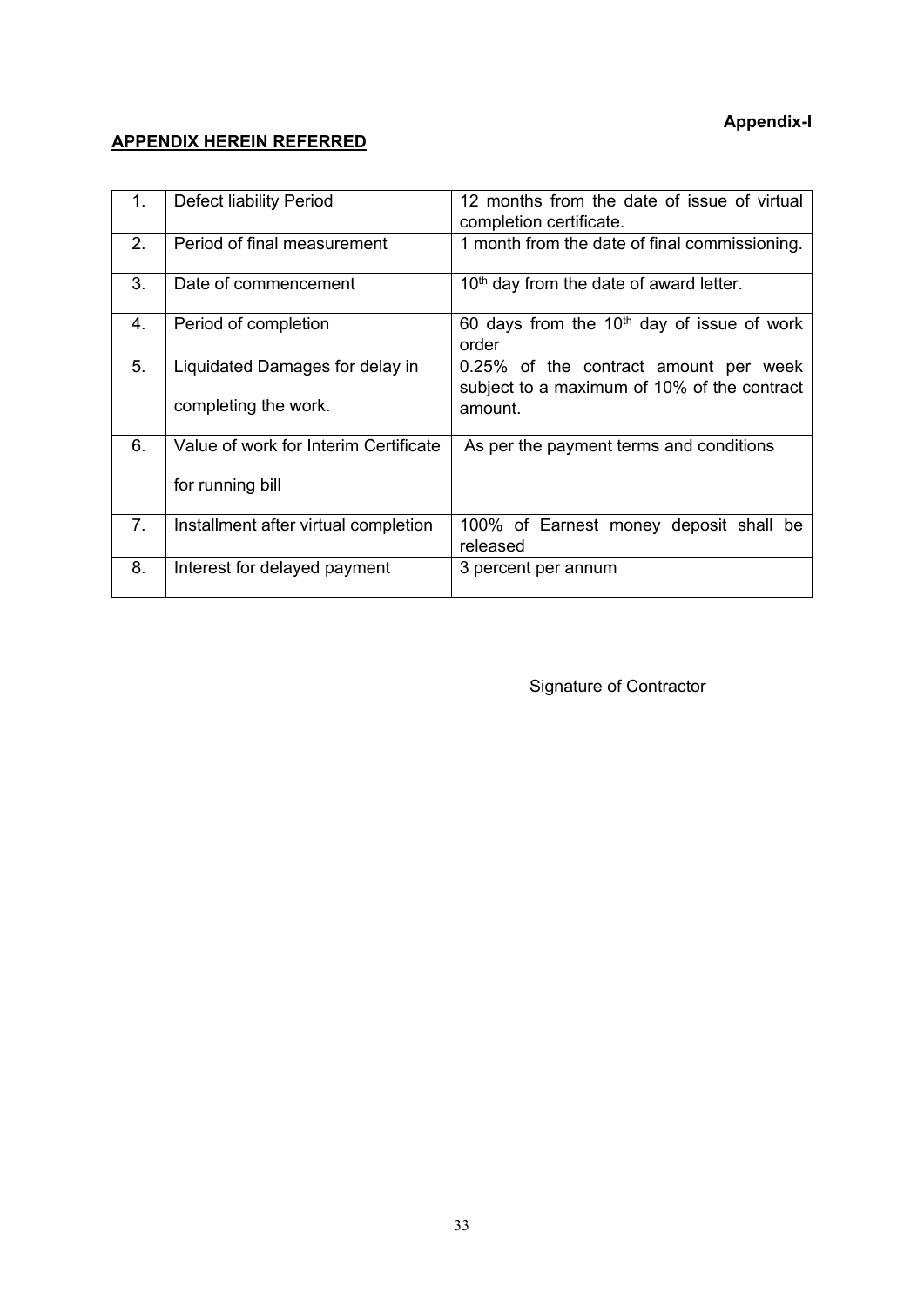## **Section IV**

## **Scope of work and Technical Specifications**

Bank requires to install 6/5-meter boom barrier having push button and remote control for the operation of the boom. The Boom barrier will be of Electro-mechanical type with Protection Grade IP-54. It must have all standard protection like IR sensors, blinker lights etc. This includes all civil related work like cutting of cemented road, laying the pipes for wires, removal of debris, other unwanted items from the site. The electricity supply will be provided by the Bank at nearest point.

- a. Material Elliptical white painted Aluminium boom
- b. Housing The control unit shall be housed in weatherproof IP-54 protection
- c. Operation Smooth operation without bounce / jerk at end positions
- d. Motor Brushless DC motor for intensive use
- e. Control Standalone with push button switch and with remote control
- f. Sensor Optical beam sensor to detect presence of vehicles and inversion of boom movement
- g. LED Light LED strips/ lights to be provided on the boom
- h. In case of power failure, Barrier should have the provision to operate in manual mode by releasing the boom lock with key mechanism.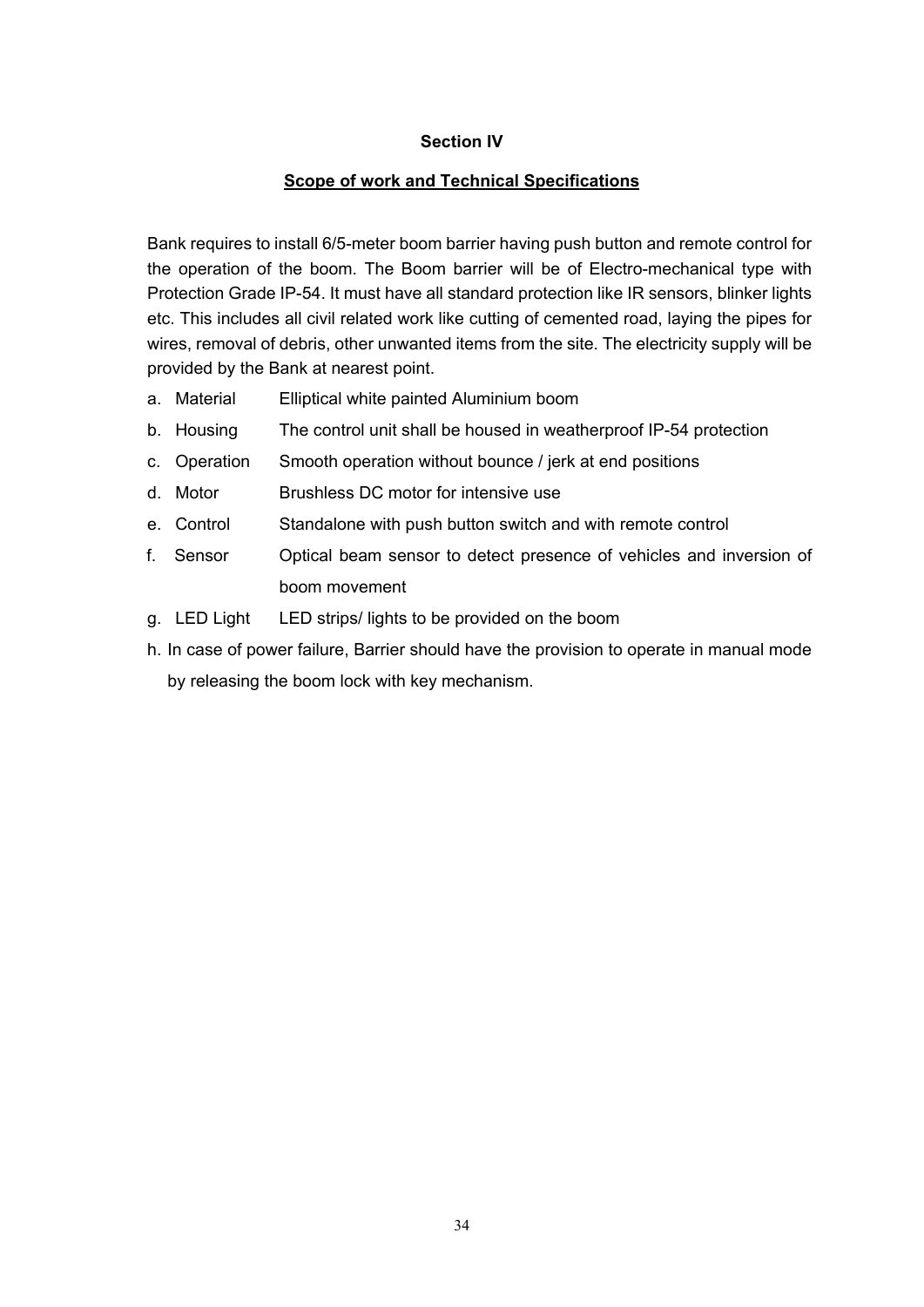## **Section-V**

## Check List

#### COMMERCIAL CONDITIONS

## (To be up loaded after filling up with signature)

| Sr.<br>No.       | Description                                   | <b>Bank's Terms</b>                                                                                                                                                                                                              | Whether acceptable to the<br>tenderer or not (please<br>indicate YES or NO) |
|------------------|-----------------------------------------------|----------------------------------------------------------------------------------------------------------------------------------------------------------------------------------------------------------------------------------|-----------------------------------------------------------------------------|
| 1.               | Validity of Tender                            | 90 days                                                                                                                                                                                                                          |                                                                             |
| $\overline{2}$ . | <b>EMD</b>                                    | Rs. 16,800/- by DD/BG/ NEFT                                                                                                                                                                                                      |                                                                             |
| $\overline{3}$ . | Terms of payment                              | As per commercial conditions para. 15<br>of Section II                                                                                                                                                                           |                                                                             |
| $\overline{4}$ . | Prices                                        | Firm, inclusive of all taxes, duties,<br>insurance, levies during the contract<br>period                                                                                                                                         |                                                                             |
| 5.               | <b>Warranty period</b>                        | 12 months from date of handing over.                                                                                                                                                                                             |                                                                             |
| 6.               | Service after sales                           | Free of cost during the warranty period.                                                                                                                                                                                         |                                                                             |
| 7 <sub>1</sub>   | Completion period                             | 60 days from 10 <sup>th</sup> day of letter of award<br>of work.                                                                                                                                                                 |                                                                             |
| 8.               | Liquidated<br>damages                         | 0.25% of the contract amount per<br>week of delay subject to maximum of<br>10% of the contract value.                                                                                                                            |                                                                             |
| 9.               | Time allowed for<br>rectification             | Maximum 72 Hours as per clause 12.<br>(d) of General instructions and special<br>conditions.                                                                                                                                     |                                                                             |
| 10.              | Service facility                              | available<br>Shall<br>be<br>at<br>Thiruvananthapuram/ Kochi and shall<br>be approachable on telephone/ e-mail<br>/ mobile.                                                                                                       |                                                                             |
| 11.              | Committed period<br>for system<br>maintenance | At least 8 years from the date of<br>handing over of the installation.                                                                                                                                                           |                                                                             |
| 12.              | Penalty clause<br>during AMC period           | Rs. 250/- per day per boom barrier<br>subject to a maximum of 10% of AMC<br>per boom barrier in a year if the boom<br>barrier is not rectified within 72 hours<br>after lodging the complaint by email/<br>phone/ ay other means |                                                                             |

Part II should not contain any terms and conditions but only priced bill of quantity. Terms and conditions, if any, incorporated in Part II, will not valid or considered.

Signature of Tenderer

Place:

Date: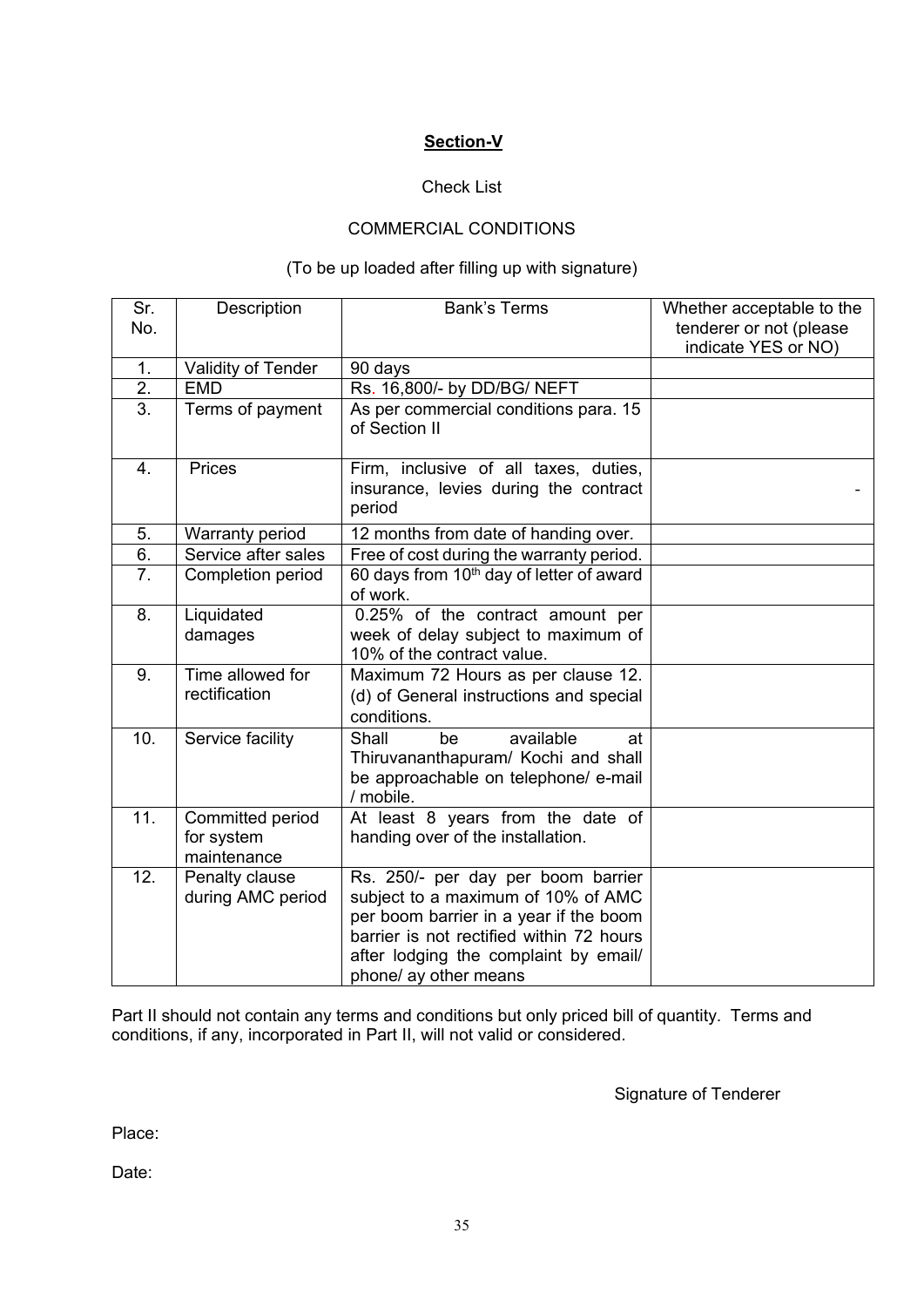## **Section - VI**

## **Schedule of Technical Deviations if any**

(To be up loaded after filling up with signature)

We confirm that all technical terms and conditions and specifications of the Bank except for deviations listed below are acceptable to us.

| Sr.<br>No. | Section No. | Clause | Deviation proposed |
|------------|-------------|--------|--------------------|
|            |             | No.    |                    |
|            |             |        |                    |
|            |             |        |                    |
|            |             |        |                    |
|            |             |        |                    |
|            |             |        |                    |
|            |             |        |                    |

Seal of company Signature Signature

Name Designation

Date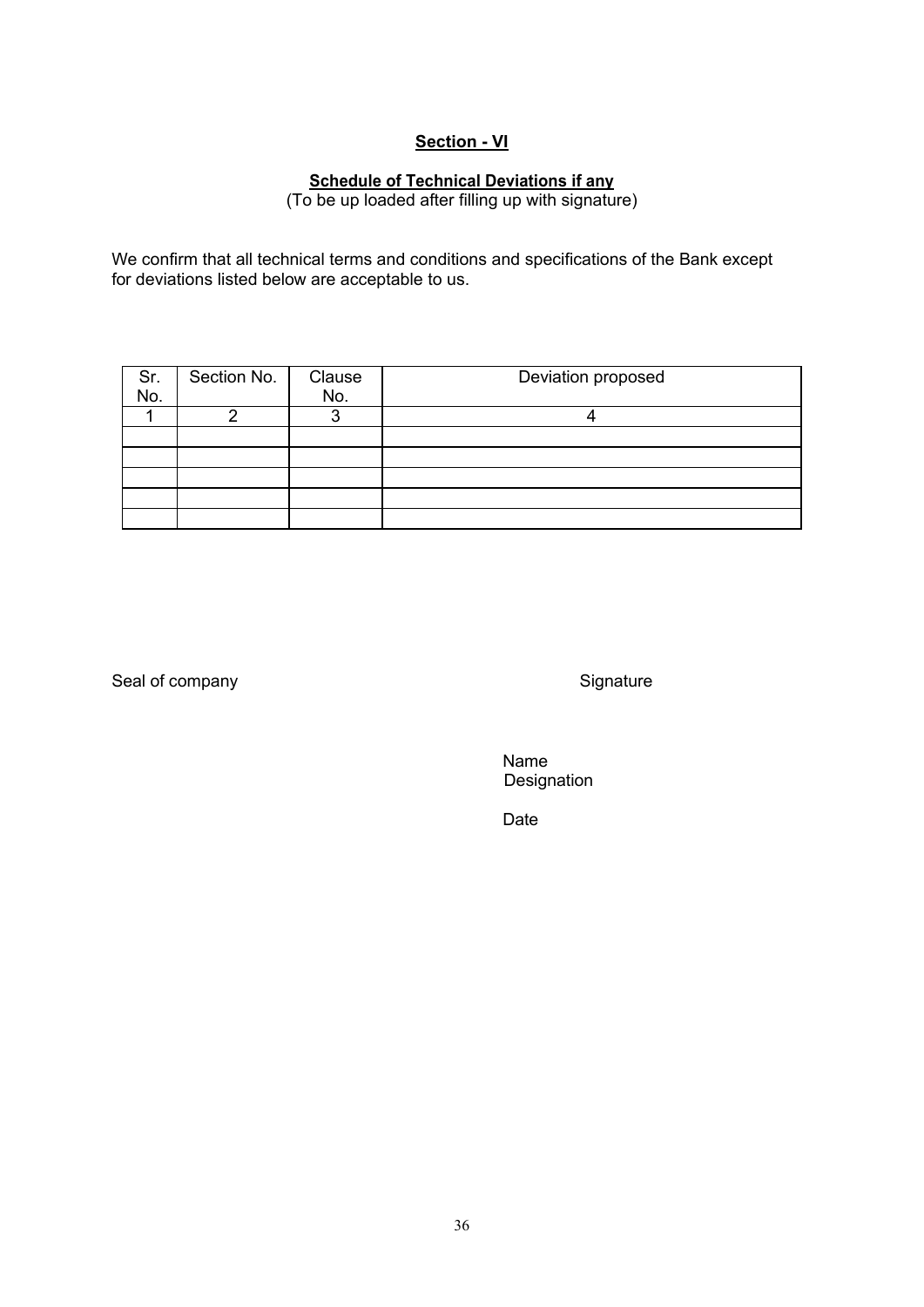**Annexure I**

## **List of Clients**  (To be up loaded after filling up with signature)

#### **Details of similar qualifying works executed during last 3 years**

<span id="page-38-0"></span>

| Sr.<br>No. | Name and<br>address of<br>the firm | No. of<br>units<br>supplied | Value of<br>the<br>work | Whether<br>works<br>completed<br>in time or<br>not<br>(give date of<br>start & and<br>date of<br>completion) | Completion<br>period as<br>per work<br>order | Fax /phone<br>number<br>&contact<br>person of the<br>firm |
|------------|------------------------------------|-----------------------------|-------------------------|--------------------------------------------------------------------------------------------------------------|----------------------------------------------|-----------------------------------------------------------|
|            |                                    |                             |                         |                                                                                                              |                                              |                                                           |
|            |                                    |                             |                         |                                                                                                              |                                              |                                                           |
|            |                                    |                             |                         |                                                                                                              |                                              |                                                           |

(Attach sheet if required)

Date

Signature of Tenderer: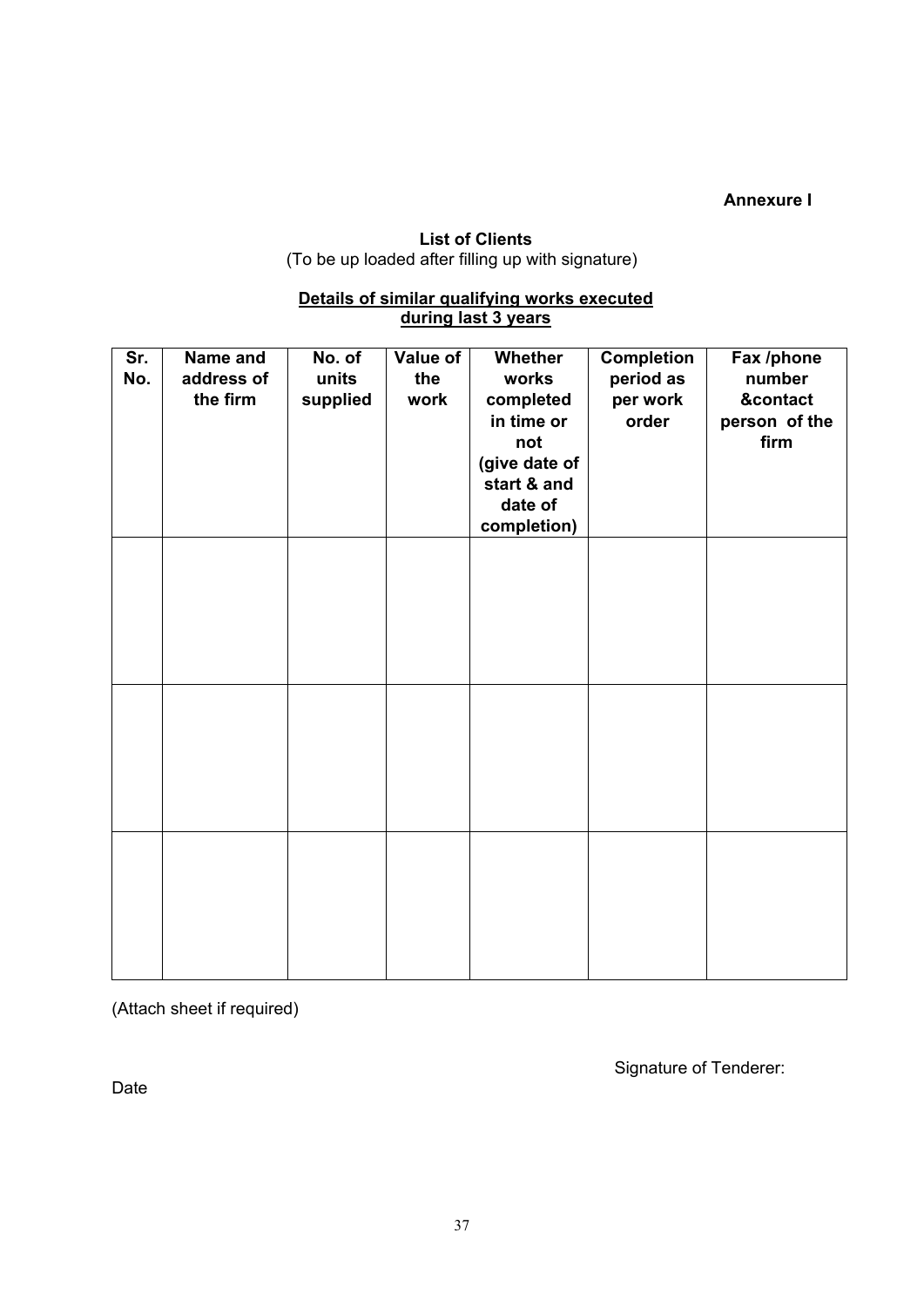**Annexure – II**

(To be up loaded after getting the same from client)

## CLIENT's CERTIFICATE REG. PERFORMANCE OF CONTRACTOR

Name & address of the Client Details of Works executed by M/s

- 1 Name of work with brief particulars
- 2 Agreement No. and date
- 3 Agreement amount
- 4 Date of commencement of work
- 5 Stipulated date of completion
- 6 Actual date of completion
- 7 Details of compensation levied for delay (indicate amount) if any
- 8 Gross amount of the work completed and paid
- 9 Name and address of the authority under whom works executed
- 10 Whether the contractor employed qualified Engineer/Overseer during execution of work?
	- 11 i) Quality of work (indicate grading) Cutstanding/Very Good/
		- ii) Amt. of work paid on reduced rates, if any.
- 12 i) Did the contractor go for arbitration?
	- ii) If yes, total amount of claim
	- iii) Total amount awarded
- 13 Comments on the capabilities of the contractor.
	- a) Technical proficiency **Constructs** Outstanding/Very Good/
	- b) Financial soundness **Outstanding/Very Good/**
	- c) Mobilization of adequate T&P Outstanding/Very Good/
	- d) Mobilization of manpower Cutstanding/Very Good/
	-

#### Note : **All columns should be filled in properly \* countersigned"**

Good/Satisfactory/poor

Good/Satisfactory/poor Good/Satisfactory/poor Good/Satisfactory/poor Good/Satisfactory/poor e) General behavior Christian Cutstanding/Very Good/ Good/Satisfactory/poor

Reporting Officer\* with Office seal \*Officer of the rank of executive engineer/Superintending Engineer or equivalent

#### **If this option is chosen, original is to be submitted to the Bank before due date of submission and scanned copy to be uploaded**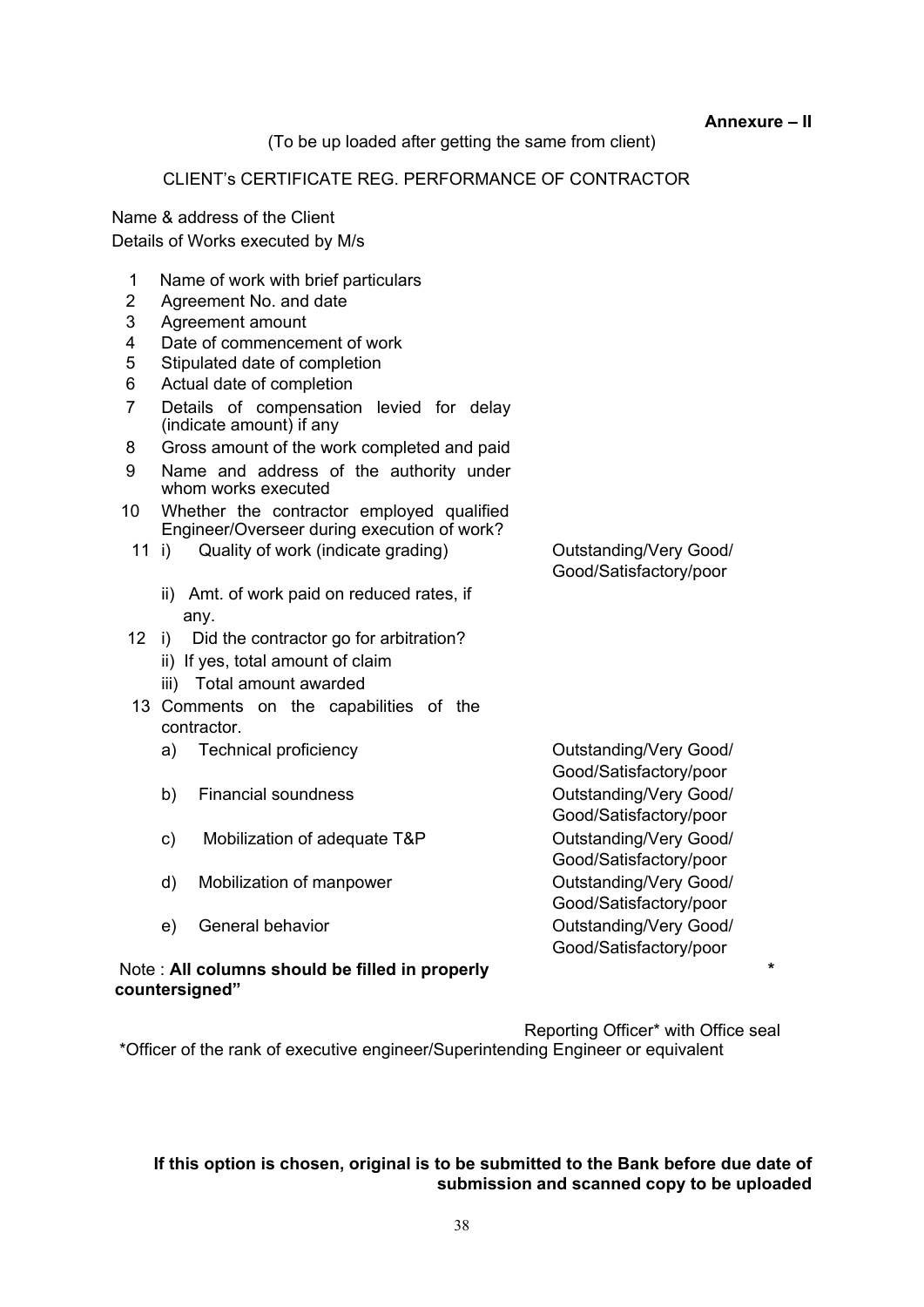#### **Annexure III**

## <span id="page-40-0"></span>**Proforma for Bank Guarantee In Lieu Of Earnest Money Deposit**

<span id="page-40-1"></span>(To be submitted on non-judicial stamp paper of appropriate value purchased in the name of the issuing Bank).

This deed of guarantee made this day of two thousand between (Name of Banker) having its registered office at (place) and one of its local offices at

\_\_\_\_ (hereinafter referred to as the Surety), and Reserve Bank of India, constituted by the Reserve Bank of India Act, 1934, having its Central Office at Central Office Building, Shahid Bhagat Singh Road, Mumbai-400 001 INDIA (hereinafter referred to as the Bank).

WHEREAS (Tenderer's name hereinafter referred to as 'Tenderer') a Company registered under and having its registered office at is bound to deposit with the Bank by way of earnest money INR  $\qquad \qquad$  (INR

only) in connection with its Tender Supply, Installation, Testing and Commissioning of 4 Nos. Boom Barriers at Bank's Residential Quarters at Kowdiar, Plamoodu, Nanthancode and Thamalam, Thiruvananthapuram

and the specifications and terms and conditions enclosed therein.

WHEREAS the tenderer as per clause No. Section IV of Instructions to tenderers and special conditions has agreed to furnish a Bank Guarantee valid up to **Example 2** instead of deposit of earnest money in cash.

## **NOW THIS WITNESSETH**:

1 That the Surety in consideration of the above Tender made by the Tenderer to the Bank hereby undertakes to guarantee payment on demand without demur to the Bank the said amount of INR  $\blacksquare$  (INR  $\blacksquare$ ) within one week from the date of receipt of the demand from the Bank on presentation of this deed of guarantee, which the Tenderer is bound to deposit with the Bank by way of earnest money in connection with his Tender.

2 This guarantee shall not be affected by any infirmity or irregularity on the part of the Tenderer or by the dissolution or any change in the constitution of the Bank, Tenderer or the Surety.

3 The Bank shall be eligible to make any claim under this guarantee if the Tenderer after submitting his Tender, rescinds from his offer or modifies the terms and conditions thereof in a manner not acceptable to the Bank or expresses his unwillingness to accept the order after the Bank has decided to place order with the Tenderer for the Supply, Installation, Testing and Commissioning of 4 Nos. Boom Barriers at Bank's Residential Quarters at Kowdiar, Plamoodu, Nanthancode and Thamalam, Thiruvananthapuram. The Banks' decision in this regard shall be final and binding.

4 The Surety shall not and cannot revoke this guarantee during its currency except with previous consent of the Bank in writing.

5 Notwithstanding anything contained in the foregoing, the Surety's liability under the guarantee is restricted to INR \_\_\_\_\_\_\_\_\_\_\_\_ (INR \_\_\_\_\_\_\_\_\_\_\_\_\_\_\_\_\_\_\_\_\_\_\_\_\_\_\_\_\_\_\_\_ only).

6 This guarantee shall remain in force and effective up to **and shall expire** and become ineffective on intimation thereof being given to the Surety by the Bank in which event this guarantee shall stand discharged.

7 The Surety will make the payment pursuant to the demand notice issued by the Bank, notwithstanding any dispute that may exist or arise between the Tenderer and the Bank or any other person.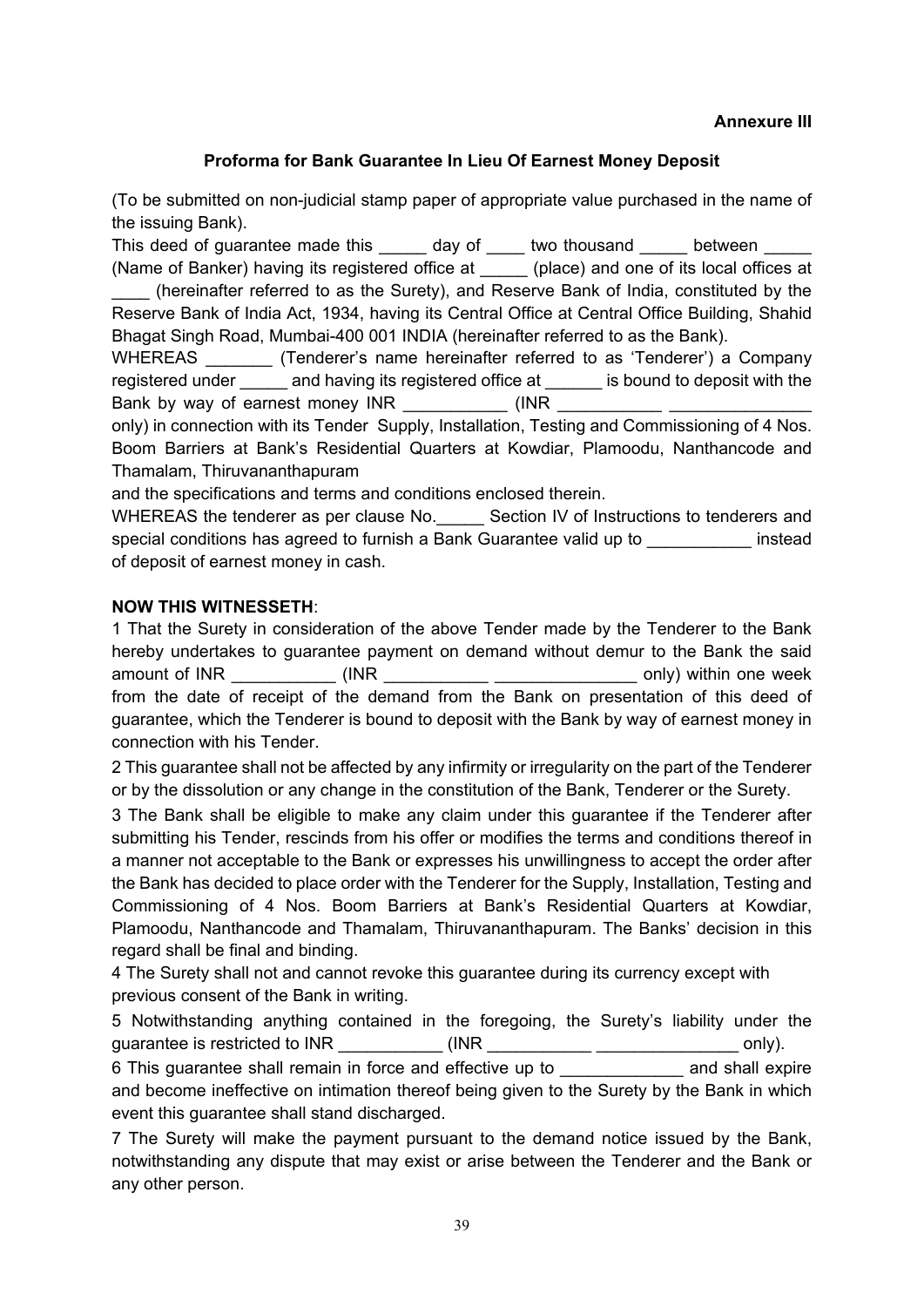8 Any forbearance, act or omission on the part of the Bank in enforcing any of the conditions of the said tender or showing of any indulgence by the Bank to the tenderer shall not discharge the Surety in any way and the obligations of the Surety under this guarantee shall be discharged only on the intimation thereof being given to the Surety by the Bank.

9 Notwithstanding anything contained hereinabove, unless a demand or claim under this guarantee is made on the Surety in writing on or before The Music states with the Surety shall be discharged from all liabilities under guarantee thereafter.

10 The Surety has the power to issue this guarantee under its Memorandum and Articles of Association and the person who is hereby executing this deed has the necessary powers to do so under the Power of Attorney granted to him by the Surety.

SIGNED AND DELIVERED For and on behalf of or and on behalf of above named Bank. (Banker's Name and Seal)

**Bank Manager (Banker's seal)**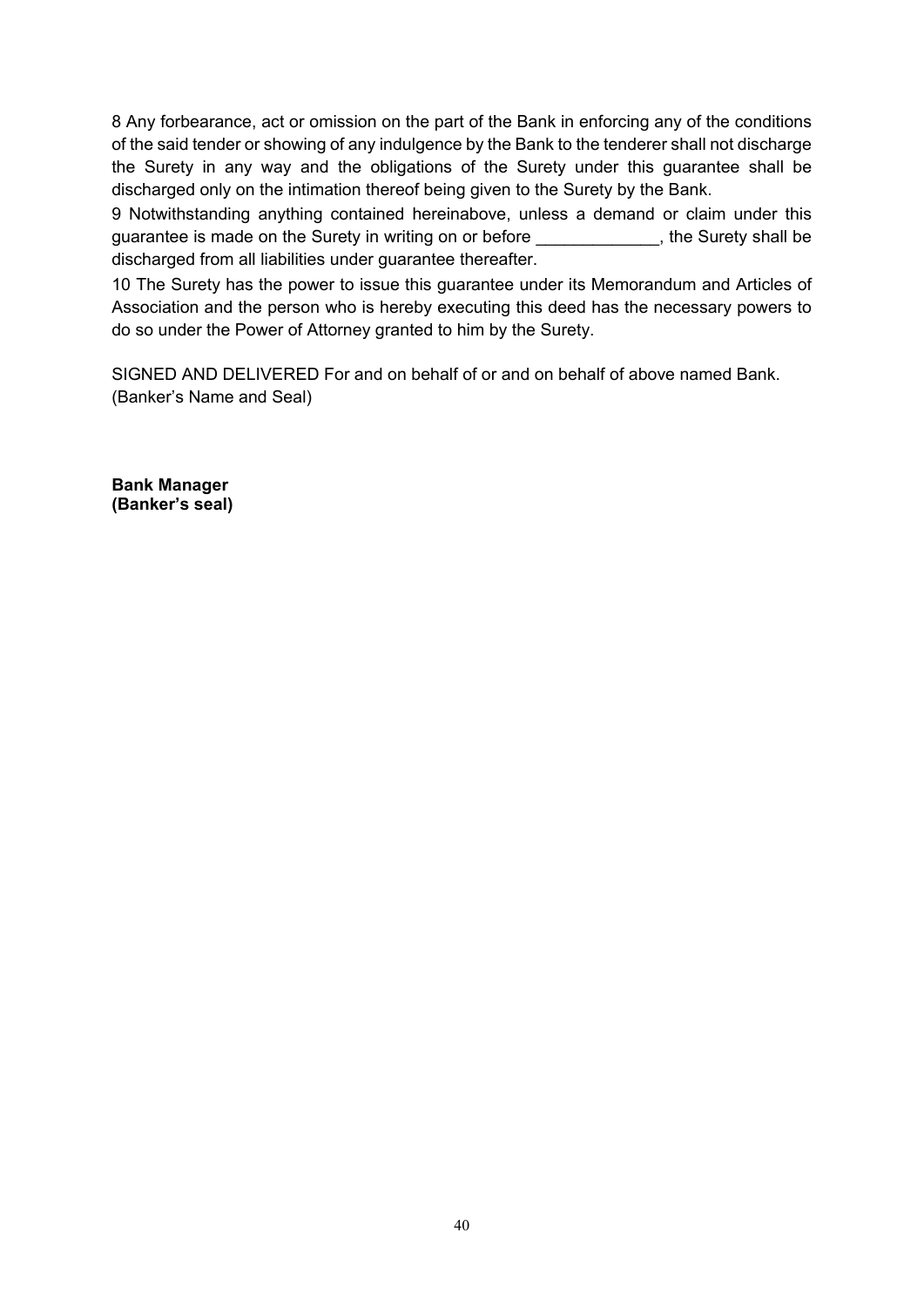#### **Proforma of Bank Guarantee for Retention money / Performance Bank Guarantee**

<span id="page-42-0"></span>(To be submitted on Non-judicial stamp paper of appropriate value purchased in the name of the issuing bank)

No. Zate Date Date

To: The Regional Director Reserve Bank of India Bakery Junction Thiruvananthapuram- 695033

Dear Sir

In consideration of your agreeing to accept the security deposit of INR  $\qquad$  (INR

only) furnish able to you by Messrs \_\_\_\_\_\_\_\_\_ (hereinafter referred to as "the Contractor") in terms of their contract with you for  $\overline{a}$  as per their Tender dated  $\overline{a}$  and your Special Conditions of Contract and other tender documents relating thereto subject to the conditions and alterations mutually agreed upon the set forth or referred to in your Contract dated in the form of quarantee from us in the manner hereinafter contained, we  $\qquad$  (Name of the Bank) do hereby covenant and agree with you as follows :

- 1. We undertake to indemnify you and keep you indemnified from time to time to the extent of INR \_\_\_ INR(\_\_\_\_\_ only) against any loss or damage caused to or suffered by or that may be caused to or suffered by you by reason of any breach or breaches on the part of the Contractor of any of the terms and conditions contained in the said Contract and in the event of the Contractor making any default or default in carrying out any of the work under the said Contract or otherwise in the observance and performance of any of the terms and conditions relating thereto in accordance with the true intent and meaning thereof, we shall forthwith on demand pay to you such sum or sums not exceeding in total the said sum of INR (INR only) as may be claimed by you as your losses and/or damages, costs, charges or expenses by reason of such default on the part of the Contractor.
- 2. Notwithstanding anything to the contrary, your decision as to whether the Contractor has made any such default or defaults and the amount or amounts to which you are entitled by reasons thereof will be binding on us and we shall not be entitled to ask you to establish your claim or claims under this Guarantee but will pay the same forthwith on your demand without any protest or demur.
- 3. This guarantee shall continue and hold good until it is released by you on the application by the Contractor after expiry of the relative guarantee period of the said Contract and after the contractor had discharged all his obligations under the said Contract and produced a certificate of due completion of the work under the said contract and submitted a "No Demand Certificate", provided always that this guarantee shall in no event remain in force after the day of without prejudice to your claim or claims arisen and demanded from or otherwise notified to us in writing before the expiry of six months from the said date which will be enforceable against us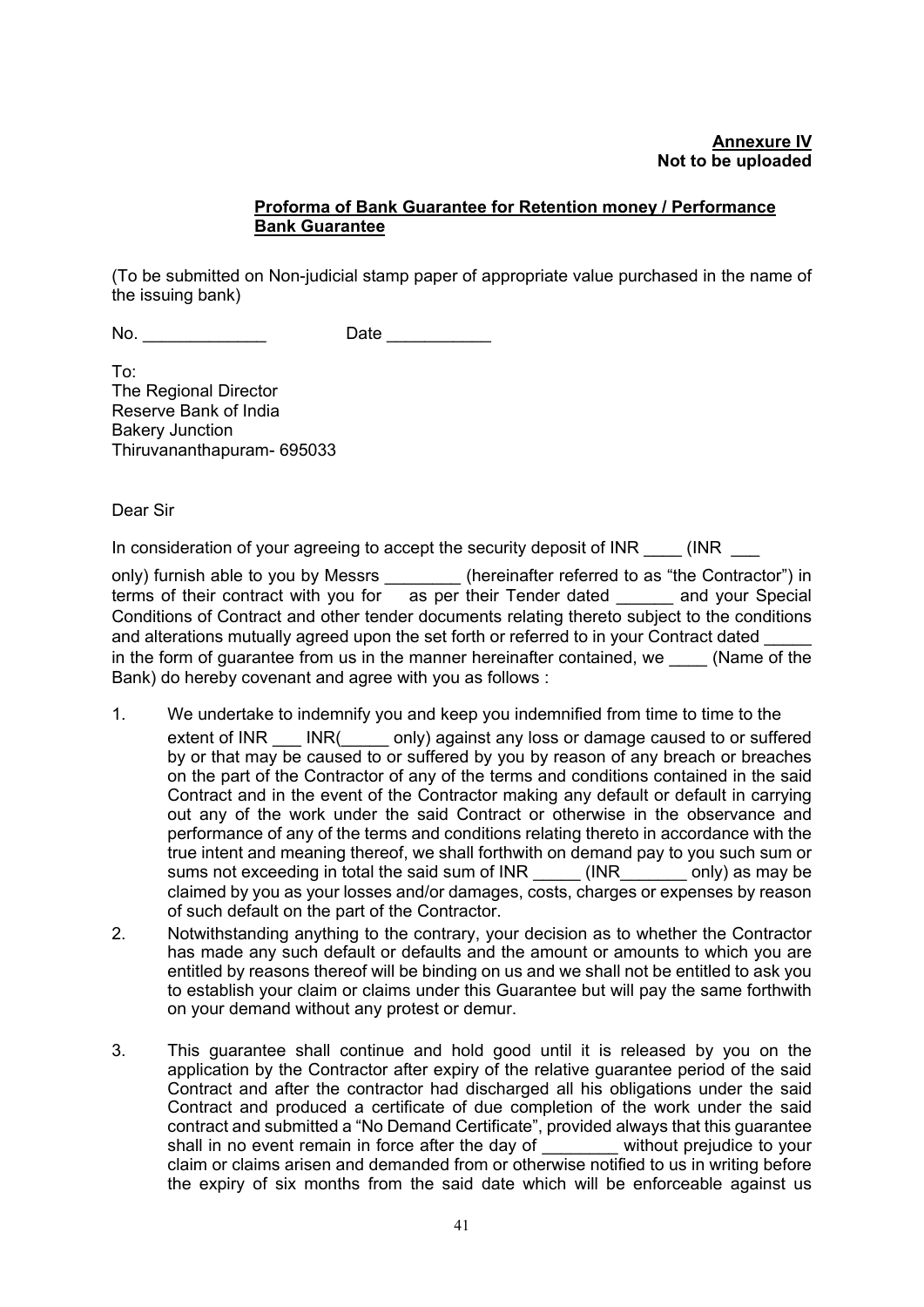notwithstanding that the same is or are enforced after the said date.

- 4. Should it be necessary to extend this guarantee on account of any reason whatsoever, we undertake to extend the period of this Guarantee on your request till such time as may be required by you. Your decision in this respect shall be final and binding on us.
- 5. You will have the fullest liberty without effecting this guarantee from time to time to vary any of the terms and conditions of the said contract or extend the time of performance of the Contractor or to postpone for any time or from time to time any of your rights or powers against the Contractor and either to enforce or forbear to enforce any of the terms and conditions of the said Contract and we shall not be released from our liability under this guarantee by the exercise of your liberty with reference to matters aforesaid or by reason of any time being given to the Contractor or any other forbearance, act or omission on your part or any indulgence by you to the Contractor or by any variation or modification of the said contract or any other act, matter or things whatsoever, which under the law relating to sureties would but for the provisions hereof have the effect of so releasing us from our liability hereunder provided always that nothing herein contained will enlarge our liability hereunder beyond the limit of INR

 $\frac{1}{2}$ (INR \_\_\_\_\_\_\_ only) as aforesaid.

- 6. This guarantee shall not in any way be affected by your taking or varying or giving up any securities from the Contractor or any other person, firm or company on its behalf or by the winding up, dissolution, insolvency or death as the case may be, of the Contractor.
- 7. In order to give full effect to the guarantee herein contained you shall be entitled to act as if we were your principal debtors in respect of all your claims against the Contractor hereby guaranteed by us as aforesaid and we hereby expressly waive all our rights of surety-ship and other rights, if any, which are in any way inconsistent with any of the provisions of this guarantee.
- 8. Subject to the maximum limit of our liability as aforesaid, this guarantee will cover all your claim or claims against the contractor from time to time arising out of or in relation to the said contract and in respect of which your claim in writing is lodged on us before expiry of six months from the date of expiry of this guarantee.
- 9. Any notice by way of demand or otherwise hereunder may be sent by special courier, telex, fax or registered post to our local address as aforesaid and if sent by post, it shall be deemed to have been given when the same has been posted.
- 10. This guarantee and the powers and provisions herein contained are in addition to and not by way of limitation of or substitution for any other guarantee or guarantees heretofore given to you by us (whether jointly with others or alone) and now existing un cancelled and that this guarantee is not intended to and shall not revoke or limit such guarantee or guarantees.
- 11. This guarantee shall not be affected by any change in the constitution of the contractor or us nor shall it be affected by any change in your constitution or by any amalgamation or absorption thereof or therewith but will ensure to the benefit of and be available to and enforceable by the absorbing or amalgamated company or concern.
- 12. Any forbearance, act or omission on the part of the Bank in enforcing any of the conditions of the said tender or showing of any indulgence by the Bank to the Tenderer shall not discharge the Surety in any way and the obligations of the Surety under this guarantee shall be discharged only on the intimation thereof being given to the Surety by the Bank.
- 13. This guarantee is irrevocable during the period of its currency and shall not be revoked without your previous consent in writing.
- 14. We further agree and undertake to pay you without demur the amount demanded by you in writing notwithstanding any difference or dispute or controversy that may exist or arise between you and contractor or any other person.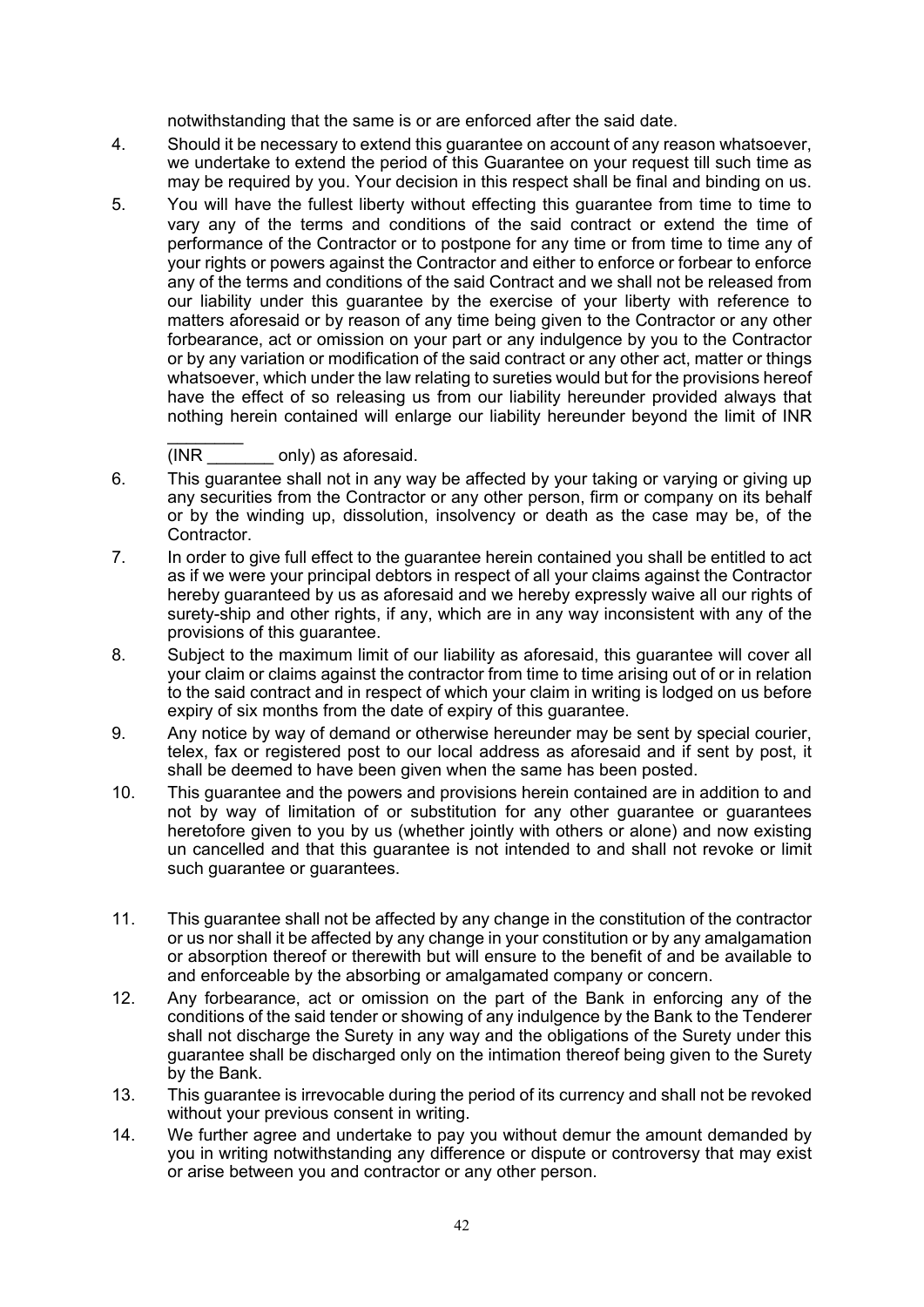- 15. Notwithstanding anything contained herein above our liability under this guarantee is restricted to INR (INR restricted to INR \_\_\_\_\_ (INR \_\_\_\_\_\_\_\_\_\_\_\_\_\_\_\_\_\_\_\_\_\_\_\_\_only). Unless a written claim is lodged on us for payment under this guarantee within six months from the date of expiry, including extensions if any, of this guarantee all your rights under the guarantee shall be forfeited and we shall be deemed to have been released and discharged from all liabilities there under, irrespective of whether or not the original guarantee is returned to us.
- 16. We have power to issue this guarantee in your favour under the Memorandum and Articles of Association of our Bank and the undersigned has full power to execute this Guarantee under the Power of Attorney granted to him by the Bank.

SIGNED AND DELIVERED

(For & on behalf of the above named Bank)

For & on behalf of

(Banker's Name & Seal)

BRANCH MANAGER

(Banker's Seal)

Address \_\_\_\_\_\_\_\_\_\_\_\_\_\_\_\_\_\_\_\_\_\_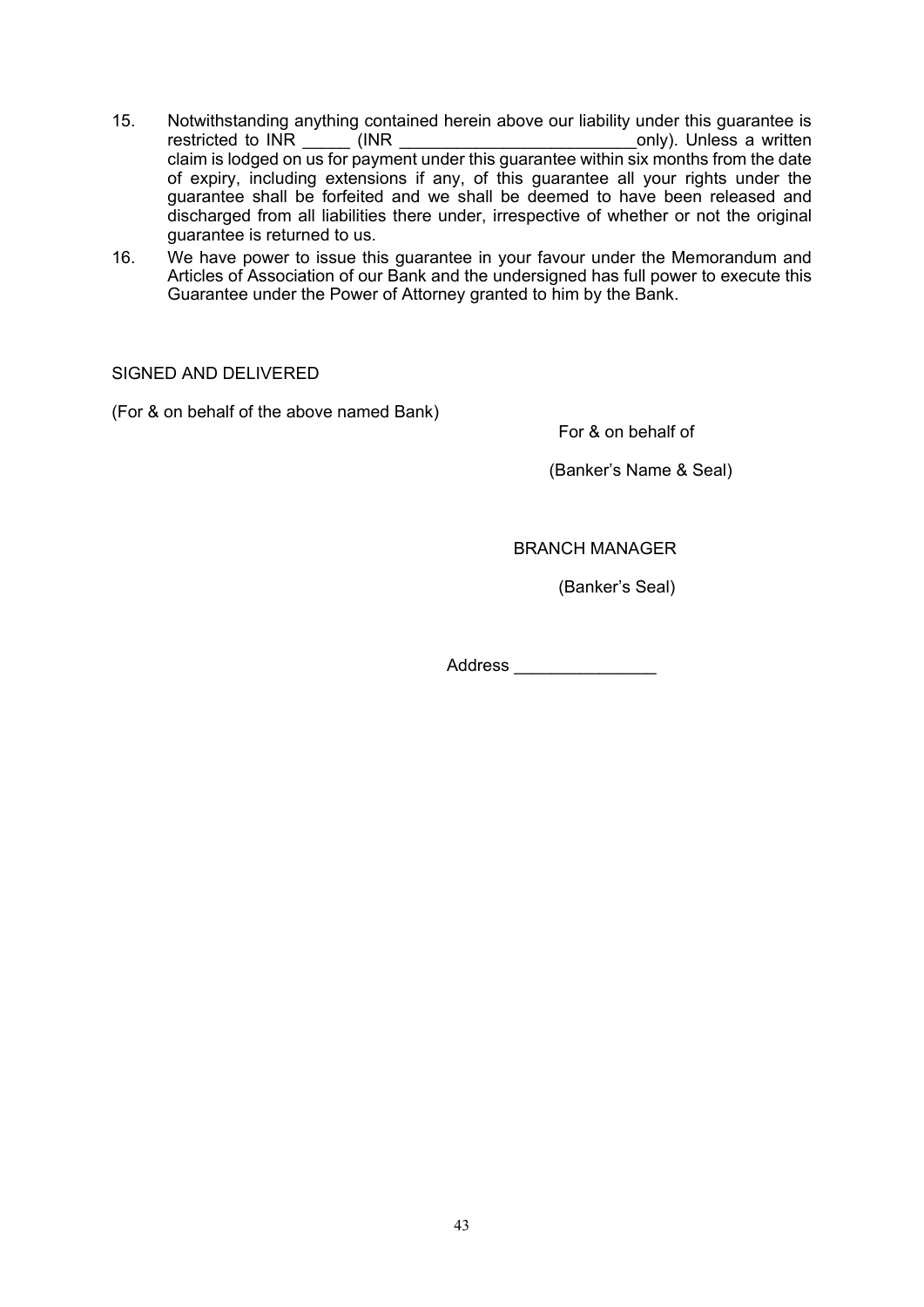#### **Articles of Agreement**

#### <span id="page-45-0"></span>**Articles of Agreement**

ARTICLES of Agreement made on the ---------------------------- day of -------------------------- between the Reserve Bank of India, having its Central Office at Mumbai (hereinafter called "The Employer") of the one part and --------------------------------- (hereinafter called "The Contractor") of the other part.

Whereas the employer is desirous of doing the work of Supply, Installation, Testing and Commissioning of 4 Nos. Boom Barriers at Bank's Residential Quarters at Kowdiar, Plamoodu, Nanthancode and Thamalam, Thiruvananthapuram and whereas the said drawings and the specifications and the Schedule of Quantities have been signed by or on behalf of the parties hereto.

And Whereas the Contractor has agreed to execute upon and subject to the conditions set forth in the Conditions and in the Schedule of Quantities and Conditions of Contract (all of which are collectively hereinafter referred to as "the said Conditions") the works shown upon the said drawings and/or described in the said Specifications and included in the said Schedule of Quantities at the respective rates therein set forth amounting to the payable there under (hereinafter referred to as "the said Contract Amount").

#### NOW IT IS HEREBY AGREED AS FOLLOWS:

- 1. In consideration of the said Contract Amount to be paid at the time and in the manner set forth in the said Conditions, the Contractor shall upon and subject to the said Conditions execute and complete the work described in the said Specifications and the Schedule of quantities.
- 2. The Employer shall pay the Contractor the said Contract amount or such other sum as shall become payable, at the times and in the manner specified in the said Conditions.
- 3. The said conditions and Appendix thereto and the correspondence attached hereto shall be read and construed as forming part of this Agreement and the parties hereto shall respectively abide by and submit themselves to the said Conditions and the correspondence and perform the agreement on their part respectively in the said Conditions and the correspondence contained.
- 4. The plans, agreement and documents mentioned herein shall form the basis of this contract.
- 5. This Contract is an item rate contract to be paid for according to the completion of work as contained in Schedule of Quantities or as provided in the said conditions and all as per specifications and working drawings.
- 6. The contractor shall afford every reasonable facility for carrying out of all works of other Contractors appointed by the Employer and shall make good any damages done to walls, floors etc. after the completion of such works.
- 7. Time shall be considered as the essence of this Contract and the Contractor hereby agrees to commence the work/job from the  $10<sup>th</sup>$  day of issue of formal work order as provided for in the said conditions and to complete the entire work specified within one month subject to nevertheless to the provisions for extension of time.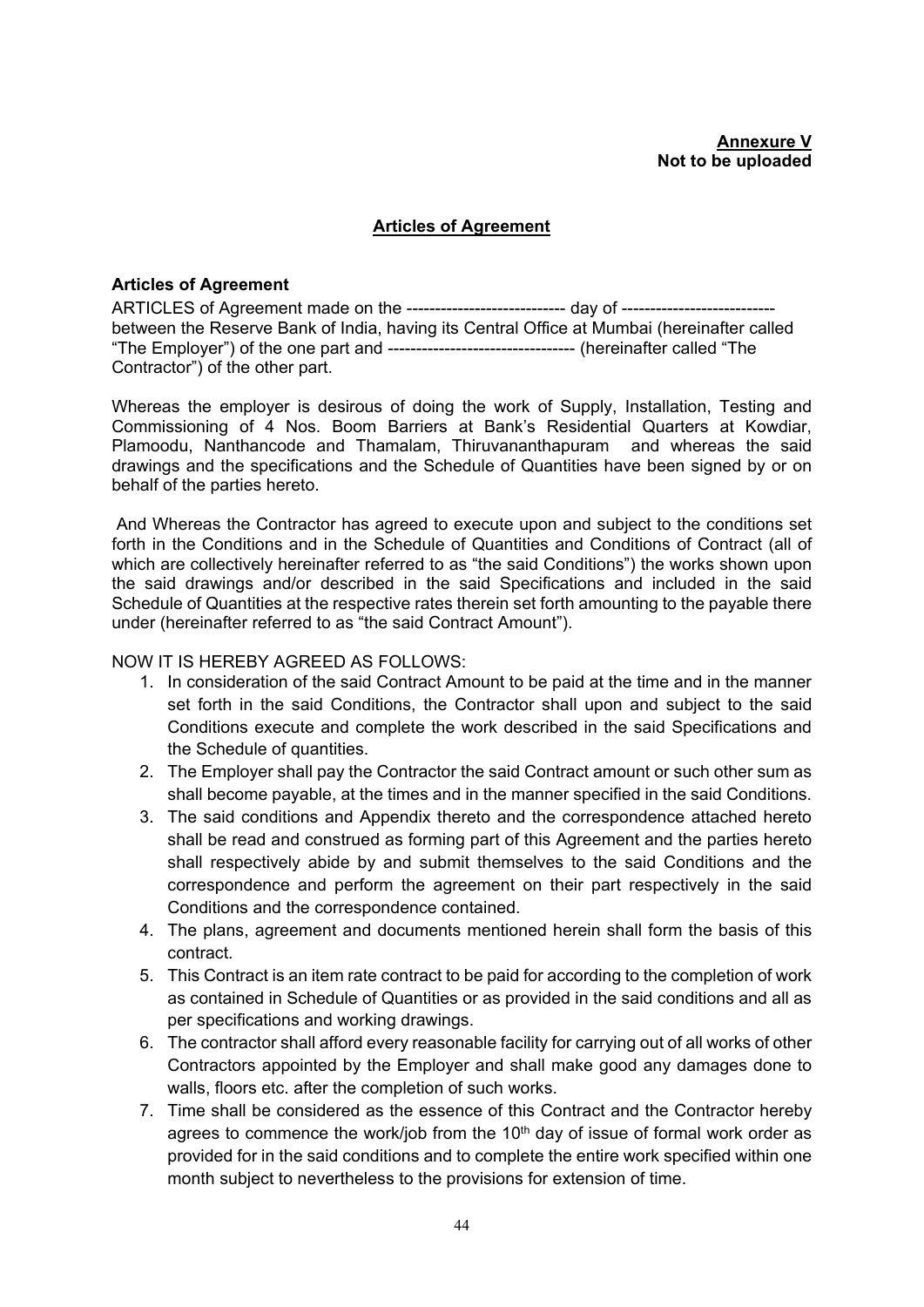- 8. All payments by the Employer under this Contract will be made only at Thiruvananthapuram.
- 9. All disputes arising out of or in any way connected with this Agreement shall be deemed to have arisen at Thiruvananthapuram and only Courts in Thiruvananthapuram shall have the jurisdiction to determine the same.
- 10. That the several parts of this contract have been read by the Contractor and fully understood by the Contractor.
- 11. The contractor is bound to abide by the provision of payment of wages Act 1936 and minimum wages Act 1948. The Bank reserves the right to pay the minimum wages to worker by deducting appropriate amount from liability to contractor, in case minimum wages are not paid.

IN WITNESS WHEREOF the Employer and the Contractor have set their respective hands to these presents and two duplicates hereof the day and year first herein above written.

(If the Contractor is a partnership or an individual)

IN WITNESS WHEREOF the Employer has set its hands to these presents through its duly authorized official and the Contractor has caused its common seal to be affixed hereunto and the said two duplicates has caused these presents and the said two duplicates hereof to be executed on its behalf, the day and year first herein above written.

| If the Contractor is a Partnership or<br>an Individual | IN WITNESS WHEREOF The Bank and the<br>Contractor have set their respective hands to<br>these presents and two duplicate hereof the<br>day and year first hereinabove written.                                                                                                                                                                                  |
|--------------------------------------------------------|-----------------------------------------------------------------------------------------------------------------------------------------------------------------------------------------------------------------------------------------------------------------------------------------------------------------------------------------------------------------|
| If the Contractor is a Company                         | IN WITNESS WHEREOF The Bank has set its<br>hand to these presents through its duly<br>authorised official and the Contractor has<br>caused its common seal to be affixed hereunto<br>and the said two duplicate/has caused these<br>presents and the said two duplicates hereof to<br>be executed on its behalf, the day and year first<br>hereinabove written. |

#### Signature Clause

SIGNED AND DELIVERED by the Reserve Bank of India by the hand of

Shri ……………………………………………… (Name and designation) …………………………………………………… ……………………………. in the presence of (1) **Address** (2)

**Address**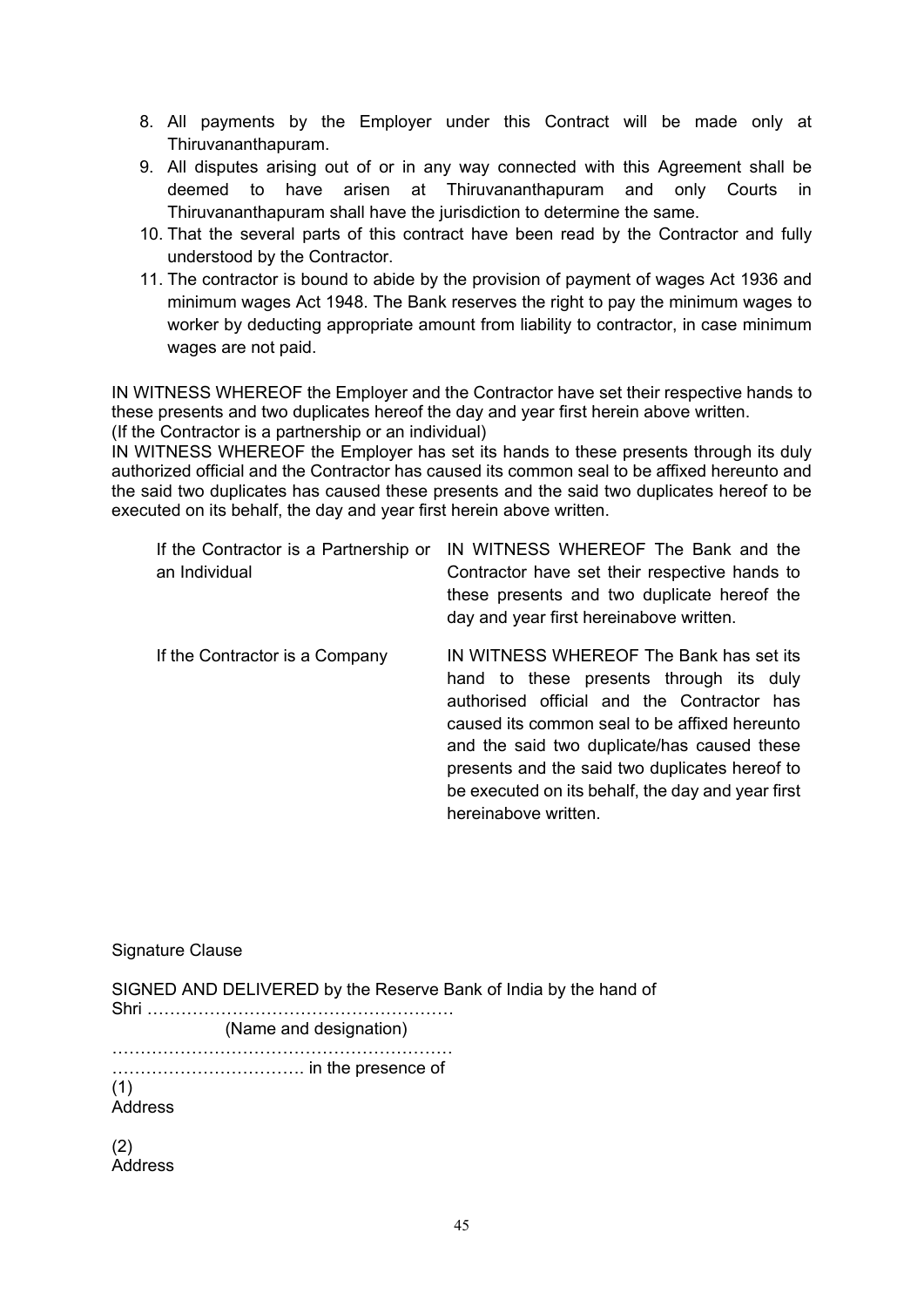…………………………………………………. …………………………………………………. ………………………………………………….

#### **Witnesses**

|         | SIGNED AND DELIVERED BY |  |
|---------|-------------------------|--|
| Address |                         |  |
|         |                         |  |
| (2)     |                         |  |
| Address |                         |  |
|         |                         |  |
|         |                         |  |

If the part is a partnership firm or any individual should be signed by all or on behalf of all the partners.

**Witnesses** 

presence of

….

THE COMMON SEAL OF Was hereunto affixed pursuant to the resolutions passed By its Board of Directors at the meeting held on

…………………………………………… …………………………………………… ……………………………………………. In the presence of

 $($  1 ) …………………………………………….  $(2)$ ……………………………………………. Directors who have signed these presents in taken thereof in the If the Contractor signs under its common Seal the signature clause should tally with their sealing clause in the Articles of Associations.

The Contractor is signing by the hand of power of attorney whether a company or individual.

… Contractor by the hand Of Shri ………………………………………. and duly constituted attorney.

(1) ………………………………………

(2) ………………………………………

SIGNED AND DELIVERED BY the The Contractor is signing by the hand of power of attorney whether a company or individual.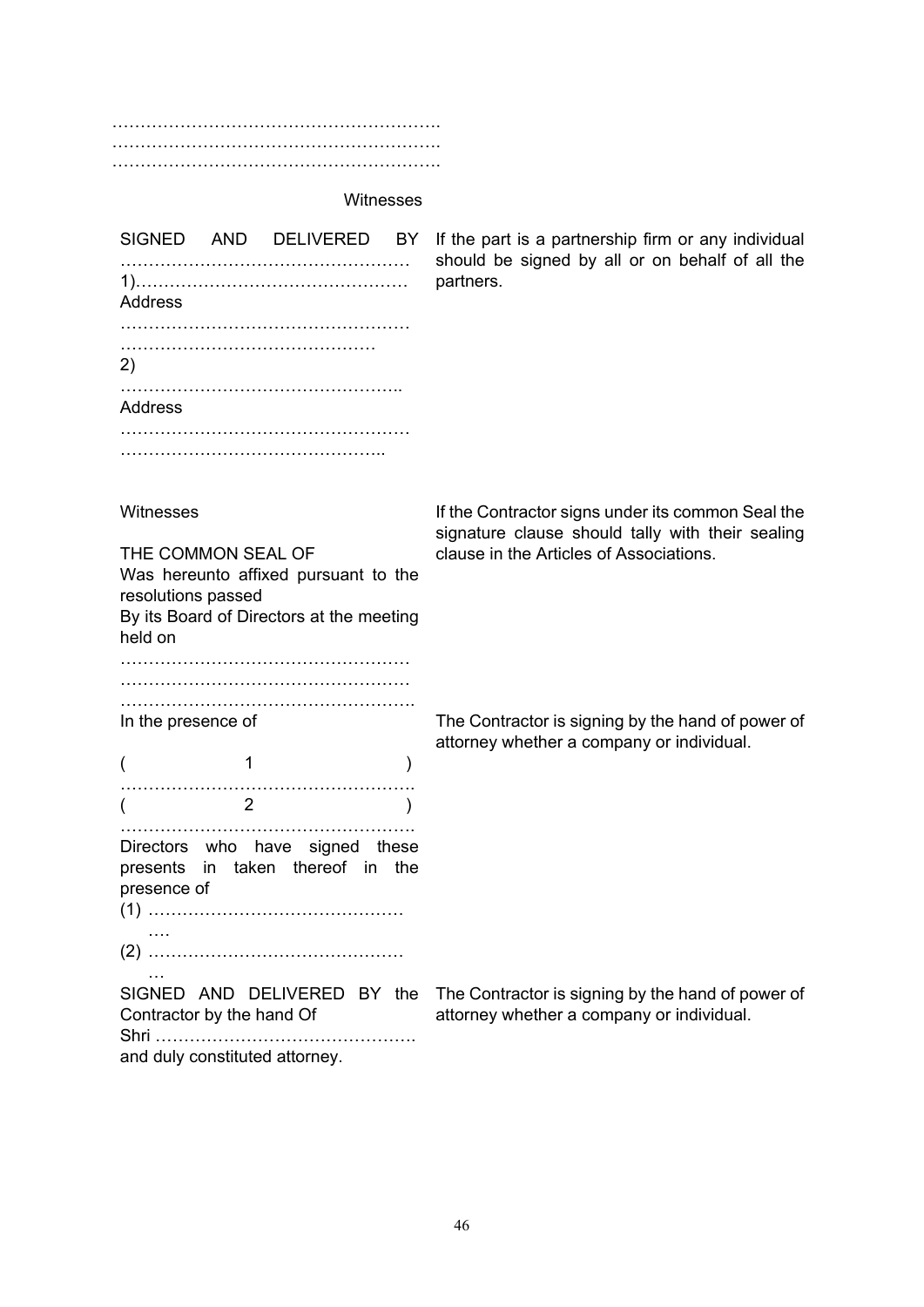# **To be uploaded Annexure -VI**

## **FORM OF BANKERS' CERTIFICATE FROM A SCHEDULED BANK**

This is to certify that to the best of our knowledge and information M/s................ having marginally noted address, a customer of our bank are/is respectable and can be treated as good for any engagement up to a limit of Rs...........................(Rupees ............................................................).

This certificate issued without any guarantee or responsibility on the Bank or any of the officers.

(Signature) For the Bank

Note:

1**. Bankers' certificates should be on letter head of the Bank, sealed in cover addressed to enlistment authority.**

**2. In case of partnership firm, certificate to include names of all partners as recorded with the Bank.**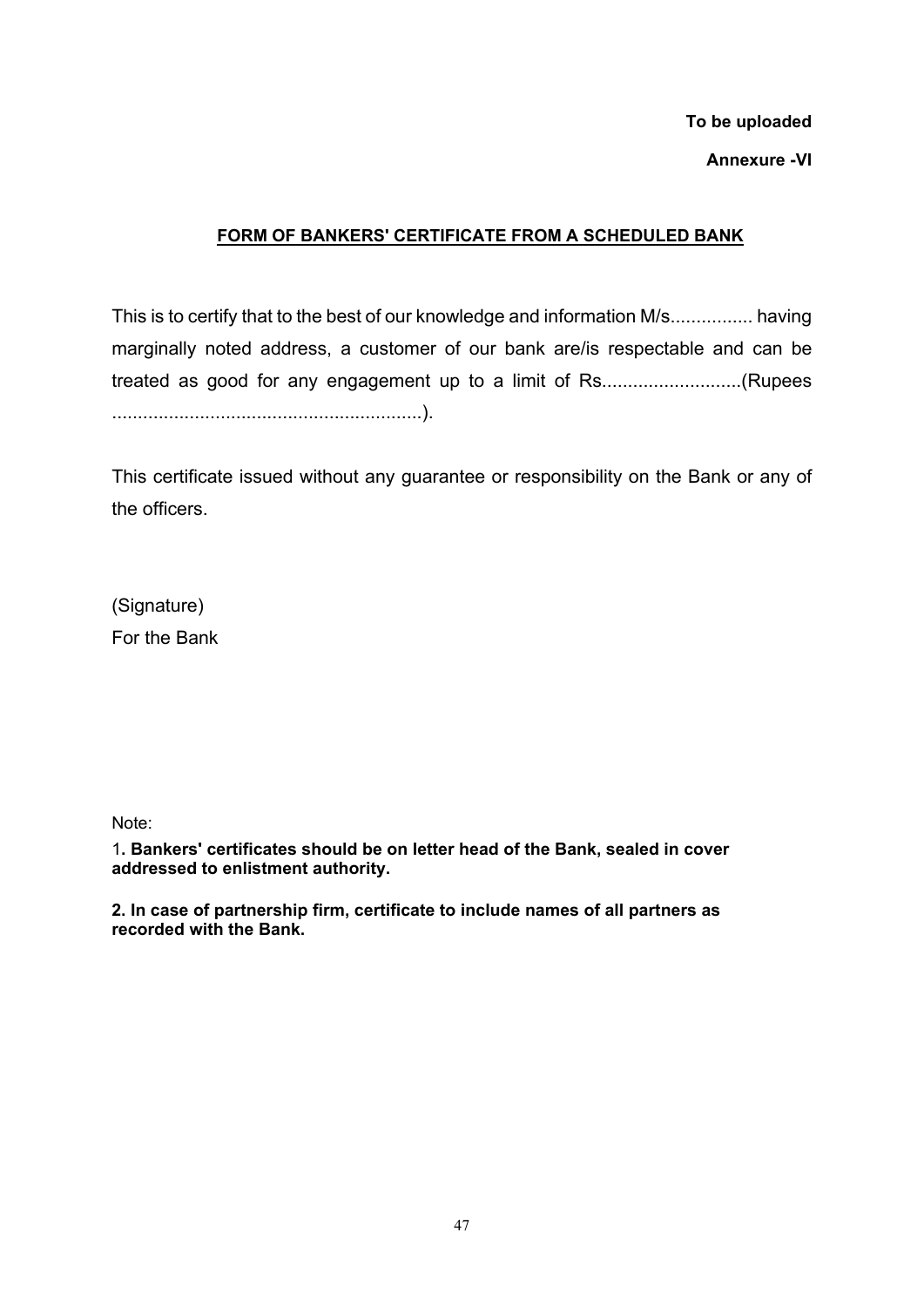**To be uploaded**

**Annexure -VII**

## **Details of Service Set up at the place of work**

<span id="page-49-0"></span>

| S. No.         | Details of service Centre                               |  |
|----------------|---------------------------------------------------------|--|
| 1              | <b>Address of Service Centre</b>                        |  |
| $\overline{2}$ | <b>Contact numbers</b>                                  |  |
| 3              | Staff strength                                          |  |
| 4              | Whether spares parts of the<br>system have been stocked |  |

Signature of the contractor